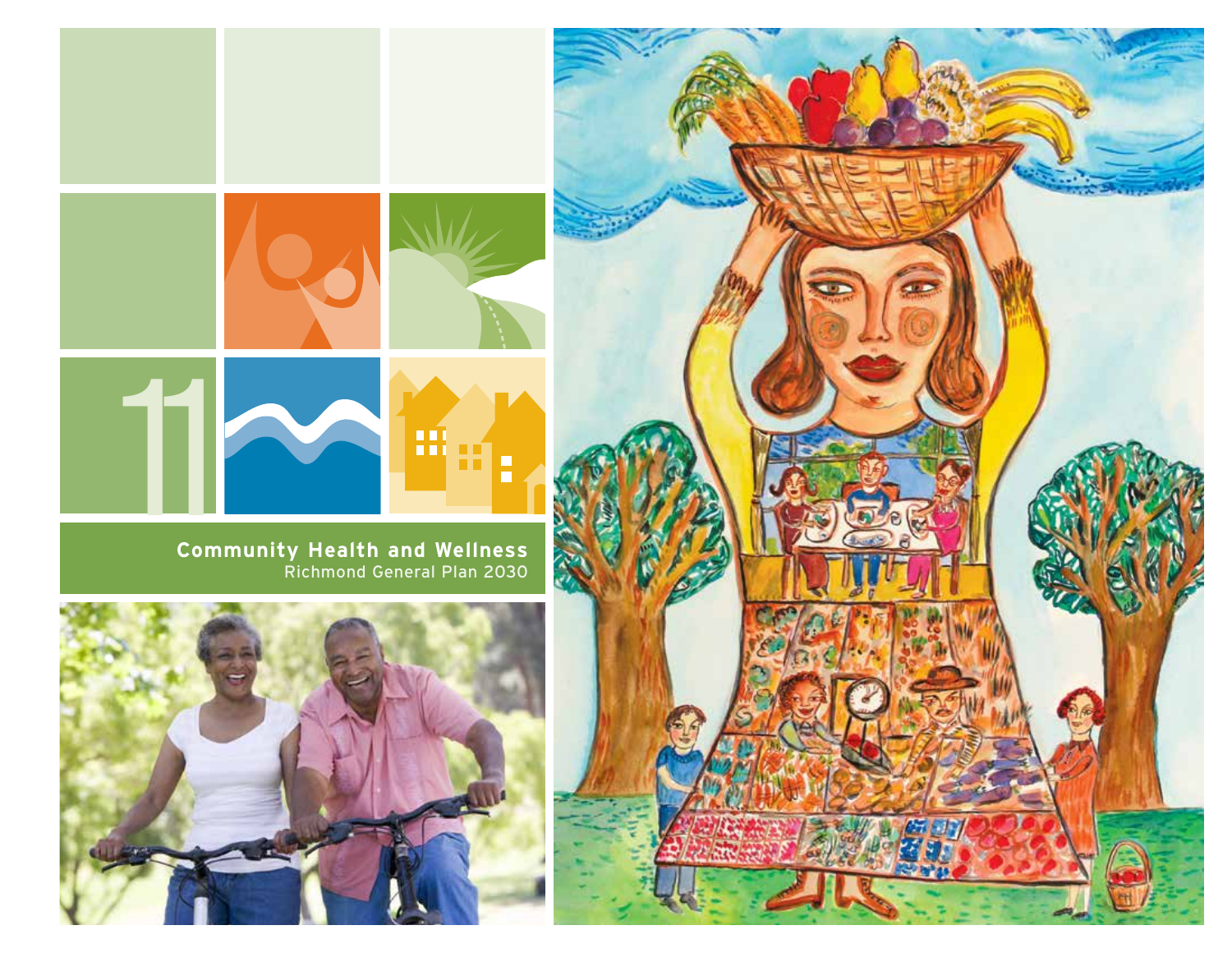# Community Vision

Richmond, California in 2030

Richmond is recognized as a healthy, environmentally sustainable city that actively pursues strategies to improve and sustain air and water quality, and control and remediate environmental contaminants. Residents are stewards in caring for their local community and the greater environment. The City's commitment to preventative health measures is evident in the steady decrease in the occurrence of diabetes, asthma, heart disease, cancer and other physical and emotional ailments.

Pedestrian-friendly neighborhoods contain an array of neighborhood services, schools, medical facilities and recreational destinations that can be comfortably reached by walking, bicycling or public transit. The community enjoys a broad spectrum of healthy food choices provided by nearby produce markets, full-service grocery stores, urban produce stands and farmers' markets. High-quality, clean and well-utilized parks and community facilities support residents' active lifestyles and provide safe places for social interaction.

Richmond's neighborhood schools are thriving centers that educate children and parents about healthy eating. The schools promote physical fitness as a strategy for improving learning and health. The number of residents pursuing higher education is growing and expanded local employment opportunities increasingly exceed living wage rates. Richmond offers a wide range of affordable housing options that improve the quality of life for community members. Overall, residents enjoy healthy lifestyles and are committed to teaching their children how to make healthy food and behavior choices.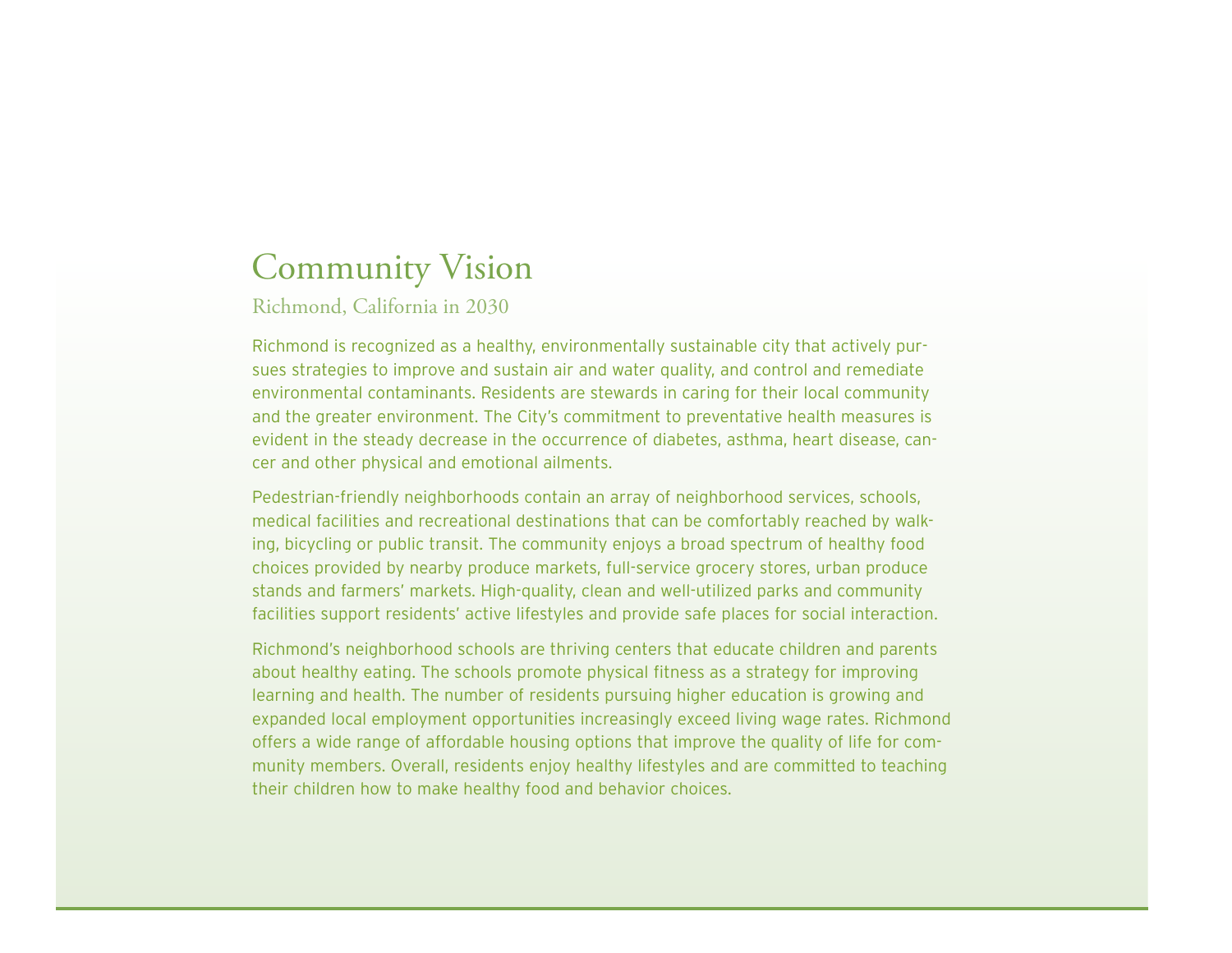

# Explore the Element Community Health and Wellness<br>
Traduction Purpose of the Element Purpose of the Element

#### **Introduction**

Many conditions have a profound impact on a community's ability to lead a healthy life. Communities that have access to vital resources such as recreational facilities, healthy foods, medical services, transportation options, quality and affordable housing, living-wage jobs, safe neighborhoods, and quality educational services experience better health outcomes.

Compared to the rest of Contra Costa County, a disproportionate number of Richmond residents are at high risk of developing poor health conditions. As in the rest of the County, those at greatest risk for poor health outcomes in Richmond are low-income residents of color, especially African Americans. Richmond has the highest proportion of deaths from diabetes, a higher than average rate of children requiring hospitalization due to asthma, and the second highest number of hospitalizations for mental health disorders and substance abuse. Richmond is also disproportionately affected by heart disease, cancer and stroke.1

Recognizing the presence of critical health risks in the community, the City has defined public health broadly in this General Plan to address factors that result in health disparities such as socioeconomic conditions, environmental quality and the quality of the built environment. By developing specific policies and implementing actions that relate to both physical and socioeconomic conditions, the City can work toward reducing critical health risks in the community and improving the health of all Richmond residents.

The Community Health and Wellness Element:

- Describes the status of health and wellness in Richmond, including a review of current conditions relative to specific healthy living determinants;
- • Highlights key findings and recommendations based on an existing conditions analysis;
- Defines goals for promoting healthy living;
- Identifies policies and implementing actions to address challenges and articulate opportunities to foster health and wellness in Richmond;
- Provides a summary table identifying lead responsibilities for each implementing action; and
- Reviews the existing regulatory framework that guides health and wellness planning efforts.

#### **Purpose of the Element**

The Community Health and Wellness Element establishes a strong policy framework for developing conditions that will improve the physical health and emotional well-being of Richmond residents. The Element also endeavors to strengthen links between new trends in compact community design, sustainability, walkability, "smart growth," to improvements in community health.

#### **Legal Requirement**

While general plans typically address concerns relating primarily to the built environment, the City of Richmond seeks to elevate the vitality of its citizens by including a comprehensive element dedicated to health and wellness in its General Plan. Although the Community Health and Wellness Element is not a state-mandated element, the City believes that its inclusion in the General Plan ensures that public health and wellness remains a top City priority. The Element is consistent with Section 65303 of the State of California Government Code which allows local jurisdictions to adopt additional elements to those required by state law when they relate to the physical development of the jurisdiction.<sup>2</sup>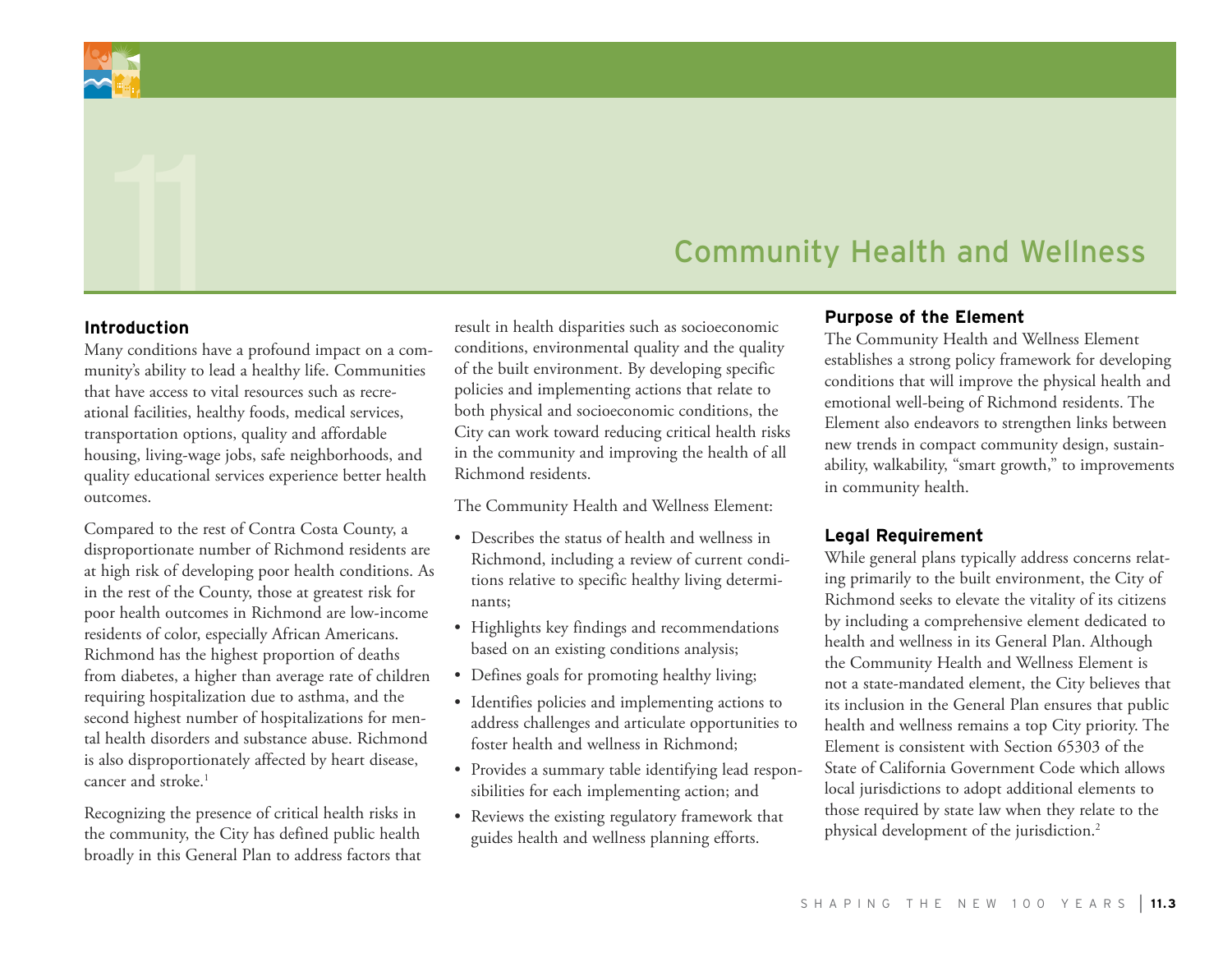11 Community Health and Wellness

# Richmond Today

Richmond is the largest of five cities located in western Contra Costa County. It is a transportation hub with diverse auto, rail and local transportation options and an active deep water sea port. Richmond's rich cultural and industrial history dating back to the early 19th century was shaped dramatically by its role as home to major World War II shipyards and industries. Although Richmond's industrial development continues to be a source of both pride and employment, it also poses significant challenges affecting the health and well-being of its residents.

At the time of this publication, one-fifth of Contra Costa County residents live in poverty. In fact 17,000 households in the County have extremely low incomes and are at risk of homelessness. The County is home to both some of the finest as well as some of the lowest performing schools in the state. However, the top performing schools are a minority. The average Contra Costa public school class ranks 53rd out of the 58 California counties. Health inequities within the County are severe. African Americans experience higher rates of mortality from a range of causes including cancer, diabetes, heart disease, infant death and homicide. The County also exhibits the highest mortality rate for youth ages 15 to 24 in the Bay Area region.<sup>3</sup>

Like the County, the City of Richmond is marked by dramatic health inequities. Consistent with conditions in other cities that have experienced a decline in industrial activity, the poverty rate in Richmond is double that of the County. Richmond



residents experience greater death and disease rates than the County overall.<sup>4</sup> Residents of Richmond experience a high incidence of death from diabetes, a much higher than average rate of children requiring hospitalization due to asthma, and a very high number of hospitalizations for mental health disorders and substance abuse. Richmond residents are also disproportionately affected by heart disease, cancer and stroke.<sup>1</sup> As in the rest of the County, the greatest risks for poor health outcomes in Richmond fall disproportionately on low-income residents of color, especially African Americans.

#### **Healthy Living Determinants**

A community's overall health depends on many socioeconomic factors, however, health is also a function of the environment in which residents live and work. Critical determinants of healthy living environments include access to:

- **• Parks and recreational facilities;**
- **• Healthy foods;**
- **• Medical services;**
- **• Walking, bicycling and public transit;**
- **• High-quality and affordable housing;**
- **• Economic opportunities;**
- **• Walkable neighborhoods with access to services;**
- **• Safe neighborhoods and public spaces;**
- **• Environmental quality; and**
- **• Sustainable development.**

These healthy living determinants are defined in more detail in the pages that follow. The description of each determinant is followed by a short discussion of conditions in Richmond relative to the particular determinant.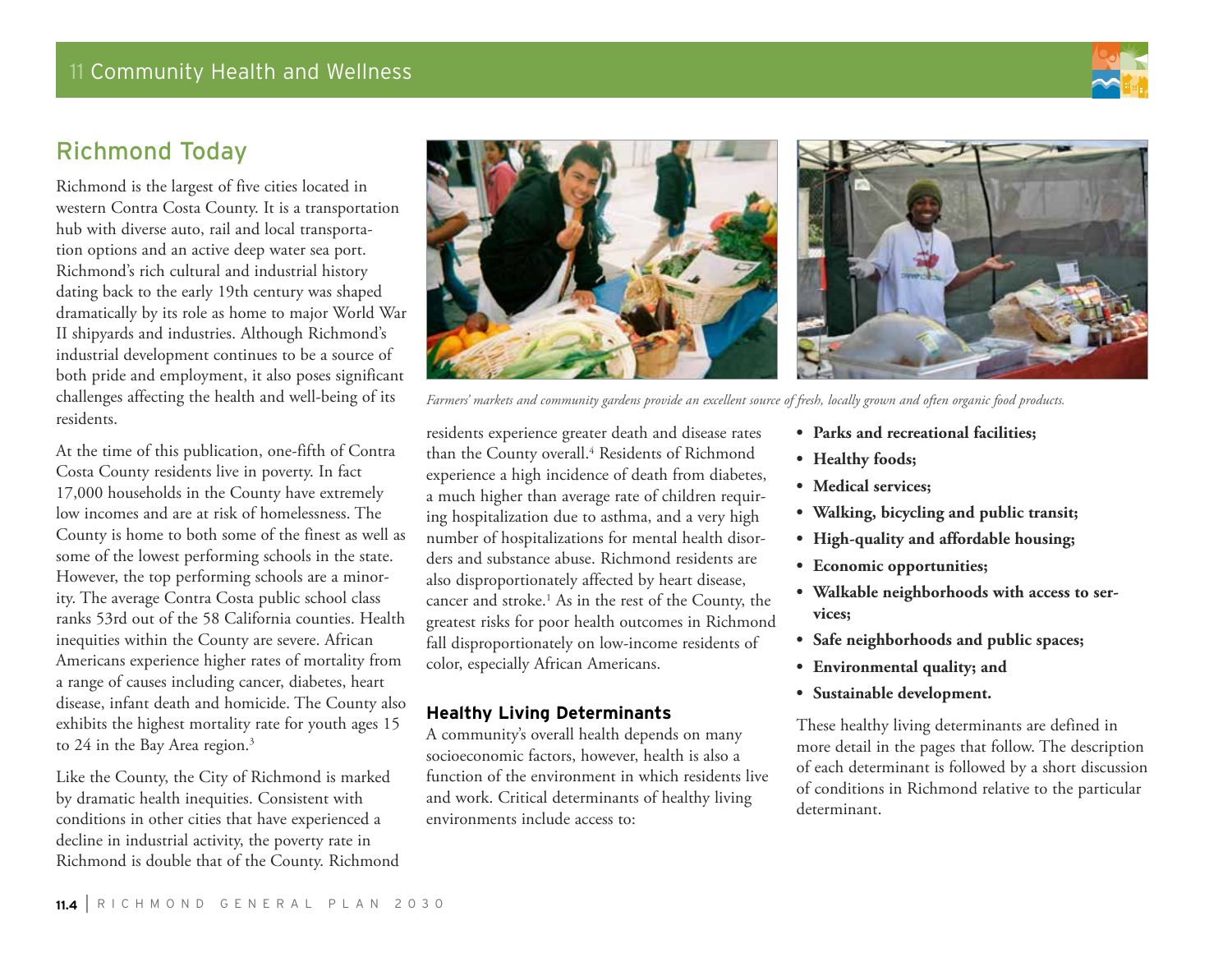# 11 Community Health and Wellness



#### **Parks and Recreational Facilities**

Convenient access to parks, open space, quality recreational facilities, and programs result in an increase of physical activity.<sup>5</sup> The many health benefits of physical activity include: reduced risks of coronary heart disease, hypertension, stroke, some cancers, diabetes, and a reduced risk of premature mortality.6 Regular participation in physical activity can also provide social and emotional benefits by reducing depression, stress and anxiety, improving mood and enhancing the ability to perform daily tasks.<sup>7</sup>

#### *Current Conditions*

Due to Richmond's unique location and proximity to the San Francisco Bay, San Pablo Bay, and the El Sobrante Valley, over 75% of Richmond residents live within walking distance of a park, open space or shoreline. About half of Richmond residents have poor proximity to other recreational facilities. Although school grounds generally have the potential to double as neighborhood serving recreational facilities and most Richmond neighborhoods have convenient access to schools, most of Richmond's public schools do not meet the state standards for adequate play areas.8 Deferred maintenance and

Table 11.1: **Park Acreage by Planning Area**



*Convenient access to open space provides opportunities for increasing physical activity.*

upgrades have also contributed to lower levels of utilization at other neighborhood serving recreational facilities.

Table 11.1 reflects the distribution of exising park acreage in four city districts. Central Richmond contains the largest number of facilities (34) and the smallest total acreage (110). By comparison, El Sobrante Valley has a more dispersed population living in close proximity to over 2,400 acres of open space. This distribution suggests a need to:

- Increase the amount of open space within Central Richmond;
- • Increase use of public plazas, school grounds and other existing open spaces located in existing neighborhoods; and
- Improve access to the large parks and open spaces located near the City's shoreline and in outlying areas.

| <b>Richmond Planning Areas</b> | Population<br>(2000 Census) | <b>Number of Facilities</b> | Acres of Parks and Open<br><b>Space</b> | Acres per 1,000 Population |
|--------------------------------|-----------------------------|-----------------------------|-----------------------------------------|----------------------------|
| Central Richmond               | 69,581                      | 34                          | 110                                     | 1.6                        |
| Southern Shoreline Area        | 6.249                       | 10                          | 687                                     | 110.0                      |
| Hilltop Area                   | 13,490                      |                             | 2,383                                   | 177.0                      |
| El Sobrante Valley             | 9,832                       |                             | 2,448                                   | 249.0                      |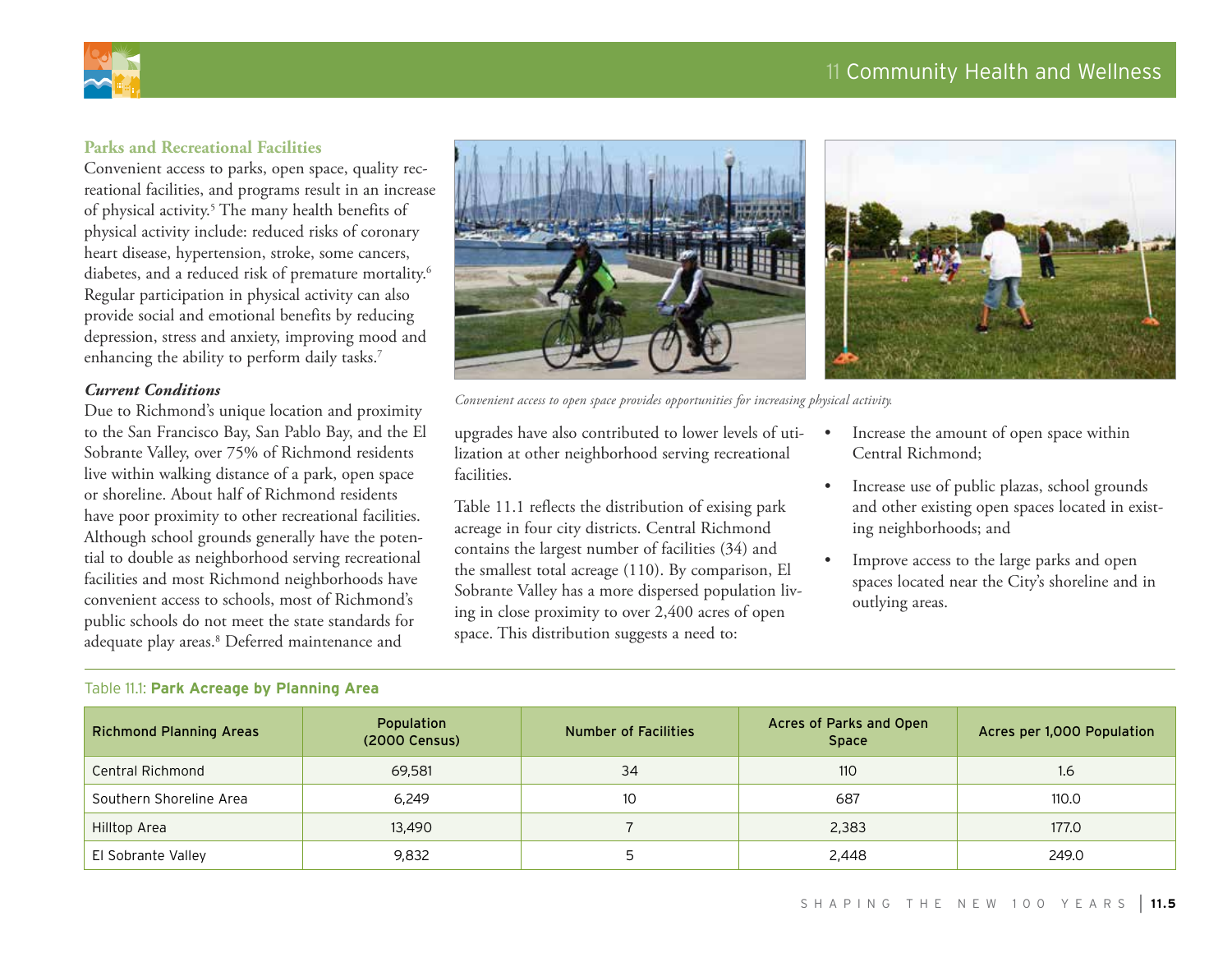



*Small grocery stores located on Macdonald Avenue, 23rd Street, Cutting Boulevard and San Pablo Avenue provide improved access to fruits and vegetables.* 

#### **Healthy Foods**

A healthy community offers access to an affordable and abundant selection of fresh produce, grocery stores, farmers' markets and community gardens.<sup>9</sup> Consuming locally produced foods can reduce the need for longdistance shipping, which can reduce the environmental impact of food production and distribution.<sup>10</sup>

#### *Current Conditions*

Despite Richmond's many small grocery stores located along its commercial corridors and numerous informal fruit and vegetables street vendors, a majority of residents do not have sufficient and convenient access to fresh produce markets or fullservice grocery stores. Many residents actually have more convenient access to fast food than to produce markets or grocery stores. In fact, the average number of fast food restaurants and convenience stores relative to supermarkets is higher in Richmond than in the County as a whole. Surveys have found that for every supermarket or farmer's market located in

Richmond, there are at least six fast food restaurants and convenience stores.

About 70% of Richmond's roughly 6,000 residents who are eligible for federal food assistance programs are not enrolled. This represents a highly underutilized resource for potentially improved nutrition and a loss of revenue for local food stores.

#### **Access to Medical Services**

A healthy community contains top quality medical facilities that provide affordable health care services. The availability of primary care has a role in preserving good health and preventing morbidity and hospitalizations from chronic and communicable diseases.11 Where health facilities are located near public transit, ease of access is enhanced for those who do not drive or own cars.

#### *Current Conditions*

A number of public, private and nonprofit facilities provide health services for residents in Richmond.

The Richmond Health Center, owned and operated by Contra Costa Health Services (CCHS), provides routine and preventative health services for residents. The Center specializes in family practice including pediatrics and women's health.

Contra Costa Health Services also operates the North Richmond Center for Health which provides more limited services. In addition, Brookside Community Health Center located in San Pablo offers non-emergency health care services. Planned Parenthood operates two offices in Richmond that provide family planning services. The Chevron Emergency Information Center in Richmond serves as a regional poison control center for residents. The Richmond Medical Center, a Kaiser Permanente facility, provides the City's emergency care.

A significant number of Richmond residents rely on public transit as their primary means of transportation, therefore, efficient public transportation connections to community health facilities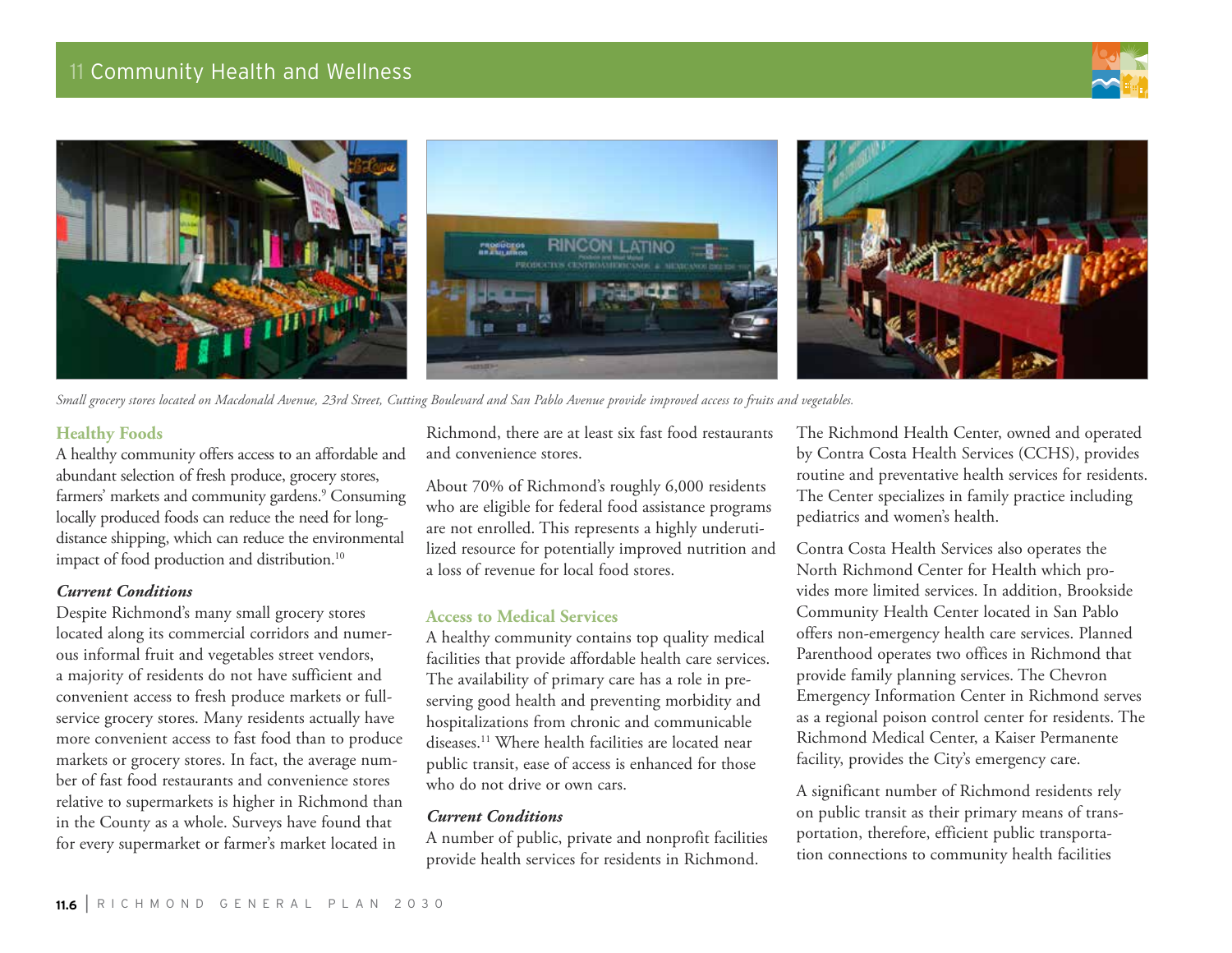# 11 Community Health and Wellness



# Local Sustainable Food Systems



*A healthy community offers access to an affordable and abundant selection of healthy fresh produce, grocery stores, farmers' markets and community gardens.*

Building a sustainable local food system requires comprehensive approaches to meeting the food needs. A food system refers to all of the events that bring food to our table and how it is disposed.

Efforts to build sustainable local food systems provide the following benefits to a community:

- Food security, which improves access to affordable healthy foods and an improved diet.
- Economic Development, which increases production of food at a local level leading to more jobs and reduced food costs.
- Sustainability, which increases reliable sources of healthy food at stable and affordable prices.

Elements of a sustainable local food system include:

**Farmers' Markets** provide the opportunity for consumers to purchase local fruits and vegetables and for farmers to educate their customers.

**Community Supported Agriculture (CSA)** is an arrangement where consumers purchase produce directly from a local farmer in advance and in exchange for a regular delivery of in-season crops.

- **Urban Agriculture** includes community and school gardens and larger urban farms which are an important source of fresh produce, thereby increasing dietary quality and food security.
- **Federal Food Assistance** Programs not only prevent hunger and promote health, but federal dollars invested in food assistance programs also provide economic support to participating individuals and families and to the local economy as well. Stores, restaurants and farmers benefit from funds earmarked for food purchases.
- **Food Retail** is vital in improving the sustainability of the food system. Food retail can be in the form of large grocery stores, small neighborhood markets and fresh produce stands. Food retail has the potential to revitalize neighborhoods and commercial centers and improve access to a healthy diet, particularly for populations in underserved areas.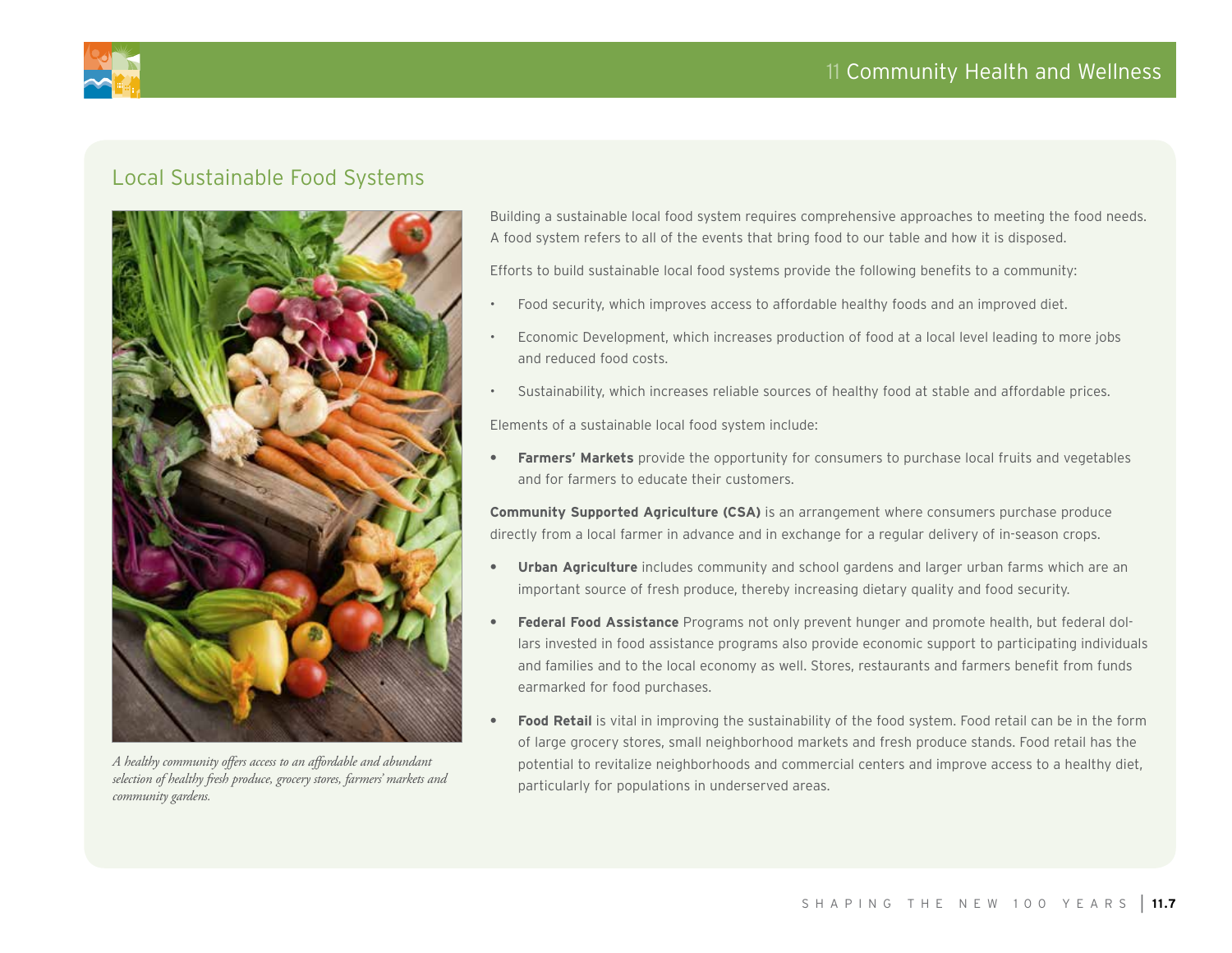

are especially important. Most Richmond residents can reach a primary care facility within 30 minutes by public transit. With only one emergency care facility, Richmond residents including low-income households, seniors, people with disabilities and those who are transit-dependent may be particularly vulnerable in the event of an emergency or natural disaster.

#### **Walking, Bicycling and Public Transit**

Healthy communities are designed to encourage walking, biking and use of public transit.<sup>12</sup> Street design, land use and site planning, safe routes, and the availability of public transit can impact pedestrian use and outdoor activity. Walking or bicycling to school or work for daily errands and for recreation increases overall physical activity and contributes to physical health.12 Increased exercise reduces the risk of a range of health ailments such as respiratory disease, cardiovascular mortality, hypertension and obesity. Using public transportation also helps individuals meet minimum daily requirements for physical activity and curbs air pollution.<sup>13</sup>

Alternative modes of transportation contribute to a reduction in vehicle miles traveled, overall vehicle emissions and noise and potential exposure to environmental contamination due to fuel and oil spills. Where homes, businesses and community destinations are located near transit, studies indicate that over a span of time people will rely less on single car trips and improve social, medical, employment and recreational activities within their neighborhoods.<sup>14</sup>



*Walking or bicycling to school or work increases overall physical activity and contributes to physical health*

#### *Current Conditions*

Richmond residents have access to a range of public transit options including: Bay Area Rapid Transit (BART), Amtrak, Alameda-Contra Costa Transit (AC Transit) and a City operated paratransit system. Nearly 15% of residents use public transit to travel to work. Most residents and businesses are well served by local and regional transit stops, with over 95% of Richmond residents and 85% of jobs located within a quarter-mile of a local public transit stop. Approximately 13% of Richmond households do not have access to an automobile and are entirely dependent on public transit.

Although less than 3% of Richmond residents walk or bike to work, the City has a high rate of pedestrian and bicycle injuries. Twenty-five percent of residents are located within comfortable walking distance of an elementary or middle school. However, only 25% of Richmond's 22 schools are directly served by a designated bike path.



*Many of Richmond's neighborhoods contain small cottages and bungalows that were constructed between 1900 and 1940.* 

#### **High-Quality and Affordable Housing**

Within a healthy community, residents have access to a variety of integrated, affordable housing options.15 The lack of adequate and quality affordable housing may force families to seek substandard forms of shelter, compromising their health and well-being. This can result in overcrowding, overpayment, longer work commutes and other deficiencies.

Residents of substandard housing are at increased risk for fire, electrical injuries, lead poisoning, rodent infestation, mold, childhood asthma and other illnesses and injuries. Overcrowded housing conditions can contribute to higher mortality rates, infectious disease, inhibited childhood development and stress. Excessive rent or housing cost burdens contribute to mental stress, hunger and overcrowding. Conversely, lower housing costs result in more disposable income for essential non-housing needs, allowing a more balanced lifestyle.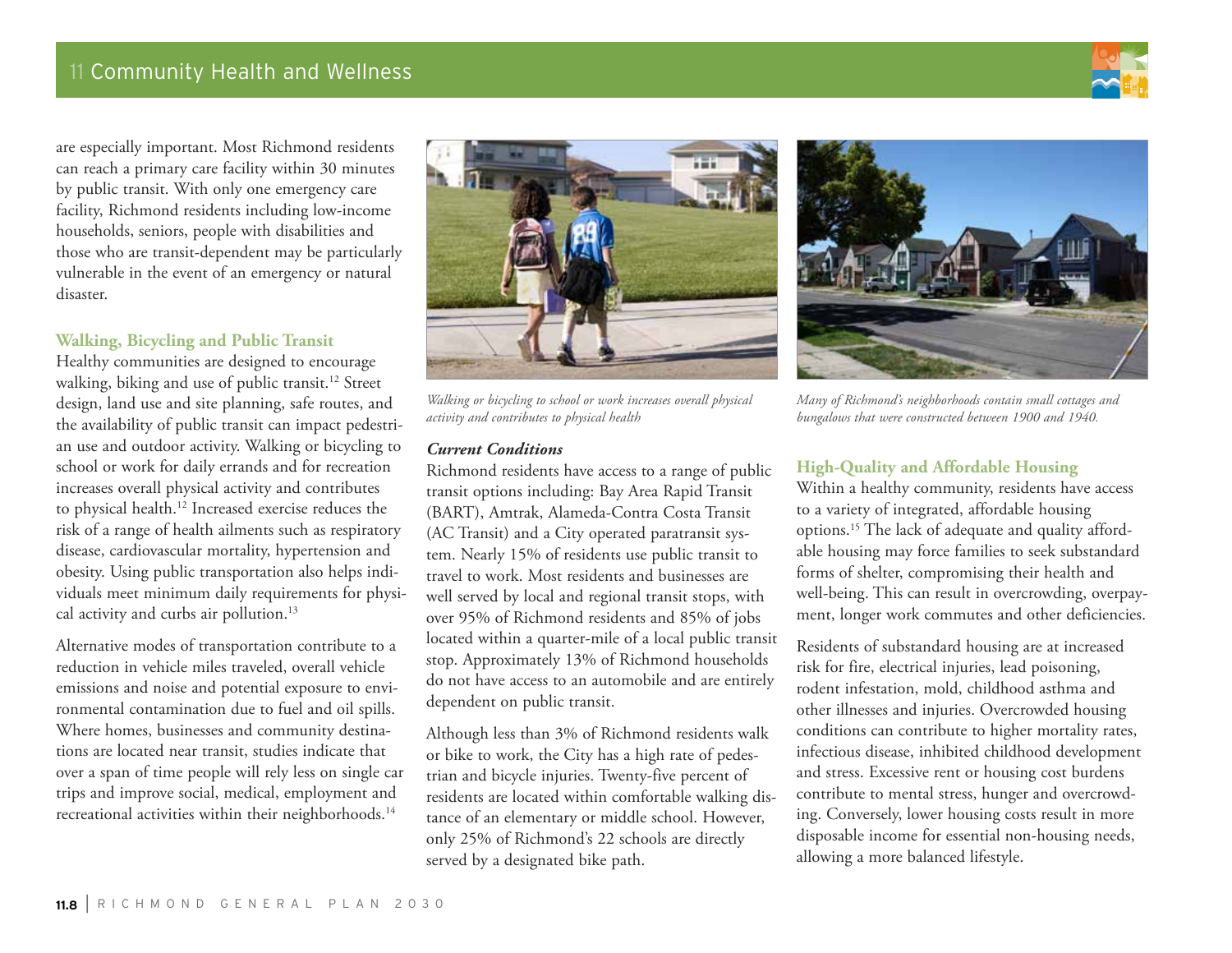

#### *Current Conditions*

Although the City has consistently met and exceeded regional affordable housing objectives, it is committed to doing more to address this chronic problem. Between 2000 and 2005, about 3,700 residential units were either completed or under construction in Richmond. The regional housing share for Richmond in this time frame was 2,603 units. A significant proportion of these units (26%) were targeted for very low or low-income households with eight percent for moderate income households. However prior to the housing and foreclosure crisis which began in 2007, many Richmond residents were either paying housing prices beyond their means or living in overcrowded conditions. This may be largely due to lower household incomes rather than a lack of affordable housing in Richmond.

Based on 2000 Census data, nearly 16% of owneroccupied households and 20% of renter-occupied households in Richmond were paying more than 30% of their income for housing. In addition, about 15% of households in Richmond were overcrowded.16 In 2005, five percent of Richmond's 37,806 housing units were assisted, either through the Low Income Housing Tax Credit Program, Mortgage Revenue Bonds, Public Housing Authority, Section 202 or Section 8 units. Out of these 1,928 units, 790 units were considered "atrisk" of losing affordability restrictions.

Many of Richmond's neighborhoods contain small cottages and bungalows that were constructed between 1900 and 1940. While some of these homes have been meticulously maintained by

their owners, others have fallen into disrepair and are in need of renovation. In many instances where older buildings have been continuously occupied but poorly maintained, occupants face health risks resulting from the presence of lead paint, molds and mildew, deteriorating carpet, and poor air circulation. For many years, Richmond has sponsored a "healthy homes" program that is designed to address these problems. However, given the large number of apartment buildings in the City, much work remains to be done to improve the quality of existing housing located in Central Richmond neighborhoods.

#### **Economic Opportunity**

Residents of a healthy community have access to a variety of jobs that pay living wages and are located in work areas that are clean and safe. Unemployment and lack of sufficient income are strong determinants of health outcomes. Studies indicate that individuals in households making less than a living wage live fewer years. Children of families earning less than a living wage are less likely to graduate from high school. Attainment of selfsufficiency income predicts better health, improved nutrition, lower mortality and indirect health benefits such as reduced communicable diseases and reduced community violence.<sup>17</sup>

#### *Current Conditions*

Poverty and unemployment in Richmond are higher than the regional average. In addition, 55% of jobs in Richmond do not provide self-sufficiency income for a family of four. Industry sectors that provide living-wage jobs continued to decline in both the City and the region between 2001 and 2010.



*The redevelopment of the Ford Assembly Building has brought economic opportunities to Richmond.*

Industry sectors that provide lower than average payroll grew more quickly during the same time period. Residents have limited access to capital and capital equity with approximately 60% of owner-occupied housing units in Richmond as compared to the national average at about 67%. The homeownership rate in 19 of Richmond's 35 neighborhoods is less than 50%.

#### **Walkable Neighborhoods**

A healthy community with complete neighborhoods is supported by a well-rounded offering of destinations that are located within a comfortable walking distance. This includes convenient access to grocery stores, restaurants, drug and hardware stores, parks, community facilities and schools. Convenient access to shop and office operators who provide routine services promotes physical activity, reduces vehicle miles traveled and increases neighborhood cohesion and safety.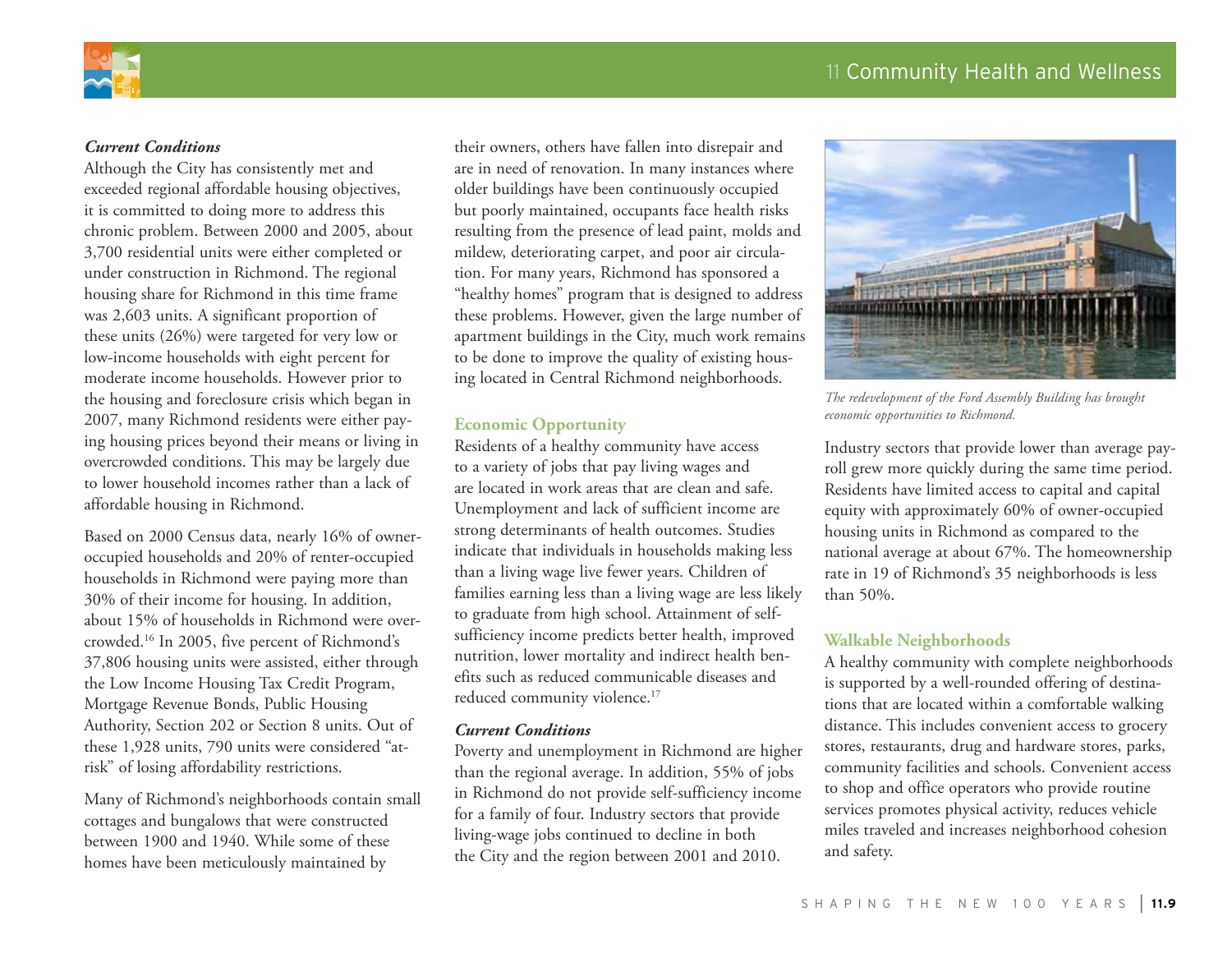



*Walkable neighborhoods with access to services promote physical activity, reduce vehicle trips and increase neihborhood cohesion.*

#### *Current Conditions*

Residents in Richmond's older neighborhoods could benefit from improved access to daily goods and services. The Point Richmond District provides a good example of a neighborhood that offers access to retail, employment and services within walking distance of homes. Similar development patterns were established in other areas of the City, however, these neighborhood nodes deteriorated following the arrival of regional shopping centers and superstores. During the 1960s, many of the City's neighborhood streets were widened to better accommodate automobiles. New street designs eliminated curbside planting strips, narrowed sidewalks, and eleminated curbside parking. These changes created conditions that continue to be unfavorable for pedestrians.

## **Safe Neighborhoods and Public Spaces**

A healthy community is safe, attractive, and clean. It includes active neighborhoods and public spaces and facilitate natural surveillance.

A variety of factors can have a negative impact on overall community safety including: the presence of gangs and drugs; guns; liquor stores; underemployment; unemployment; and lack of community activities for families and youth.18 Violence affects the physical and mental health of victims, families, friends and neighbors. It also adversely impacts the social and economic well-being of neighborhoods. The perception of potential exposure to violence has a profoundly negative influence on business investment, job and housing security, educational attainment and community cohesion.

In neighborhoods where residents believe their streets are not safe, they spend more time inside their homes. This can lead to higher levels of isolation and sickness related to poor physical fitness such as obesity, diabetes and high blood pressure. Furthermore, criminal activity tends to be higher where there is a low public presence.

#### *Current Conditions*

Community safety is a critical concern in many neighborhoods that experience high rates of crime and violence. The number of violent assaults per capita in Richmond is more than twice that in surrounding cities. More than two-thirds of these assaults were concentrated in six of Richmond's 35 neighborhoods. In 2005, there were a total of 40 homicides in Richmond. Approximately 15% of these homicides and 10% of violent assaults

occurred within 100 feet of a park, heightening safety concerns for children, families and seniors who regularly visit the City's public parks.

Pedestrian-scale lighting in the Filbert Street/3rd Street area of North Richmond has made an important contribution in improving nighttime visibility and safety, and can serve as a model for improvement in other neighborhoods.

The density of liquor stores has been correlated to a higher incidence of traffic accidents and increases in physical assaults.20 Several City neighborhoods have high concentrations of liquor stores with a majority concentrated along segments of 23rd Street, 13th Street, and Cutting Boulevard and Barrett Avenue. Certain neighborhoods are more significantly affected with more than 60% of liquor stores located in just six of Richmond's 35 neighborhoods: Richmond Triangle, North and East, Santa Fe, Belding Woods, Shields-Reid and May Valley.

#### **Environmental Quality**

Local environmental conditions have an impact on community health. Epidemiologic studies have consistently found associations between living near busy roadways on heavy industrial processing facilities and the incidence of respiratory disease symptoms, such as asthma.<sup>21, 22, 23, 24</sup> Diesel particulate matter has acute short-term impacts and a disproportionate effect on the elderly, children, people with illnesses or others who are sensitive to air pollutants.

Chronic exposure to sudden noises associated with emergencies (sirens, screeching brakes, explosions, crashes) can result in sleep disturbance, cognitive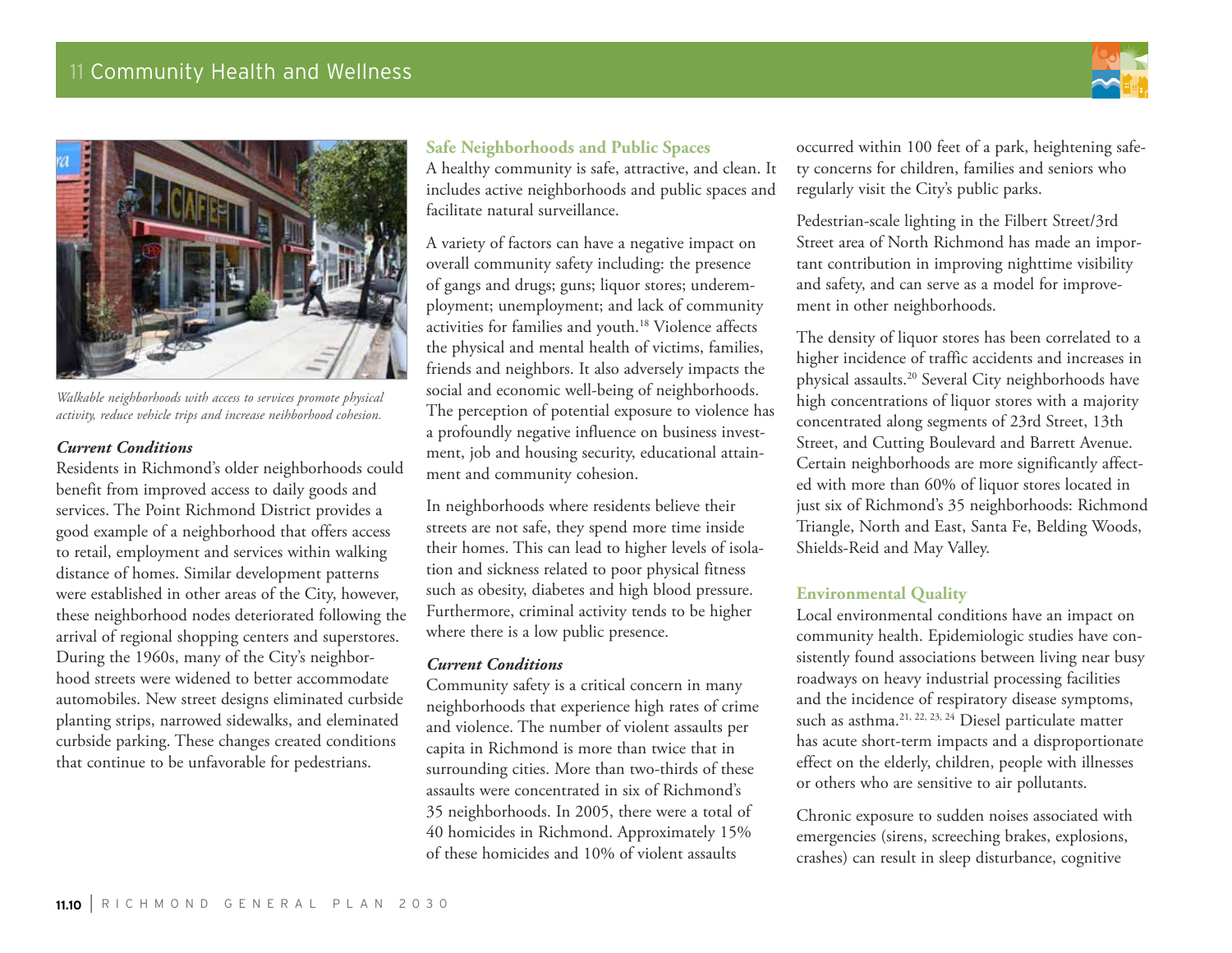

impairment, hypertension and stress hormone activation. Particulates that settle on roads from engines and industrial processes, brake shoe dust from motor vehicles, oil residue and other by-products of modern industrial living can contaminate streams, creeks and waterways that eventually reach the Bay. Second-hand smoking is another serious toxic air contaminant that causes or contributes to an increase in deaths or serious illness or poses a hazard to human health, especially children. Trees capture air pollution, reduce carbon dioxide and increase oxygen.25 Runoff can be controlled via soil infiltration, vegetation, increased pervious surfacing and on-site contaminants.

#### *Current Conditions*

Many Richmond residents, especially those living in Central Richmond and along the shoreline, are affected by environmental pollutants generated by existing industries and contaminants left behind by industries that have closed. Most contaminated sites in the City are located in the industrial zone south of Interstate 580 and west of Richmond Parkway. About 1,050 acres in 41 parcels are recognized by the California Department of Toxic Substances (DTSC) in Richmond as contaminated sites.

The City has a 32-mile shoreline, most of which is in industrial or port use. Some segments of creeks, wetlands and shoreline areas in Richmond have been restored, while many others still need improvement. About 25% of Richmond residents live within the impact areas of business or industries that generate high emissions or within 500 feet of busy roadways. About 23% of the population and three schools are within 500 feet of a freeway or truck route.

The number of air quality incidents per capita in Richmond was 14 times higher than the Bay Area average. Diesel particulate matter (DPM) per square mile per year released in Richmond is six times higher than the County average and 40 times higher than the state average. More than 60% of the diesel pollution in Richmond comes from ships and commercial vessels, about 20% from diesel locomotives and about 10% each from heavy duty trucks and construction equipment.

Major sources of noise pollution in Richmond include motor vehicle traffic on arterials or freeways. Other sources of noise pollution include railroads and industrial activity.

#### **Sustainable Development and Practices**

A healthy community promotes environmental protection, wise use of resources, sustainability and stewardship. Sustainable development practices increase the efficiency with which buildings use resources and reduce impacts on human health and the environment through better siting, design, construction, operation and maintenance.

Examples of green building practices include passive heating and cooling systems, construction with recycled materials and drought-tolerant landscaping. Trees can be planted to provide natural cooling and reduce energy demand and consumption. For residents enjoying the outdoors in tree-shaded areas, tree cover (or urban forest) translates into reduced exposure to ultraviolet radiation and a reduced risk of skin cancer. Recycling and composting helps improve air, land and water quality, as well as reduce energy demand. Green businesses can reduce

occupational and environmental exposures to toxic chemicals.

#### *Current Conditions*

The City has made efforts to reduce its energy footprint and waste stream. About 3.5% of the water consumed by Richmond residents is conserved or recycled, most of which is used in the refinery or for landscaping. About 12% of the energy consumed in Richmond is produced by PG&E from renewable sources. Less than a quarter of the waste in Richmond is recycled or composted, compared to more than 50% in Contra Costa County as a whole (2005).

While only 1% of businesses in Richmond are recognized by the County's Green Business Program and few City facilities currently meet Leadership in Energy and Environmental Design (LEED) green standards, the City is making a concerted effort to make improvements in the area of environmental sustainability. The Civic Center is one of the first LEED-certified (Gold) buildings in Richmond and the City has adopted a green building ordinance for both public and private development.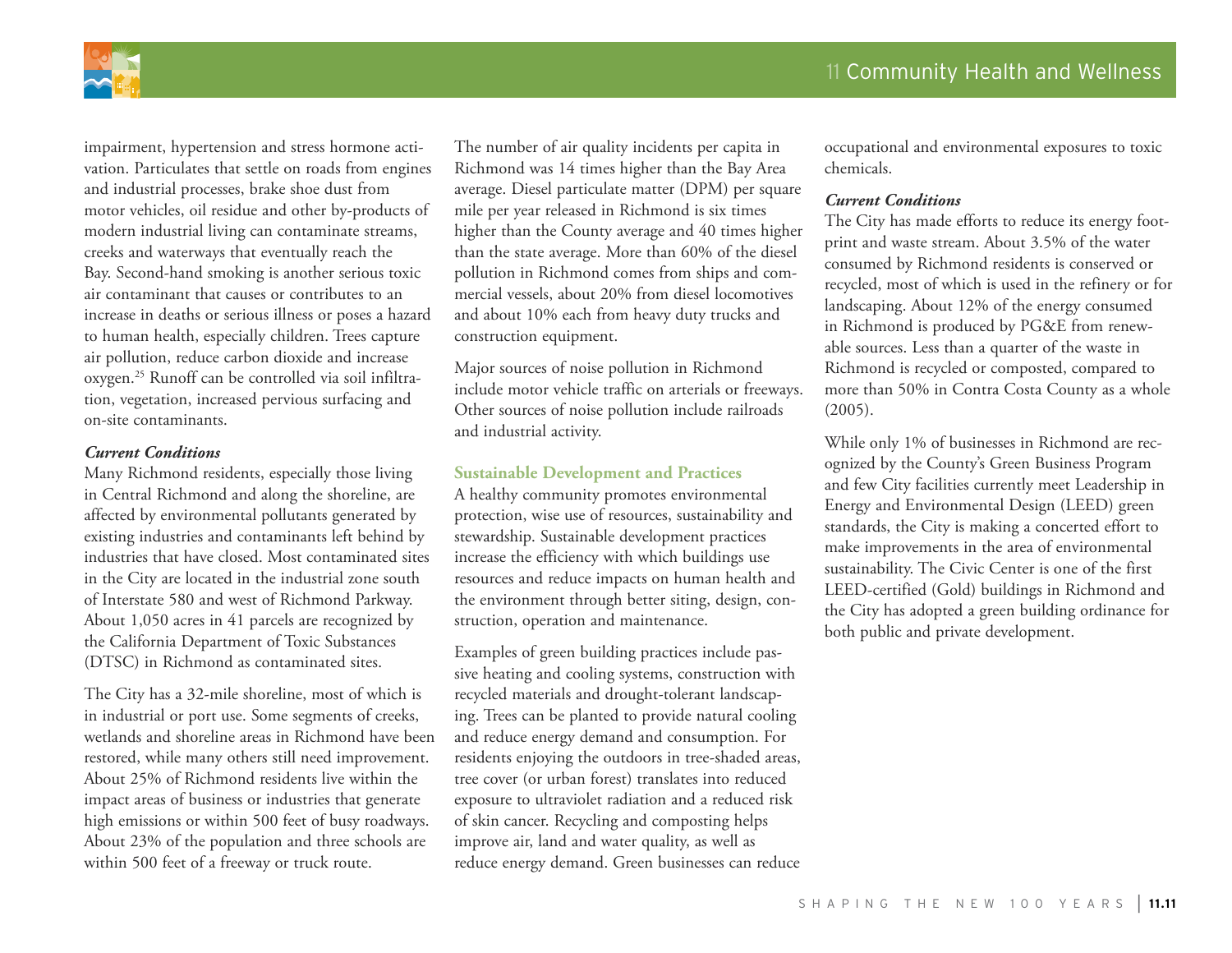

# Key Findings and Recommendations

Since its founding in 1905, Richmond has been known for its industrial and port uses. Today, the City hosts petrochemical and other heavy manufacturers, railroads, and a sea port. Housing, parks, schools and street infrastructure were developed to accommodate the growing numbers of workers attracted to the area by employment opportunities that were generated by the sudden growth of the World War II defense industry.

As industrial activity has subsided, large parcels of underutilized and often contaminated sites were left behind. These sites pose significant health concerns for residents. Exposure to pollutants, noise, industrial blight and disinvestment has significantly impacted the quality of the urban environment.

Consistent with other cities, predominant reliance on the automobile through the 20th century has resulted in an urban fabric characterized by wide streets, separated neighborhoods and diffused economic and social energy. Many wide streets originally designed to carry regional traffic through Richmond are no longer relevant since major traffic volume has shifted to nearby freeways. In addition, with fewer people using local streets, activity along traditional commercial corridors has further declined. The disbursement of services, facilities, and employment centers based upon automobile transportation has a range of health, safety, and sustainability impacts.



*Richmond hosts petrochemical and other heavy manufacturers.*

As the City looks to the future, a focus on healthy development can address many of the community's key issues, opportunities and priorities related to the design of the built environment and public health. The following key findings and recommendations are derived from the existing conditions in Richmond as well as the community's vision for the future.

**Finding 1: Richmond has an adequate number of parks citywide, however; the total park acreage in Central Richmond neighborhoods is low, and many of the older urban parks need to be updated and maintained in order to attract today's users.**

Most residents in the City live close to parks, play lots or school playgrounds. However, the size and quality of these facilities can be improved to better serve the needs of current and future residents. Richmond also has a significant amount of regional



*Total park acreage in Central Richmond is low and is in need of upgrades and maintenance to attract users.*

open space located near city limits. Richmond can improve community health by:

- Improving access and linkages from neighborhoods to existing parks, open space and shoreline;
- • Promoting joint-use projects and programs with local schools to maximize the use of existing resources and increase the availability of parks and play areas within neighborhoods;
- Emphasizing ongoing maintenance and upgrading facilities that are in need;
- • Developing nontraditional green spaces such as linear parks, community gardens, restored creek corridors and multi-use plazas;
- • Intensifying programming of existing facilities to maximize use; and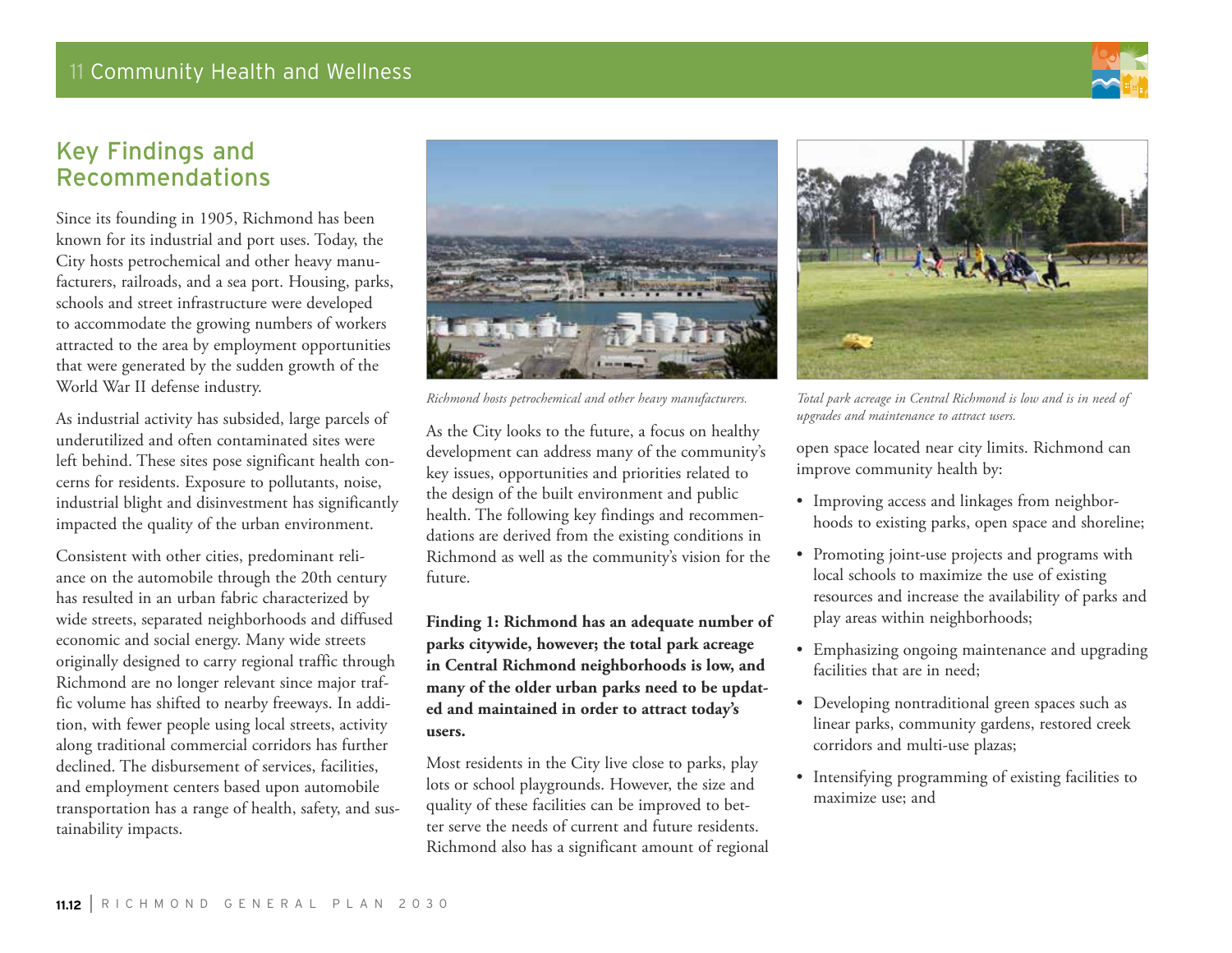

*Strategies for improving the availability of healthy food in the City include attracting new grocery stores to the community.*

• Exploring the potential for adding parks, playgrounds and plazas in Central Richmond neighborhoods.

#### **Finding 2: Richmond lacks adequate healthy food outlets and full-service grocery stores to provide food security for many of its citizens.**

National brand fast food "chain" restaurants are abundant, especially in low-income neighborhoods where many residents have better access to fast food restaurants than to grocery stores. As fuel and food prices rise, low-income residents are especially vulnerable to poor nutrition and even hunger. Strategies for improving the availability of healthy food in the City include:

• Attracting new grocery stores to the community, especially in neighborhoods lacking healthy food options;

- Supporting farmers' markets and urban farm stands, and encouraging ethnic and convenience stores to carry more fresh fruits and vegetables;
- Growing healthy food locally by promoting community gardens, local agriculture and school gardens;
- Connecting low-income families and people experiencing homelessness to access food assistance programs such as WIC, SNAP and local food banks; and
- • Educating small family-owned grocers and mobile food vendors about nutrition and encouraging them to set higher nutritional standards for food products they offer.

#### **Finding 3: Medical facilities in Richmond are served by public transit, however; emergency services are limited.**

Most residents can take public transit to medical facilities within the City, but service on nights and weekends is not adequate. Due to the fragmented City boundary, private emergency services for Richmond residents can be unpredictable. Improving access to medical facilities in the City may include:

- • Exploring the potential for establishing neighborhood-based medical services;
- • Enhancing public transit and paratransit service to existing and proposed medical facilities; and
- Coordinating with regional agencies to plan for emergencies and natural disasters.

#### **Finding 4: While most residents have access to public transit and paratransit services, frequency must increase in order to increase use.**

Richmond has an extensive system of local and regional transit. However, service on nights and weekends is not adequate. Safety and maintenance of transit stations and vehicles is also a concern.

Most of Central Richmond is supported by a grid street system, which provides efficient driving and pedestrian connectivity and linkages across neighborhoods. However, streets and intersections were modified over the years to favor automobiles and they are not necessarily safe for pedestrians and bicyclists. Ways to improve street safety include:

- • Encouraging development of more public transit options for residents, workers, seniors, lowincome households, youth and people with disabilities;
- Upgrading the pedestrian and bicycle infrastructure to make it more safe and convenient; and
- • Improving links between neighborhoods and community amenities such as schools, parks and local retailers.

#### **Finding 5: Richmond continues to provide its regional fair share of new affordable housing units, but much of the existing housing stock needs maintenance and safety upgrades.**

Richmond is one the most affordable places in the San Francisco Bay Area to rent or own a home. For a large proportion of low-income households, affordability and overcrowding remain concerns.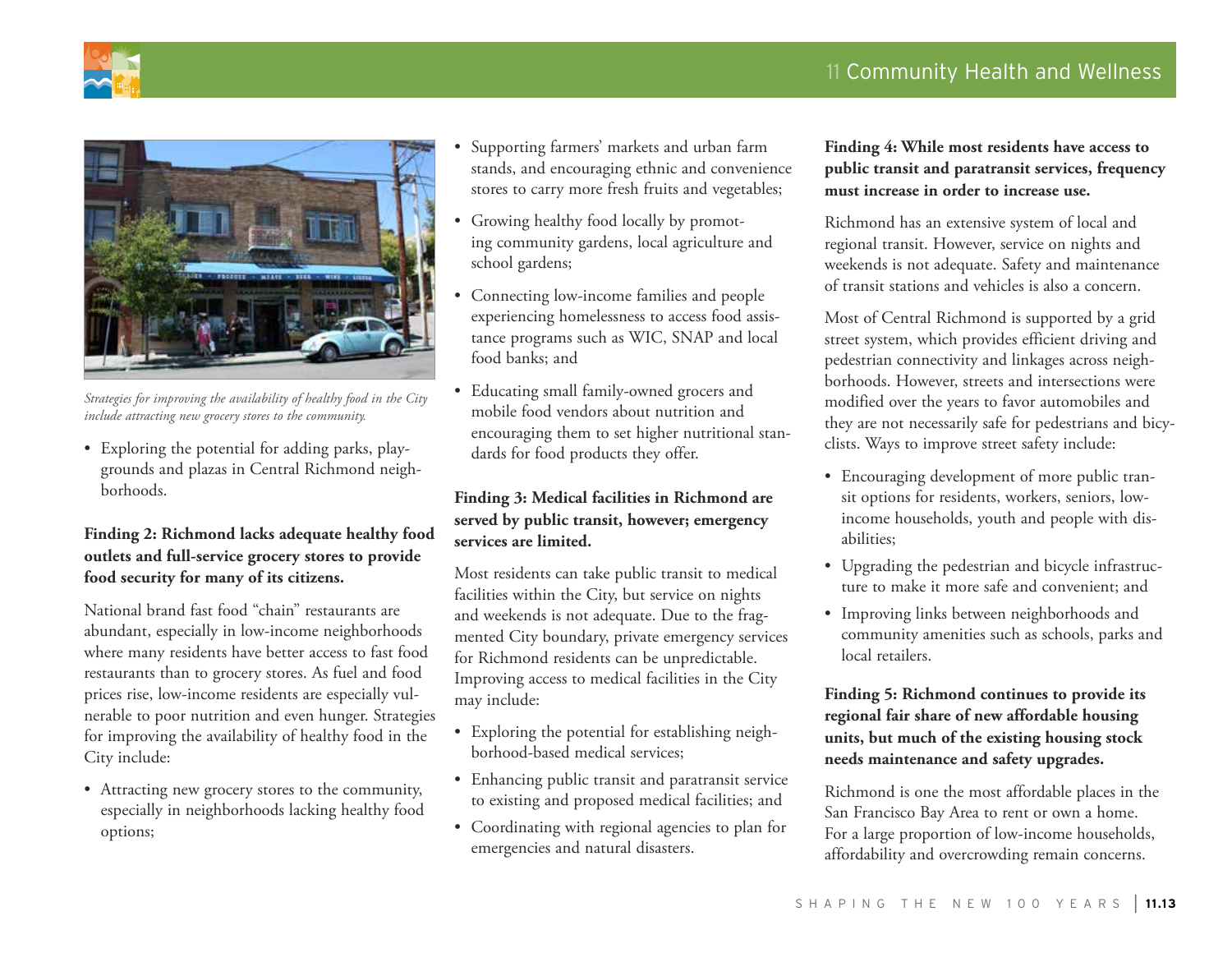

Since much of the housing stock is old, seismic safety, lead, mold, asbestos exposure and inadequate seismic bracing are potential threats to human health. The following strategies will be explored in working toward improving access to quality and affordable housing:

- • Integrating rental, subsidized and market-rate housing into future neighborhoods to change the social conditions that contribute to isolation, crime and violence;
- Supporting development of a wide range of housing including single room occupancy cooperatives (SRO), duplexes, triplexes, fourplexes and larger apartment and condominium projects;
- Upgrading and improving existing housing units that are not up-to-code while protecting architectural and neighborhood character;
- • Expanding lead and asbestos abatement grant programs for low-income households;
- Providing low-interest loans to seniors for improving existing housing;
- • Connecting people and families that experience homelessness to available services.

#### **Finding 6: Many Richmond residents are not adequately trained to compete for high-skill jobs in the region.**

Richmond has high poverty and unemployment rates compared to the Bay Area region. Some residents are under-prepared to compete for well-paying jobs locally and in the greater Bay Area. And, with more than 50% of the available jobs in the City



*Additional programs are needed to prepare Richmond's labor force for today's high-skilled jobs.*

providing less than a living wage, the ability of most households to build wealth and pay for essential services is constrained. A range of measures will be considered in expanding economic opportunities including:

- Attracting and retaining quality jobs for Richmond residents that pay living wages;
- • Supporting workforce training, recruitment and placement programs that allow residents to benefit from new jobs in the region; and
- Developing incentives that support the establishment of new business enterprises.

#### **Finding 7: Few neighborhoods in Richmond provide a range of daily goods and services to residents within walking distance of their homes.**

Richmond has fewer local retail shops, main street services and independently operated restaurants

and services compared to neighboring jurisdictions. While some neighborhoods have a cluster of local goods and services in proximity to homes, most residents must use automobile transportation in order to access basic amenities such as medical clinics and grocery stores.

• Support efforts and develop programs that will encourage a mix of uses in neighborhoods along key corridors and at major intersections to increase access to daily goods and services for residents.

#### **Finding 8: Richmond has a high incidence of violent crimes, especially in low-income neighborhoods.**

Many areas in the City including parks, playgrounds and commercial corridors experience a high incidence of crime. Safety around schools and parks is a major concern. Ways to curb violence and improve safety in public areas and neighborhoods include:

- Improving coordination with active neighborhood councils and associations, citizen groups and civic organizations to provide neighborhood watch and citizen surveillance;
- Continue efforts to reduce the number of liquor stores, especially around schools and play lots and in low-income neighborhoods;
- Providing pedestrian-scale street lighting in neighborhoods and public areas;
- Increasing the number of Office of Neighborhood Safety (ONS) staff and police officers;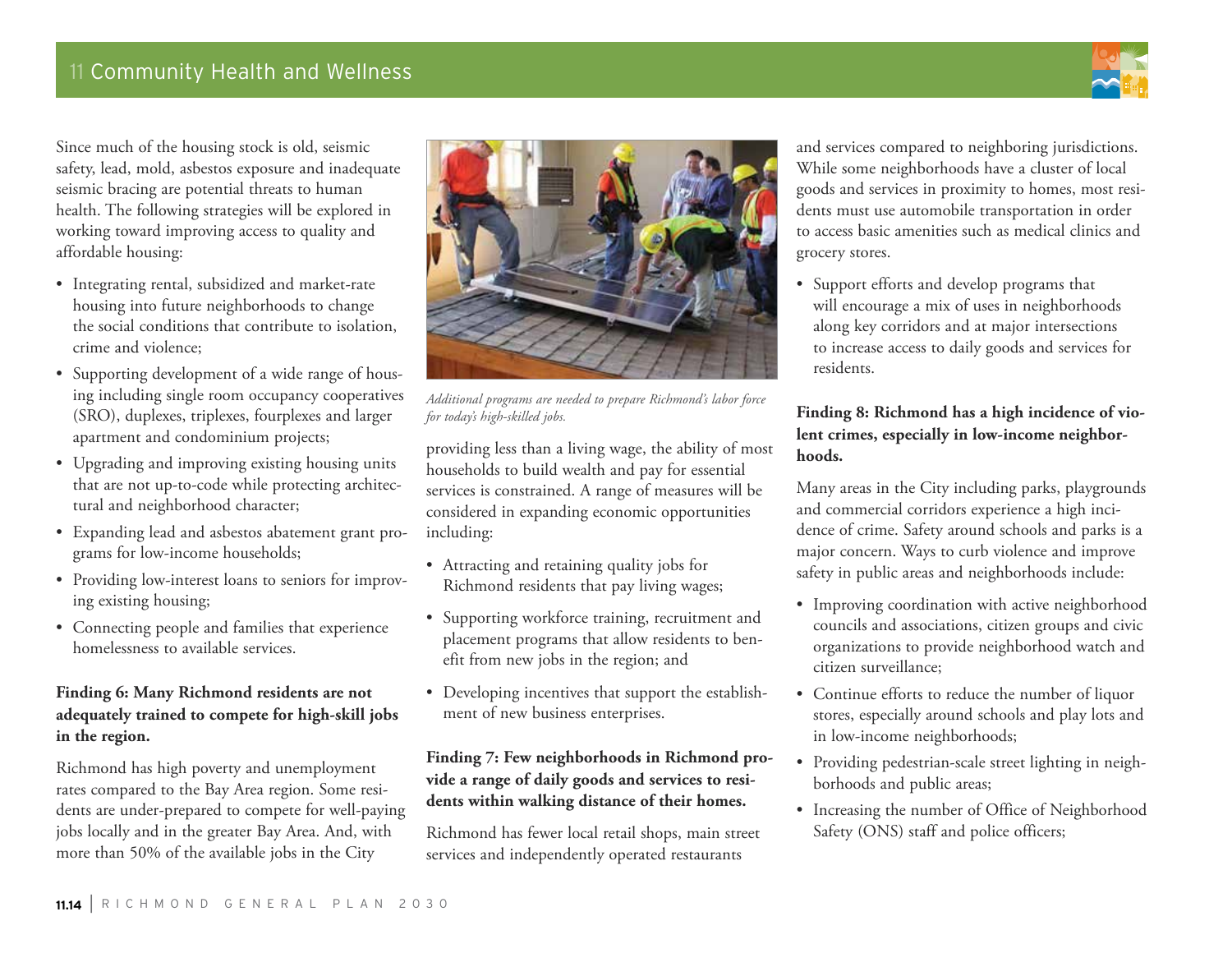# 11 Community Health and Wellness



- • Promoting design guidelines and standards that deter crime and increase natural surveillance while also improving the quality of streets and public gathering spaces; and
- • Articulating and promoting an exciting and promising city vision in schools, the media, churches and public meetings.

**Finding 9: Although Richmond benefits from its strategic location in the Bay Area and surrounding natural resources, many residents and workers are impacted by air, water, soil and noise pollution.**

Richmond hosts many heavy industrial uses including a seaport, major refinery, and significant railroad terminal that contribute to local air and noise pollution. Many abandoned or underutilized industrial sites are contaminated and stormwater runoff from these sites can affect creeks and inlets. Improvements to environmental quality can be achieved by:

- Working with local regulatory agencies and industrial operators to reduce harmful emissions from industry, ships, trucks and private automobiles while reducing exposure to sensitive population groups such as children and seniors;
- Protecting the natural environment by identifying and implementing strategies that will mitigate the impacts of pollution and provide natural habitat for plant and animal species; and
- Requiring remediation of contaminated sites to reduce risk to public health and reclaim land for future reuse.



*Green infrastructure such as bioswales, rain gardens, and vegetated roofs will help the City become more sustainable.*

**Finding 10: Richmond is committed to recycling, conservation, waste reduction and green infrastructure and buildings, but there is further potential for the City to become more sustainable.**

The City relies on utilities and municipal districts to provide water, energy and waste disposal. While many of the service providers are moving towards more sustainable practices, residents, businesses and City government are getting involved by using recycled water for landscaping, switching to energyefficient fixtures and appliances, walking and bicycling, using energy-efficient vehicles and developing green standards for buildings, landscaping and infrastructure. Richmond can become even more green and sustainable by:

• Promoting energy and water conservation, increasing use of recycled water, reducing waste and implementing green building requirements to reduce the City's overall energy footprint;

- • Encouraging and supporting renewable energy production, low emission and energy-efficient vehicles and green businesses; and
- • Supporting land use patterns that reduce dependence on automobiles by encouraging walking, bicycling and use of public transit.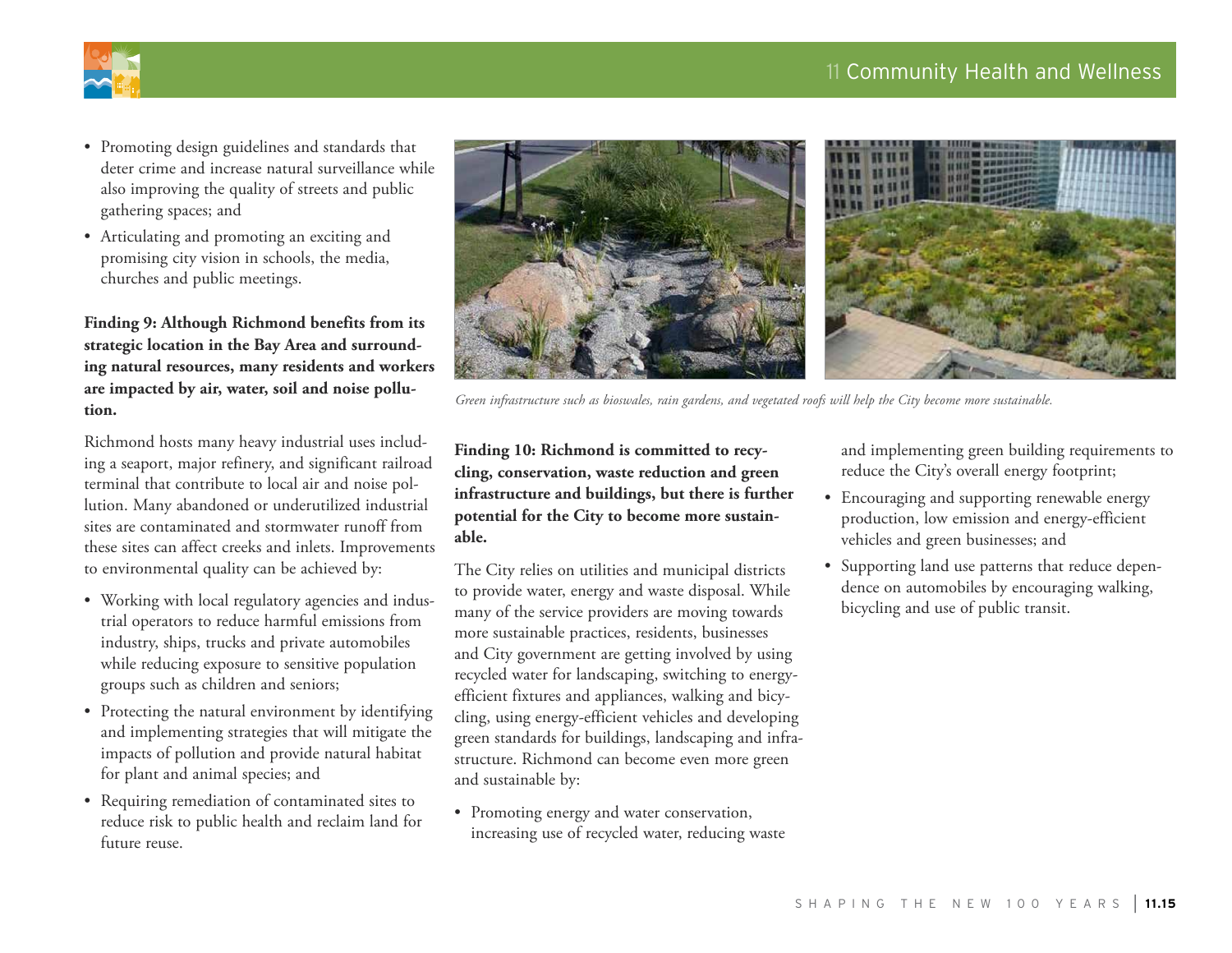# Goals

| <b>GOAL HW1</b> | <b>Improved Access to Parks, Recreation and Open Space</b><br>Improve access to a variety of high-quality, well-activated parks and recreational opportunities for all residents. Locate<br>resources and programming that support a range of activities close to neighborhoods. Provide opportunities for increased<br>physical activity and social interaction by providing well-maintained playgrounds, parks and open space provide. |
|-----------------|------------------------------------------------------------------------------------------------------------------------------------------------------------------------------------------------------------------------------------------------------------------------------------------------------------------------------------------------------------------------------------------------------------------------------------------|
| <b>GOAL HW2</b> | <b>Expanded Access to Healthy Food and Nutrition Choices</b><br>Promote expanded access to affordable and nutritious foods for residents through grocery stores, community gardens, urban<br>agriculture and local markets that provide a range of fresh fruits and vegetables to expand nutritional choices.                                                                                                                            |
| <b>GOAL HW3</b> | <b>Improved Access to Medical Services</b><br>Promote improved access to primary and emergency health care facilities and medical services for all residents. Convenient<br>transportation options allow people of all ages, physical abilities and socioeconomic status to access medical assistance.                                                                                                                                   |
| <b>GOAL HW4</b> | Safe and Convenient Public Transit and Active Circulation Options<br>Support access to adequate and safe public transit and active circulation options that increase physical activity, reduce air<br>and noise pollution and make streets safe for people of all ages.                                                                                                                                                                  |
| <b>GOAL HW5</b> | A Range of Quality and Affordable Housing<br>Promote stable and integrated communities and healthy living conditions for all residents by continuing to support projects<br>that provide high quality, affordable housing. Well-designed, affordable and well-maintained housing contributes to: neigh-<br>borhood stability; greater socioeconomic integration; reduced overcrowding; and improved living conditions for all.           |
| <b>GOAL HW6</b> | <b>Expanded Economic Opportunity</b><br>Promote equitable access to economic opportunities that provide the material and social means for human development and<br>upward mobility in the community.                                                                                                                                                                                                                                     |
| <b>GOAL HW7</b> | <b>Complete Neighborhoods</b><br>Promote complete neighborhoods that provide access to a range of daily goods and services, and recreational resources with-<br>in comfortable walking distance of homes. Neighborhood-serving retail, parks, pedestrian connections and other amenities<br>can contribute to neighborhood stability, greater social cohesion and improved safety.                                                       |

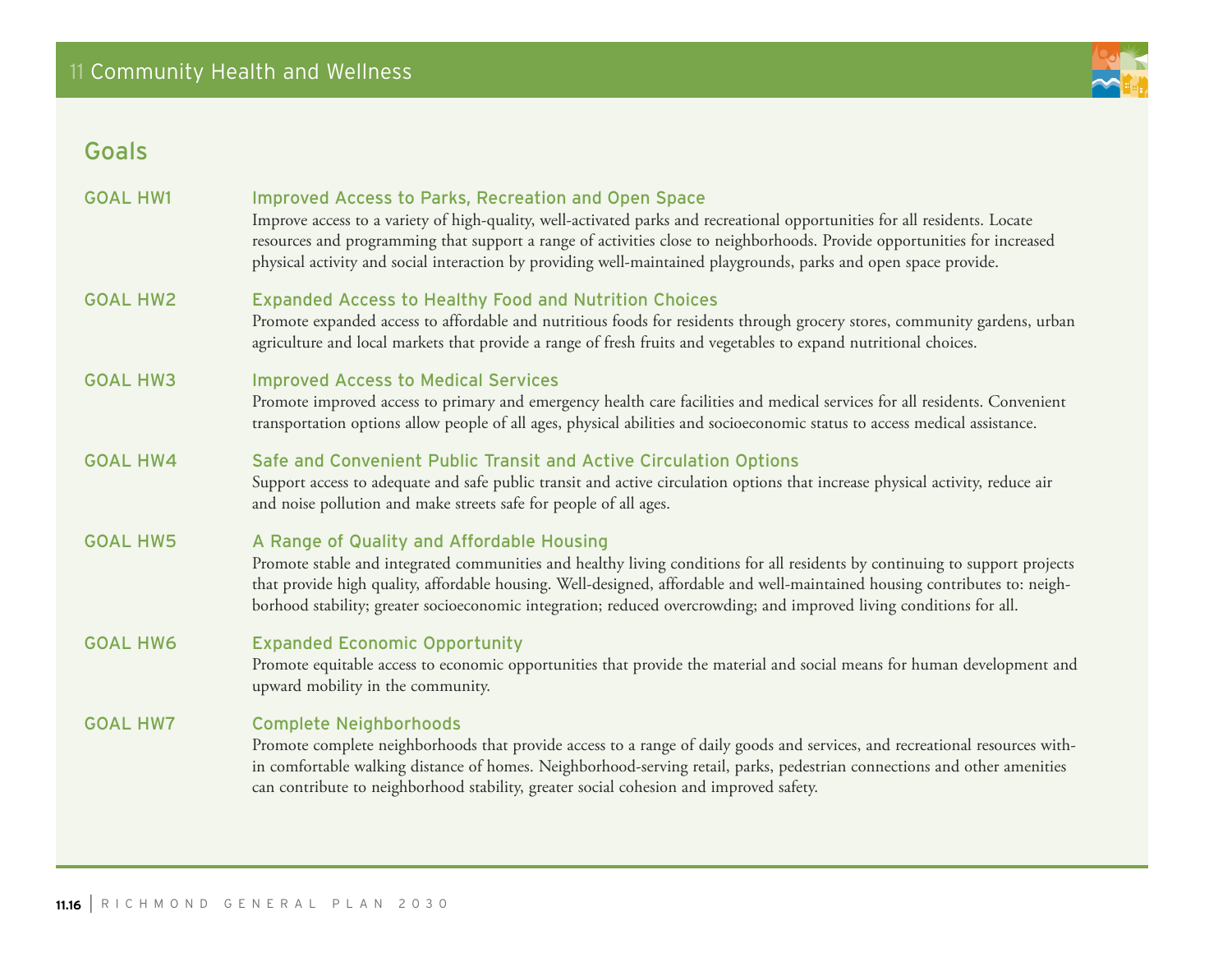

| <b>GOAL HW8</b>  | <b>Improved Safety in Neighborhoods and Public Spaces</b><br>Facilitate social interaction and foster a sense of identity and community pride by increasing safety in neighborhoods and<br>public spaces. Safe, well-patrolled streets, parks and schools provide places for public gathering and social interaction.                                                                                                                                                            |
|------------------|----------------------------------------------------------------------------------------------------------------------------------------------------------------------------------------------------------------------------------------------------------------------------------------------------------------------------------------------------------------------------------------------------------------------------------------------------------------------------------|
| <b>GOAL HW9</b>  | <b>Improved Environmental Quality</b><br>Continue to support projects that improve the quality of built and natural environments to support a thriving community<br>and to reduce disparate health and environmental impacts, especially to low-income and disadvantaged communities. Clean<br>air, water and soil, and a healthy eco-system are critical for human development and contribute to reduced toxic exposure,<br>incidence of disease and environmental degradation. |
| <b>GOAL HW10</b> | <b>Green and Sustainable Development and Practices</b><br>Promote green and sustainable development and practices to support a healthy local economy, protect the environment and<br>improve the quality of life for all residents.                                                                                                                                                                                                                                              |
| <b>GOAL HW11</b> | Leadership in Building Healthy Communities<br>Continue to craft proactive policies that address: design of built environment; effective programs and services; strong part-<br>nerships with health providers and agencies; and community engagement to influence policies and decisions at regional,<br>state and national levels to promote the health and well being of residents.                                                                                            |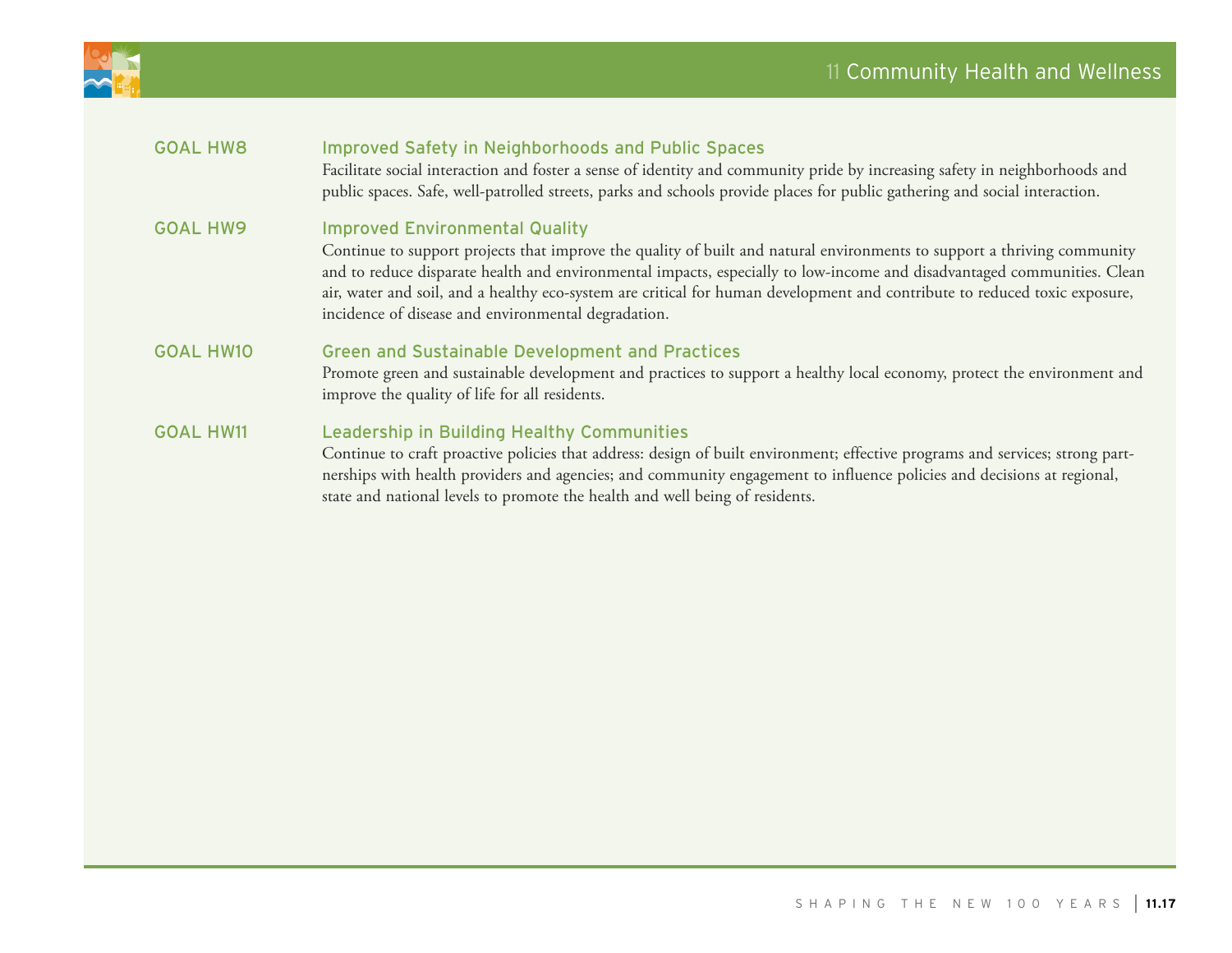

# Policies and Implementing Actions

A range of policies and implementing actions are outlined below in relation to each of the goals. These policies mandate, encourage or allow certain actions to be pursued throughout the duration of the General Plan. Together they serve as strategic directions for City staff and partners, highlighting where time and resources should be focused.

Each policy may either be correlated with a number of actions, or simply a single key implementing action. Conversely, some actions may support a range of policies. The policies and implementing actions are organized in two parts. First, all goal-related policies are described and each policy description is followed by a list of its associated implementing actions. Then, implementing actions are described in greater detail in the following section.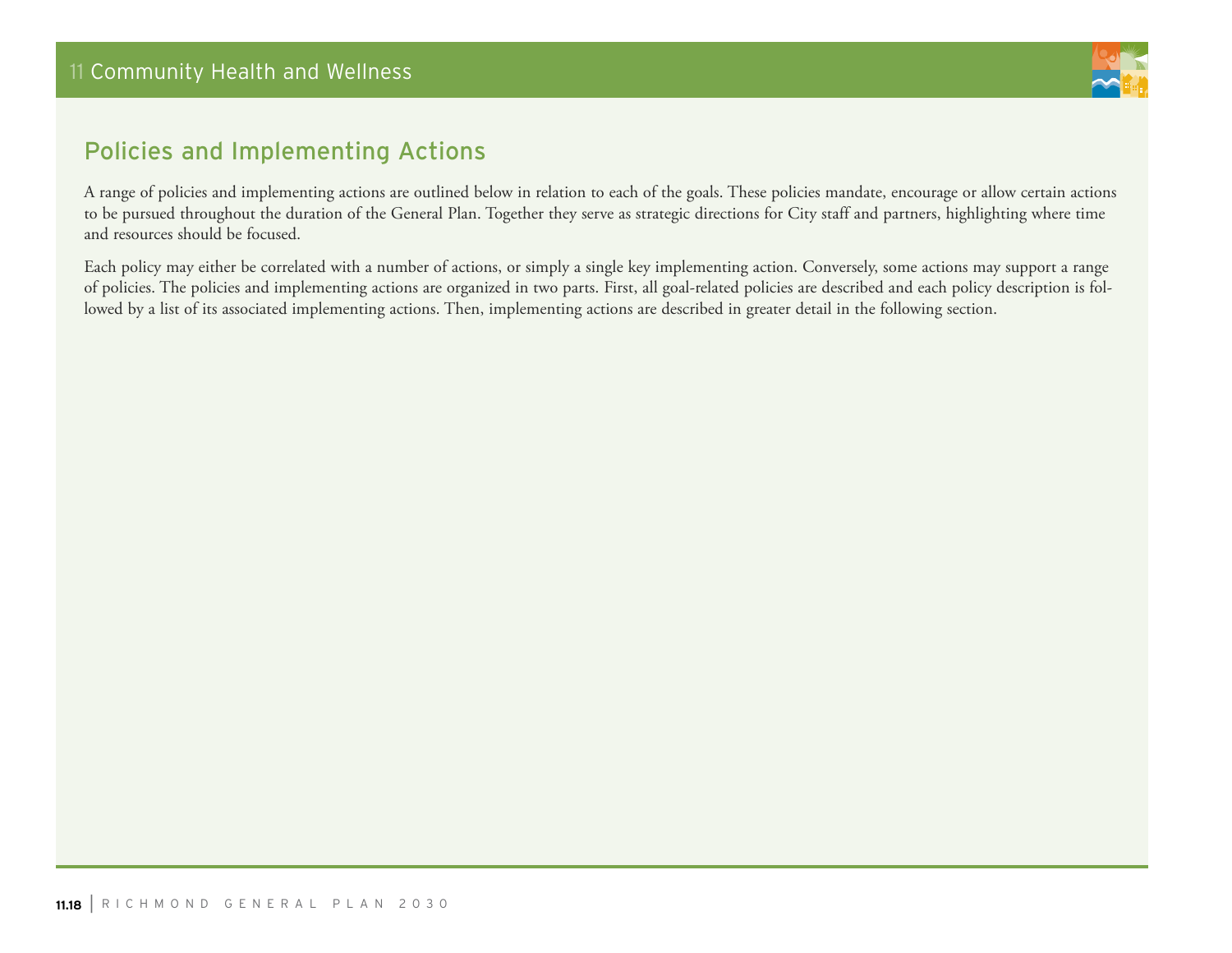

# Goal HW1 Improved Access to Parks and Open Space

| Policy HW1.1 | An Integrated System of Parks, Plazas, Playgrounds and Open Space<br>Provide a comprehensive and integrated system of parks, plazas, playgrounds, trails and open space. The community's current and<br>future needs for quality outdoor space can be met by improving existing parks, creating linear greenways in established neighborhoods,<br>and creating new parks, plazas and open space in new developments. A comprehensive, integrated system should include parks, play-<br>grounds, community greens, greenways and trails. Ensure adequate maintenance of these facilities to encourage safe and active use.                                                                                     |
|--------------|---------------------------------------------------------------------------------------------------------------------------------------------------------------------------------------------------------------------------------------------------------------------------------------------------------------------------------------------------------------------------------------------------------------------------------------------------------------------------------------------------------------------------------------------------------------------------------------------------------------------------------------------------------------------------------------------------------------|
| Policy HW1.2 | Diverse Range of Park Types and Functions<br>Continue to provide a diverse range of park types, functions and recreational opportunities to meet the physical and social needs of<br>the community. Regularly review the design and programming of all City parks to expand and diversify uses.<br>See also: PR1.1                                                                                                                                                                                                                                                                                                                                                                                            |
| Policy HW1.3 | <b>Recreation Programs and Services</b><br>Expand and tailor recreational programs and services to meet evolving community needs. Programs and services should remain acces-<br>sible and relevant to today's residents, responding to unique cultural, historic and social needs as well as changing demographics.                                                                                                                                                                                                                                                                                                                                                                                           |
|              | See also: PR5.1                                                                                                                                                                                                                                                                                                                                                                                                                                                                                                                                                                                                                                                                                               |
| Policy HW1.4 | <b>Quality Recreational Facilities</b><br>Provide a range of quality recreational facilities that are well maintained, have adequate lighting, signage, hours of operation and rep-<br>resent the multi-ethnic and multicultural needs of the community. Providing facility upgrades may increase capacity to attract people<br>from neighborhoods that are currently underserved.                                                                                                                                                                                                                                                                                                                            |
| Policy HW1.5 | Joint-Use Opportunities<br>Promote access to non-City operated parks and recreational facilities. Existing resources operated by the East Bay Regional Parks<br>District, school district, community groups or others may support residents' interim needs for convenient access to parks and com-<br>munity centers. Joint-use opportunities serve to more efficiently utilize existing facilities and amenities, host programs in convenient<br>neighborhood locations, better activate community areas so that they are in use during the day and in the evenings and enable the<br>City and partners to share the cost of maintenance, upgrades and improvements for the benefit of the entire community. |

*See also: PR1.4*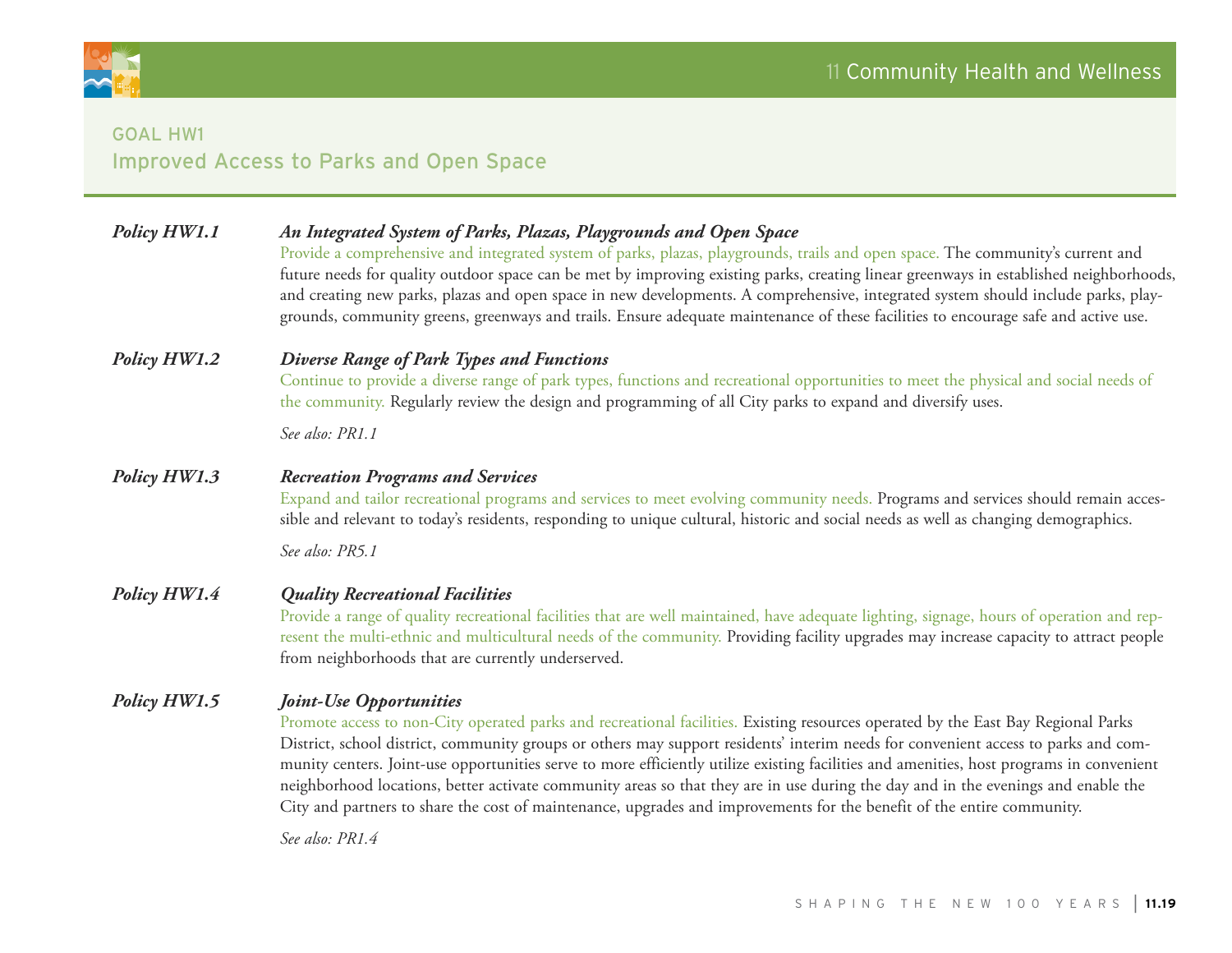

Improved Access to Parks and Open Space

## *Policy HW1.6 Safe Public Spaces and Facilities*

Protect visitors of parks and recreational facilities from exposure to structural and safety hazards, wildland fires, crime and other natural or human-induced incidents and promote park and facility design that discourages vandalism, deters crime, provides natural surveillance and creates a safe and comfortable environment. Improving public safety can be accomplished by appropriately designing parks, trails and recreation facilities, and by providing safe outdoor play structures and equipment in City-owned and operated facilities. Ensure fire safety in areas adjacent to open spaces prone to wild fires.

*See also: PR2.2*

#### *Policy HW1.7 Access to Large-Scale Natural Areas*

Improve access to large-scale natural areas located in the City including regional parks along the shoreline and in the hills. These areas should be open for controlled access to improve public enjoyment and interpretation. Access should be limited where natural habitat is extremely sensitive. Work with transit agencies to improve connections and access to open space and recreation facilities from all Richmond neighborhoods.

*See also: CN2.5; PR4.1*

#### *Policy HW1.8 Shoreline Access and Development*

Enhance public access to and encourage development of water-dependent sports and recreation activities, such as kayaking, sailing, sail and kite boarding, swimming and fishing along the Richmond's shoreline to encourage environmental awareness and improve public health and fitness.

*See also: PR4.2*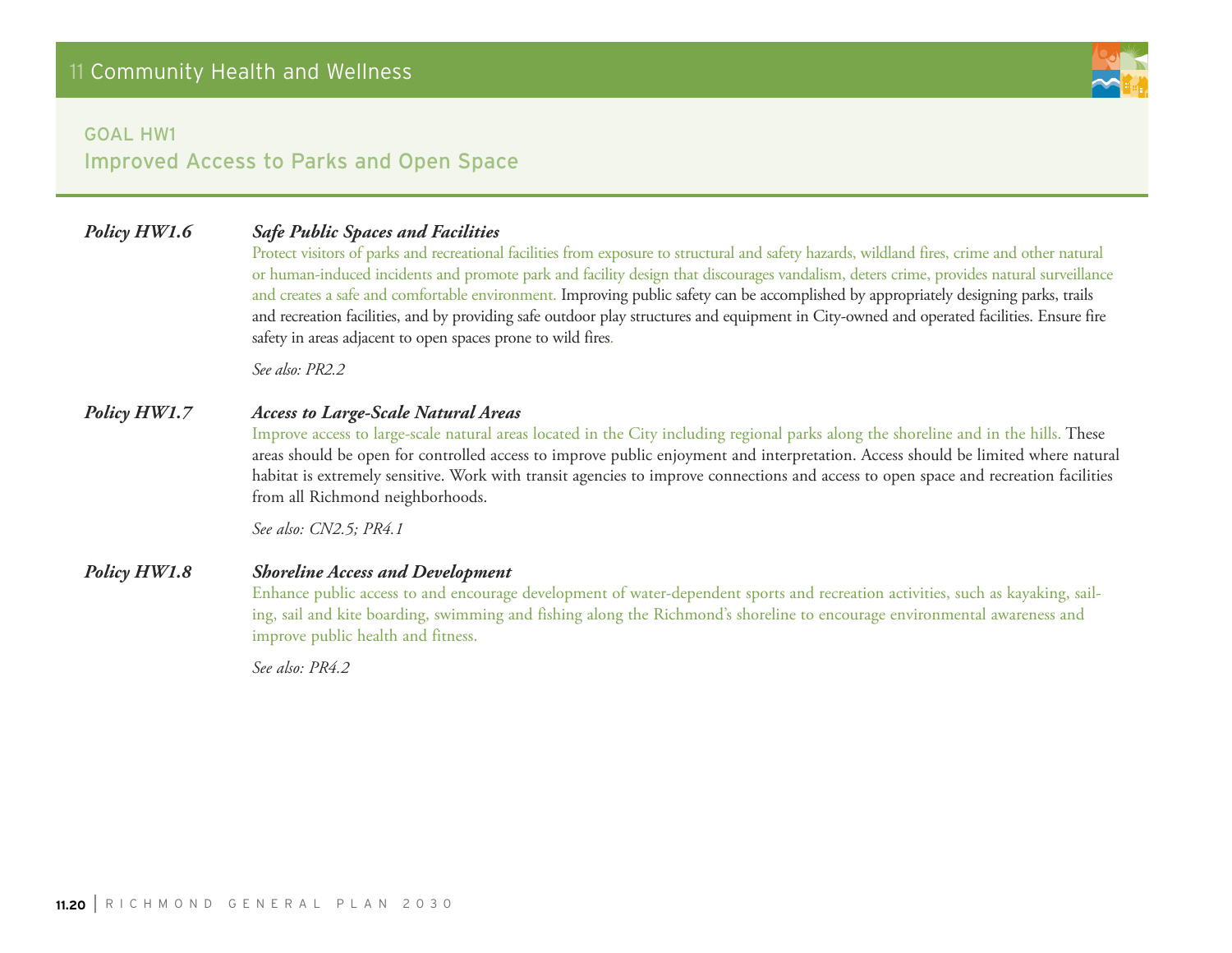

# Goal HW1 Improved Access to Parks and Open Space

#### *Policy HW1.9 Equitable Distribution of Park and Recreation Facilities*

Expand park and recreation opportunities in all neighborhoods and ensure that they are offered within comfortable walking distance of homes, schools and businesses in order to encourage more physically and socially active lifestyles. Continue to implement the parkland development standard of three acres of community or neighborhood parkland per 1,000 population in each neighborhood planning area. This represents a minimum provision which should be exceeded whenever possible. In established neighborhoods where land availability for new large parks is limited, prioritize improvement and maintenance of compact parks, play lots and plazas to increase access to recreation opportunities for residents. Encourage developers to meet the City's park development standard within their proposed development projects.

*See also: PR1.3*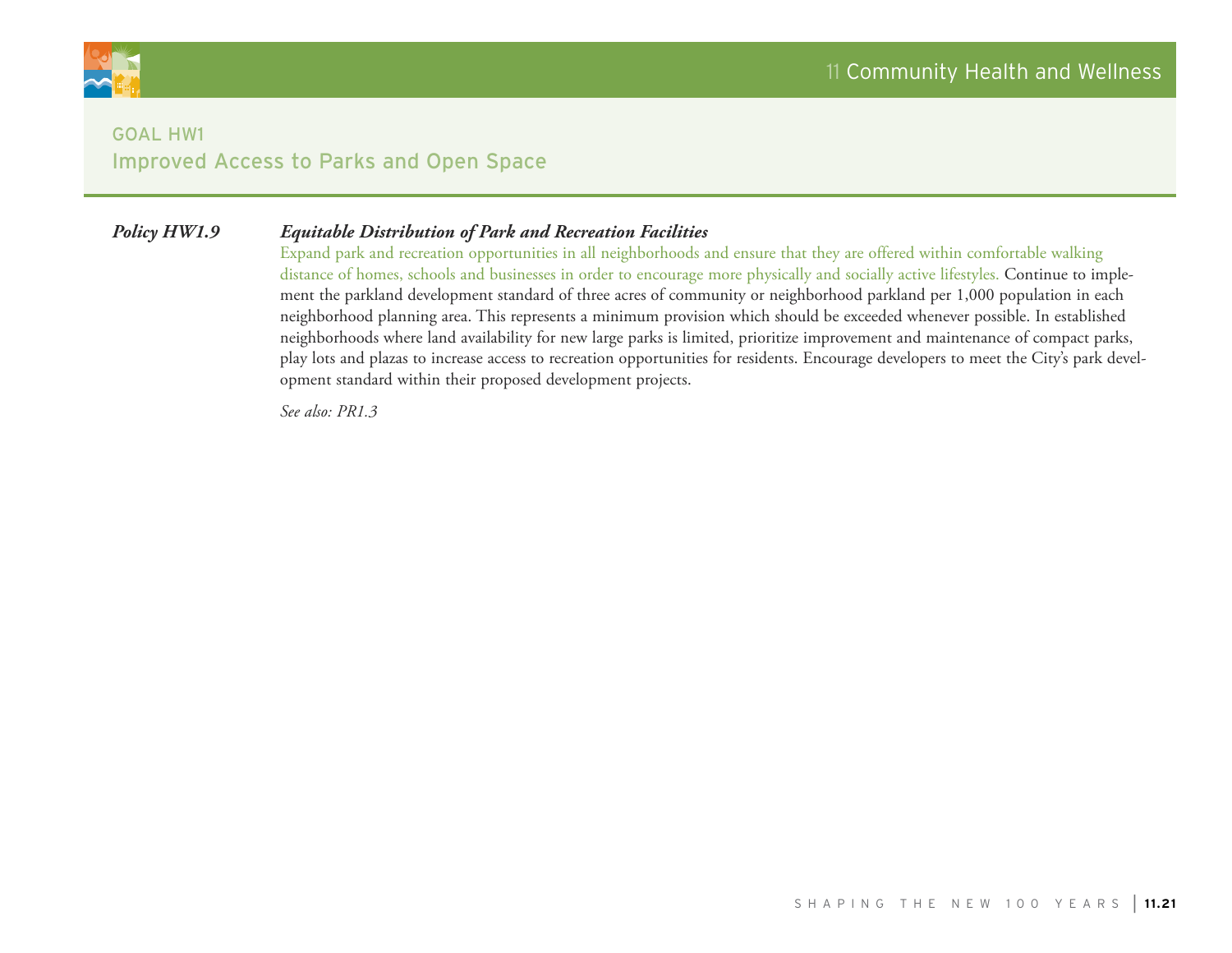

Improved Access to Parks and Open Space

#### *Action HW1.A Parks Master Plan*

Complete the development of the comprehensive long-range Parks Master Plan to address changing recreation interests, trends, needs and priorities. The Parks Master Plan should:

- Include a community needs assessment that looks at all types of park and recreation programs offered in the community including those that relate to arts and culture, education enrichment and human services;
- Identify long-term goals for the Recreation Department and the community;
- • Describe current and future needs, interests and community preferences for improving new parks and community facilities, and expanding or initiating new programs and services;
- Present a long-range plan for physical park and community facility improvements;
- Refine performance standards and further develop park design guidelines and criteria;
- • Develop a long-term strategy for the Richmond Greenway;
- • Prioritize projects in areas that are underserved, deficient in parks and in need of facility improvements; and
- • Outline funding mechanisms and strategies for managing the City's commitments so that new requests and initiatives are considered in light of existing commitments.

*See also: PR1.C*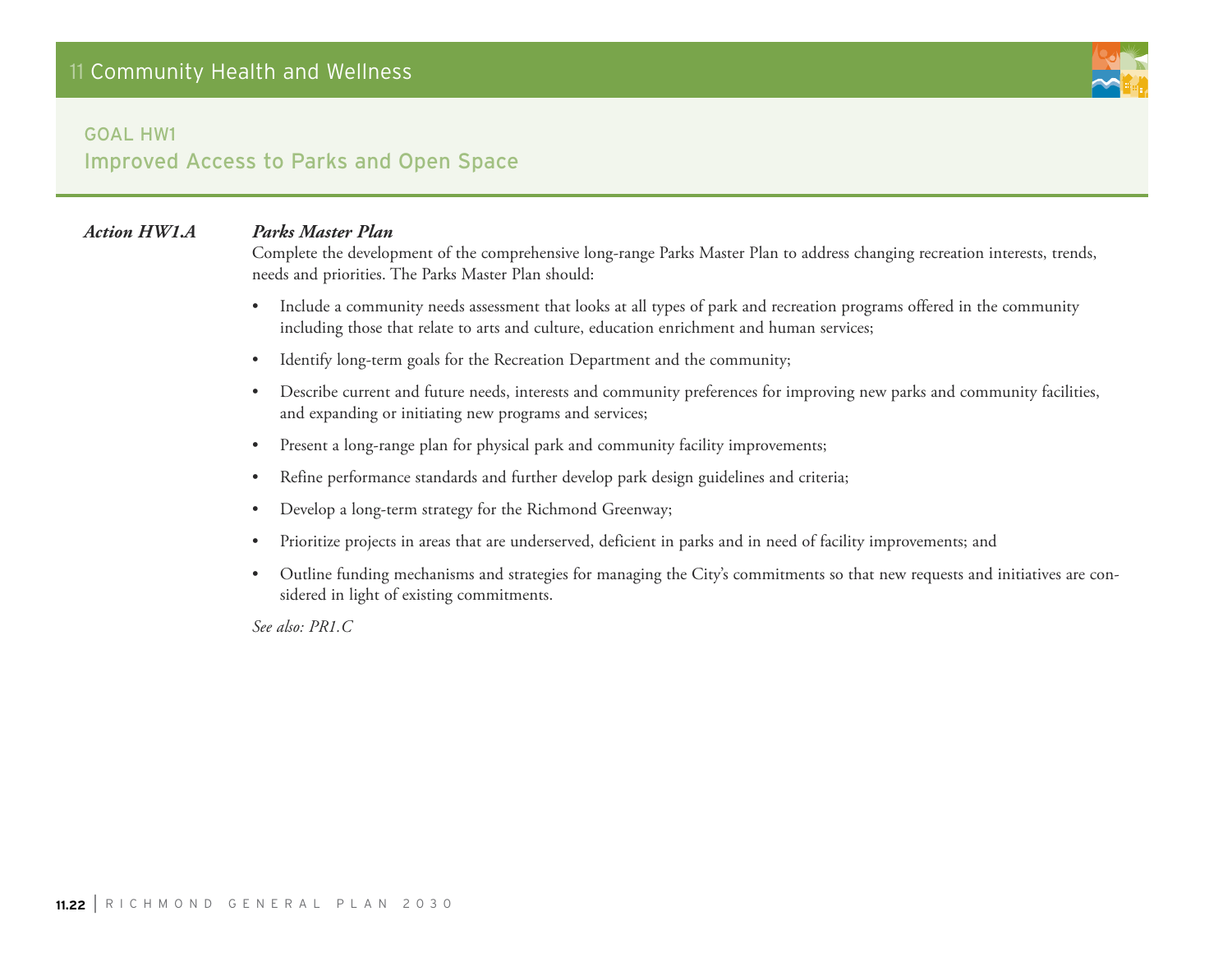

# Goal HW1 Improved Access to Parks and Open Space

#### *Action HW1.B Parkland Dedication Ordinance*

Update the parkland dedication ordinance that requires new development and redevelopment projects to provide adequate park and recreation opportunities to maintain the 3.0 acres per 1,000 population standard in applicable planning areas through a combination of park types as defined in the Parks and Recreation Element (to be updated and refined in the parks master plan).

Update the park impact fee ordinance that requires new development and redevelopment projects to pay a fair share to cover the cost of parkland acquisition and improvement if the development is unable to provide adequate parkland within the project. Prioritize park dedication over impact fees. Perform a nexus study periodically to update the criteria and fees.

Include provisions that prevent a net loss of parklands in the City. Require at least a 1:1 replacement if there is any loss of public open space or parkland due to redevelopment.

*See also: PR1.G; CN2.C*

#### *Action HW1.C Park Dedication Incentives Program*

Develop an incentives program that encourages private development and public agencies to provide park and recreation facilities beyond the minimum requirements. Define priority needs where additional parks and recreational facilities may fill gaps in service.

*See also: PR1.H*

#### *Action HW1.D Parks Maintenance Plan*

Regularly update the maintenance plan for all City-owned and operated parks, trails, landscapes and greenways. Include funding mechanisms to support ongoing operations and life-cycle replacements. Consider the Hilltop Landscape Maintenance District and the Marina Bay Neighborhood Landscape Management Plan as models. The parks maintenance plan may be included in the Parks Master Plan. Work with the school district and other public agencies to develop community service credits for students.

*See also: PR3.F*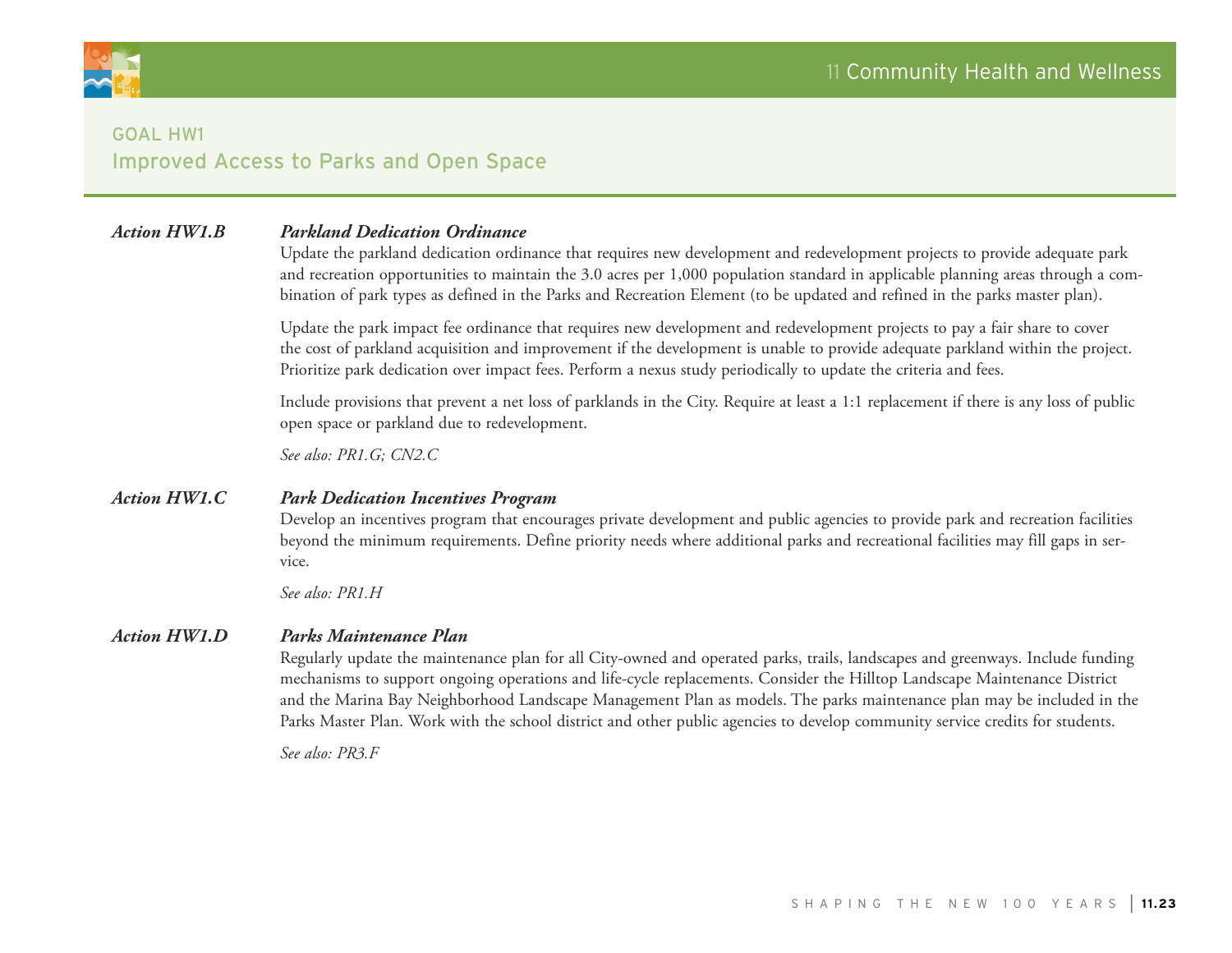

Improved Access to Parks and Open Space

#### *Action HW1.E Citywide Recreation Program*

Regularly update the City's recreation program to: support efforts by the Recreation and Parks Commission to enhance existing programs or develop new programs to serve people of all incomes, cultural backgrounds, ages and levels of physical capability; and encourage more intensive use of facilities throughout the day. Target programs for school-age youth during after-school hours, summer recess and weekends; and program areas related to arts and culture. Refining the recreation program may occur as part of the Parks Master Plan development process. Work with youth leaders to engage their peers and ensure that all new programming is designed with the active input of youth.

*See also: PR5.A*

#### *Action HW1.F Recreation Facilities Maintenance Plan*

Regularly update the maintenance plan for City-owned and operated recreation facilities. Set minimum standards for maintenance levels at facilities and include a funding mechanism for ongoing operations. Continue efforts to prevent illegal dumping and graffiti.

*See also: PR3.G*

#### *Action HW1.G Joint-Use Agreements*

Pursue joint-use agreements with West Contra Costa Unified School District, East Bay Regional Parks District, neighboring cities, public agencies, private entities and nonprofit organizations that own and operate facilities within the City. In addition to providing more space for recreational and enrichment programming, strategic partnerships can provide the benefit of shared renovation, development, maintenance and operational costs.

*See also: ED1.E; EH1.D; PR1.F; CF2.A; AC1.D*

#### *Action HW1.H Public Safety Design Guidelines*

Develop and adopt design guidelines that deter criminal activity in neighborhoods, streets and public areas. Include guidelines for the design of play areas, parks, sports facilities, streets and sidewalks, plazas and urban pocket parks, and housing and commercial sites, among others. Require the early integration of crime prevention strategies such as community policing in new development and redevelopment projects including the involvement of the Police Department in the review of major projects in high-crime areas of the City. (Continued on next page.)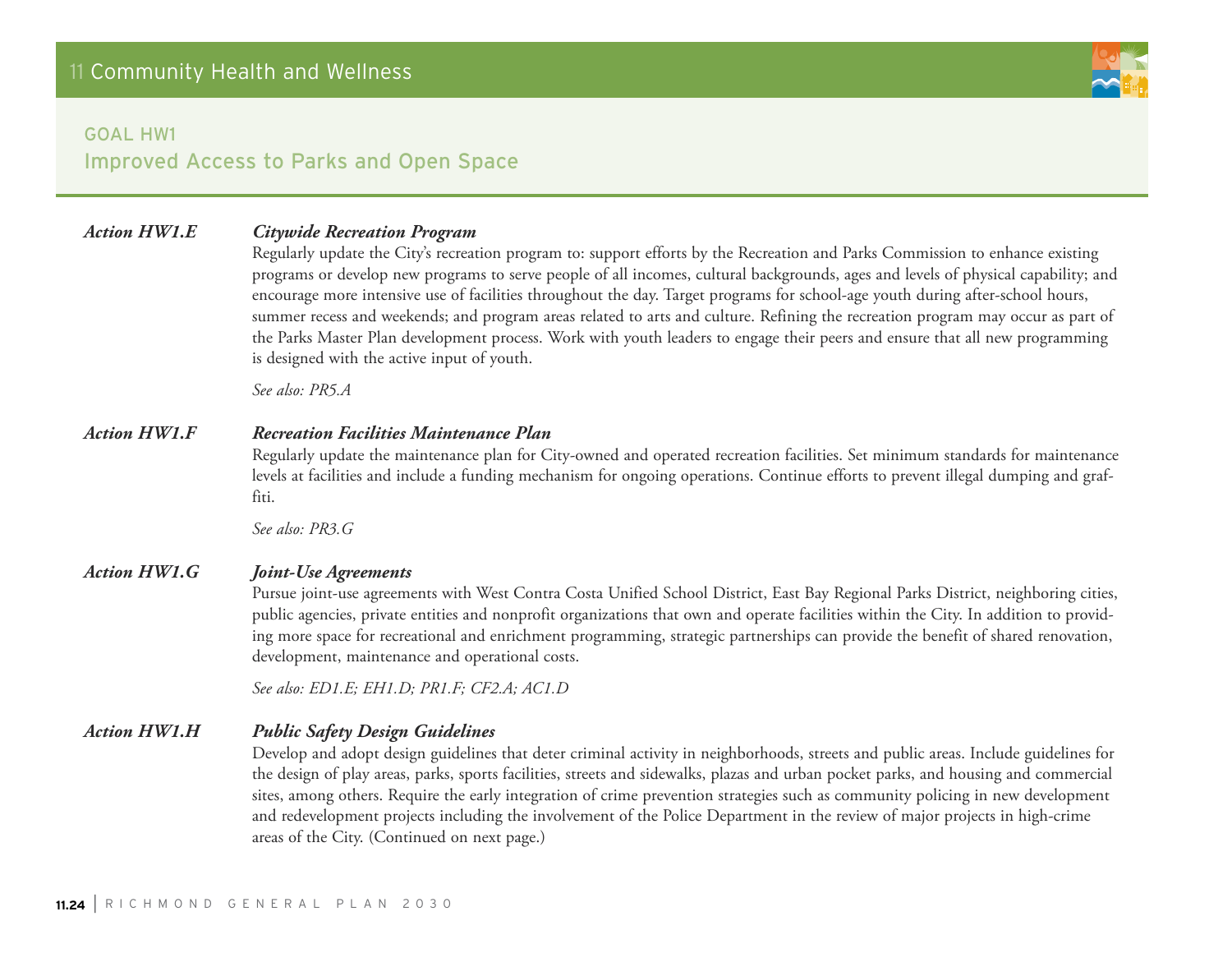

# Goal HW1 Improved Access to Parks and Open Space

Include guidelines for parks and recreation facilities with particular focus on the following five areas: design and orientation of buildings, restrooms and parking areas; defensible space with no hidden areas or structures that block visibility and natural surveillance; ownership and control over public space; cameras and other technologies; lighting; and signage.

*See also: ED1.A; SN2.A, PR2.C; LU2.C*

#### *Action HW1.I Urban Greening Initiative*

Support and encourage citywide initiatives to increase opportunities for contact with nature. The initiative should:

- Improve access to urban parks, green spaces and natural environments;
- Protect and restore natural landscapes and habitat;
- • Develop smaller, flexible, close-to-home facilities that include informal natural play areas, community gardens, restored creeks, landscaping with trees, shrubs and flowers;
- Plant street trees, well-landscaped urban environments, green streets and trails;
- Incorporate unstructured natural settings in public play areas, schools and other learning environments;
- Support development of curricula that relies on hands-on experiences in natural settings;
- Balance the need for organized recreation with the need for unstructured natural play environments;
- • Utilize park performance standards including design guidelines and criteria to ensure that natural features are included in designs;
- Support school and community efforts to connect school children and youth to wilderness areas or other natural environments during the school year;
- Support efforts to increase public awareness of the value of connecting adults and children to nature;
- • Work in partnership with organizations such as Groundwork Richmond (GWR) to improve the City's outdoor environment; and
- • Develop an Urban Greening Citywide Strategy that includes a citywide tree planting program. Consider creating an Urban Forestry Advisory Subcommittee within the Recreation and Parks Commission. *See also PR4.A*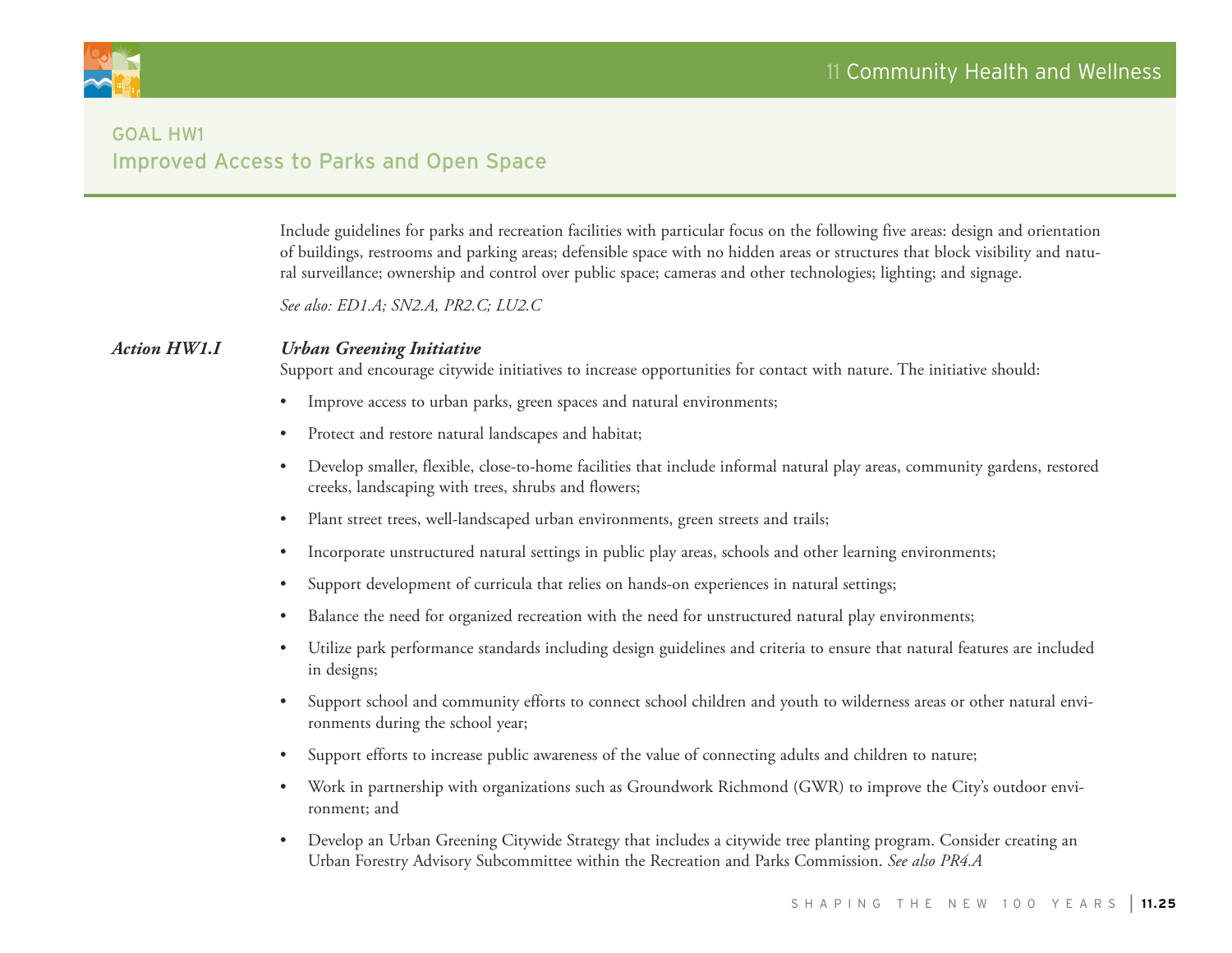# Expanded Access to Healthy Food and Nutrition Choices

## *Policy HW2.1 Quality Food*

Promote the availability of fresh fruits and vegetables and quality foods, especially in low-income and underserved neighborhoods. Continue to attract a wide range of healthy food sources such as full-service grocery stores, ethnic food markets, farm stands, community gardens, edible school yards and farmers' markets. Partner with Contra Costa Health Services to encourage stores to accept Federal Food Assistance Program dollars such as WIC and SNAP in order to increase access to healthy food for all Richmond residents. Encourage convenience stores, supermarkets, liquor stores and neighborhood and ethnic markets to carry fresh produce, meats and dairy, 100% juices and whole-grain products especially in low-income and underserved neighborhoods.

## *Policy HW2.2 Local Food System (Urban Agriculture)*

Collaborate with local urban agriculture advocates to identify sites with urban agriculture potential. Support local agriculture on vacant land identified for urban agriculture development. Production and processing of food locally can reduce overall energy consumption, improve access to fresh fruits and vegetables in the community, especially in existing food deserts, and support the local economy by keeping jobs and revenue in Richmond. Support farmers' markets, fresh food stands and community gardens to supplement the availability of healthy food in the City.

*See also: EC4.5*

#### *Policy HW2.3 Quality of Restaurant Food*

Encourage restaurants to serve healthy foods and provide nutritional information to customers. Continue to collaborate with health agencies to encourage the availability of healthy foods at restaurants while supporting businesses that offer healthy foods. Consider expansion of zoning restrictions on formula restaurants to all neighborhood commercial districts with high rates of obesity related diseases.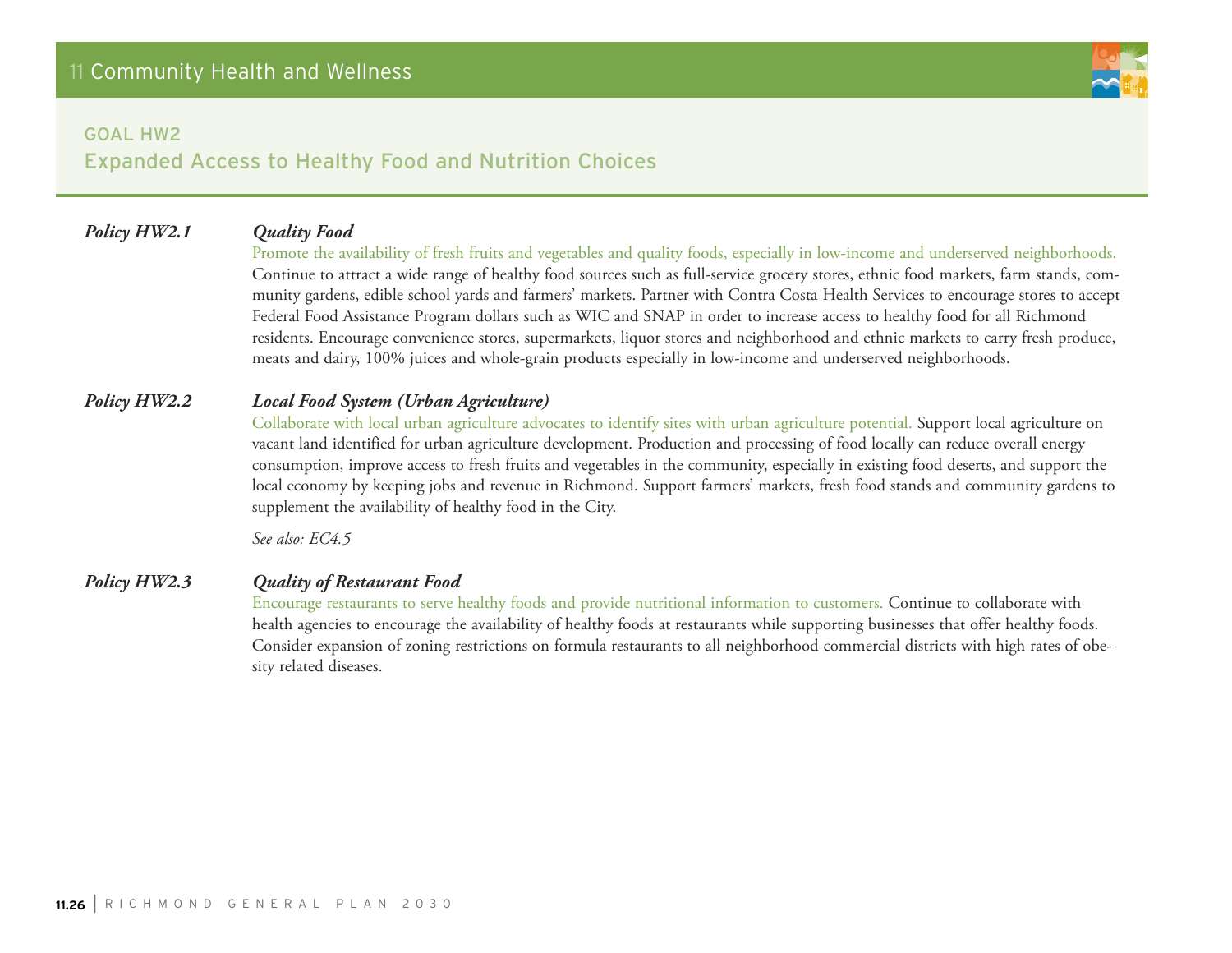



# Goal HW2 Expanded Access to Healthy Food and Nutrition Choices

| <b>Action HW2.A</b> | <b>Healthy Food Store Incentives Program</b><br>In collaboration with the Contra Costa County Health Department and community organizations, develop and implement a<br>program to encourage new and existing convenience stores, supermarkets, liquor stores and neighborhood and ethnic markets to<br>stock fresh produce, meats and dairy, 100% juices and whole-grain products. Identify stores that are willing to participate in the<br>program. Target the program in key neighborhoods that have a high concentration of liquor stores and convenience stores, but<br>lack fresh and healthy food options. |
|---------------------|--------------------------------------------------------------------------------------------------------------------------------------------------------------------------------------------------------------------------------------------------------------------------------------------------------------------------------------------------------------------------------------------------------------------------------------------------------------------------------------------------------------------------------------------------------------------------------------------------------------------|
| <b>Action HW2.B</b> | <b>Healthy Food and Nutrition Choices</b><br>Collaborate with Contra Costa Health Services Department to develop information that assists residents in evaluating nutrition,<br>sugar and transfat content of local food choices.                                                                                                                                                                                                                                                                                                                                                                                  |
| <b>Action HW2.C</b> | <b>Nutrition Standards for Vending Machines on City-Owned Property</b><br>Develop and adopt an ordinance requiring nutrition standards for vending machine beverages and snacks sold on City-owned<br>property. Consider using the policy that has been adopted by the Contra Costa County Health Services Department (CCCHSD)<br>as a model and consult with the CCCHSD to develop and implement the ordinance.                                                                                                                                                                                                   |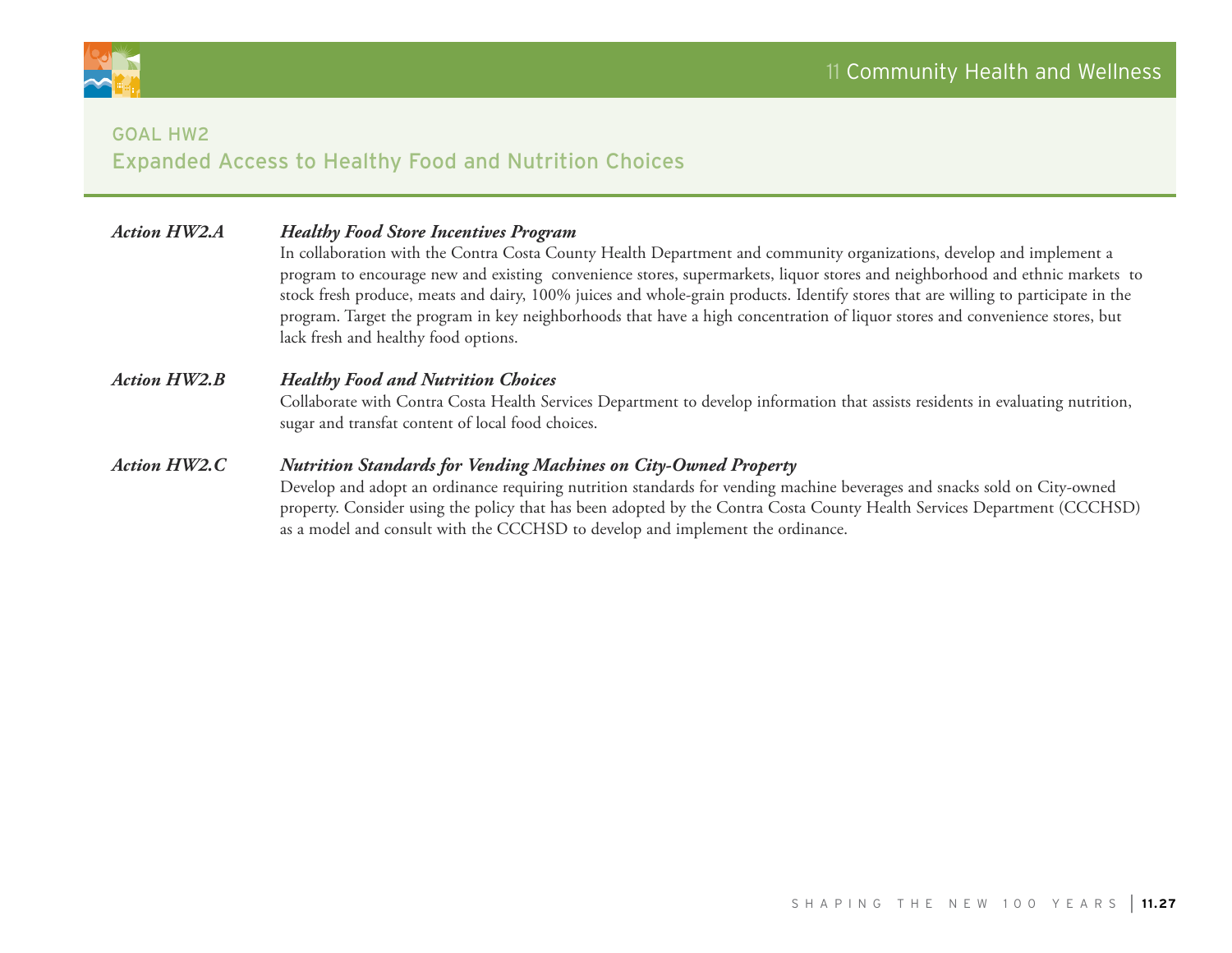

# Expanded Access to Healthy Food and Nutrition Choices

#### *Action HW2.D Sustainable Urban Agriculture Assessment*

Work with non-profits and regulatory agencies to identify food deserts and potential sites for urban agriculture and to explore the potential for creating, expanding and sustaining local urban agriculture, including community gardens, orchards and farmers' markets. Urban agriculture has the potential to supplement the availability of fresh fruit and vegetables in the community, especially in existing food deserts, provide economic opportunities to Richmond residents, lower food costs, reduce overall energy consumption and build social cohesion.

The assessment could explore the feasibility of implementing the following strategies:

- Identifying food deserts and sites suitable for urban agriculture;
- Evaluating contaminants harmful to human health on land proposed for urban agriculture;
- Developing a site inventory and a management plan to administer the use of potential urban agricultural sites;
- Identifying adequate sites to expand the number and frequency of farmer's markets throughout Richmond;
- Promoting urban agriculture as a desirable civic activity that improves the quality of urban life, food security, neighborhood safety and environmental stewardship;
- Supporting the development of appropriate agriculture in residential, industrial, business and open space zones;
- Establishing a community-based support system for urban growers such as tool banks, shared processing facilities, farmers' markets, community supported agriculture ventures, funding streams and technical service providers;
- • Offering locally grown food to local schools, hospitals, nursing homes, daycare centers, correction facilities and businesses such as restaurants, while creating economic opportunities for urban growers and related industries;
- Supporting WIC Farmers' Market Nutrition Program and the Senior Farmers' Market Nutrition Program that provide support for buying fresh produce at farmers' markets;
- Creating training programs for unemployed people to work in urban food-related businesses as a source of jobs;
- Working with representatives of community gardening and urban farming organizations to meet needs unique to urban farm enterprises; (Continued on next page)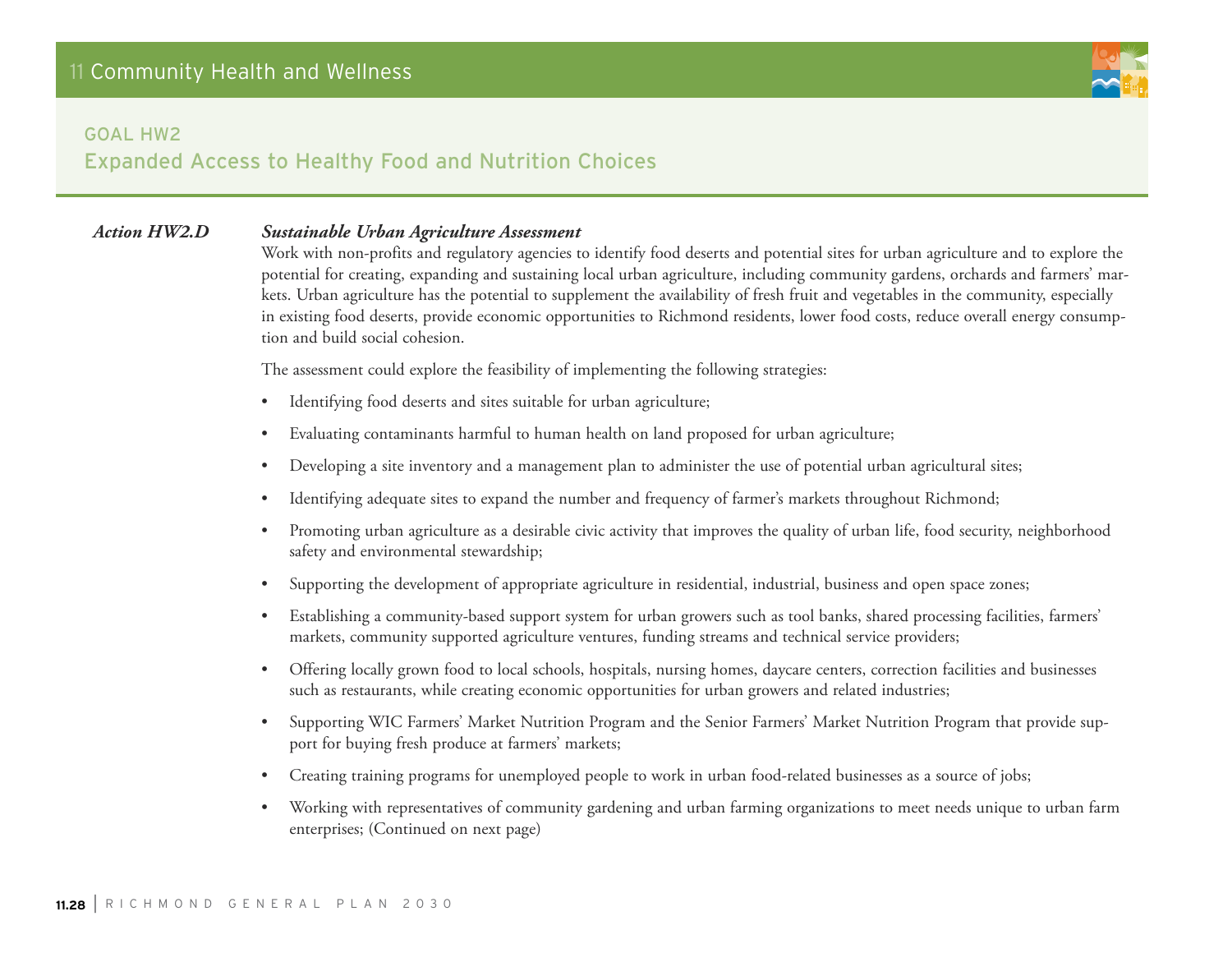

# Goal HW3 Improved Access to Medical Services

- • Ensuring long-term land commitment for community gardens, entrepreneurial farms and other urban agriculture ventures;
- • Updating building codes to encourage rooftop gardening; and
- • Developing school-based programs that integrate nutrition and gardening in order to raise awareness about the connection between healthy food choices and locally grown fresh produce.

## *Action HW2.E Food Quality and Availability Assessment*

In collaboration with Contra Costa Health Services, conduct an assessment of food quality and availability in Richmond. Use the assessment to develop a citywide food access strategy to reduce the number of food deserts throughout Richmond.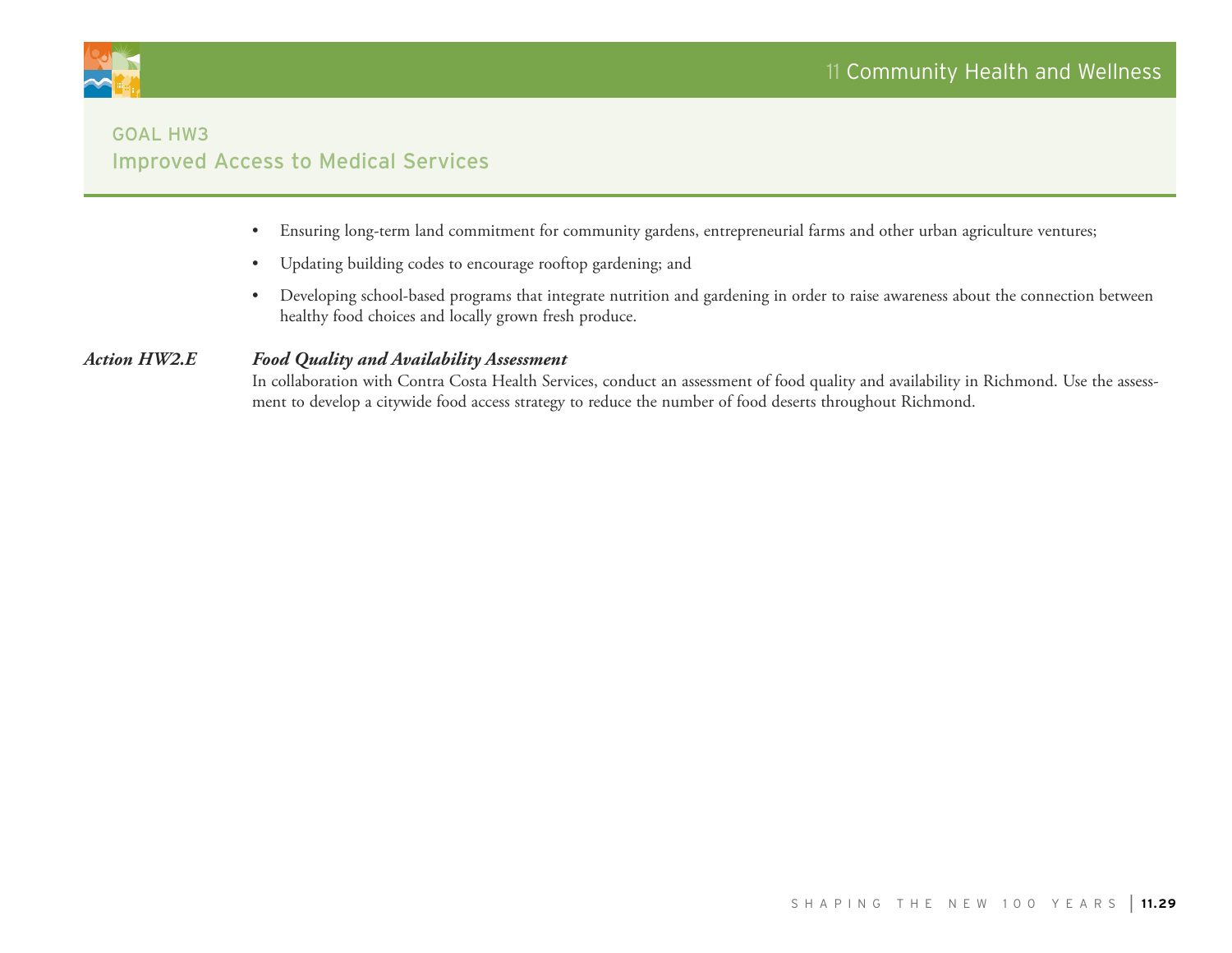# Goal HW3 Improved Access to Medical Services

| Policy HW3.1 | <b>Public Transit Access to Medical Facilities</b><br>Support and encourage the expansion of paratransit and public transit service to neighborhood and regional medical facilities.<br>Collaborate with transit service providers to adequately serve people who are transit-dependent by improving connections to<br>regional medical facilities that serve Richmond residents and businesses. |
|--------------|--------------------------------------------------------------------------------------------------------------------------------------------------------------------------------------------------------------------------------------------------------------------------------------------------------------------------------------------------------------------------------------------------|
| Policy HW3.2 | <b>Preventive Health Care</b><br>Encourage preventive health care for workers. Continue to encourage Richmond employers to provide adequate health coverage<br>and benefits to full-time and part-time employees.                                                                                                                                                                                |
| Policy HW3.3 | <b>Emergency and Disaster Preparedness</b><br>Maintain staff and facilities that will continue to support a coordinated and effective response to emergencies and natural disasters                                                                                                                                                                                                              |

throughout the City. Coordinate with neighboring jurisdictions, local employers and industries to make sure that emergency preparedness and disaster response programs equitably serve all parts of the City. Continue to maintain adequate police and fire staffing, facilities, equipment and maintenance in order to protect the community.

*See also SN3.1*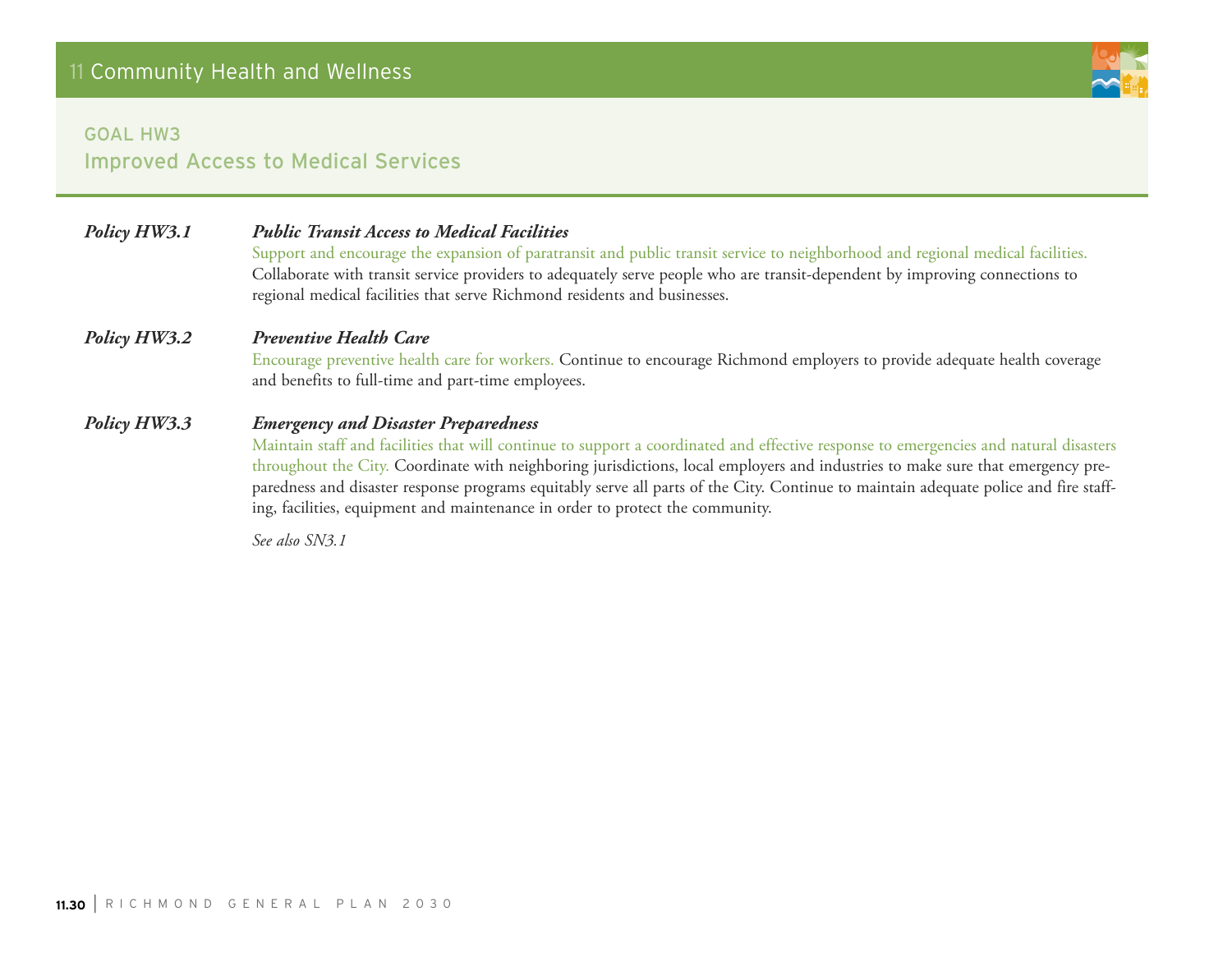

# Goal HW3 Improved Access to Medical Services

#### *Action HW3.A Medical Facilities Access Plan*

Work with medical providers, transit agencies, private transit providers and community representatives to develop an access plan that can provide service to major medical facilities in the City and the region. Include recommendations for locating future medical facilities in proximity to local public transit service. The medical facilities access plan may be part of the overall community access and mobility plan.

#### *Action HW3.B Regional Medical Services Coordination*

Continue to collaborate with neighboring jurisdictions including the Contra Costa Health Services Department to address issues related to emergency and preventative medical services in the region. Address key issues including: emergency care; availability of health coverage; medical and other support services to people dealing with substance abuse and domestic violence; quality of medical facilities; language barriers at medical facilities; crisis and recovery facilities and programs; neighborhood medical centers that promote preventive care; and an information and education program on the benefits of preventive care.

#### *Action HW3.C Health Coverage Guidelines*

Collaborate with local trade organizations to update health coverage guidelines. Provide information to employers that assists them with their efforts to provide health coverage to employees.

#### *Action HW3.D Disaster Preparedness and Recovery Plan*

Require that all development and redevelopment projects comply with the City's Disaster Preparedness and Recovery Plan. Regularly review and update the plan and expand public training and information.

*See also: SN3.A; EC6.F; CF2.D*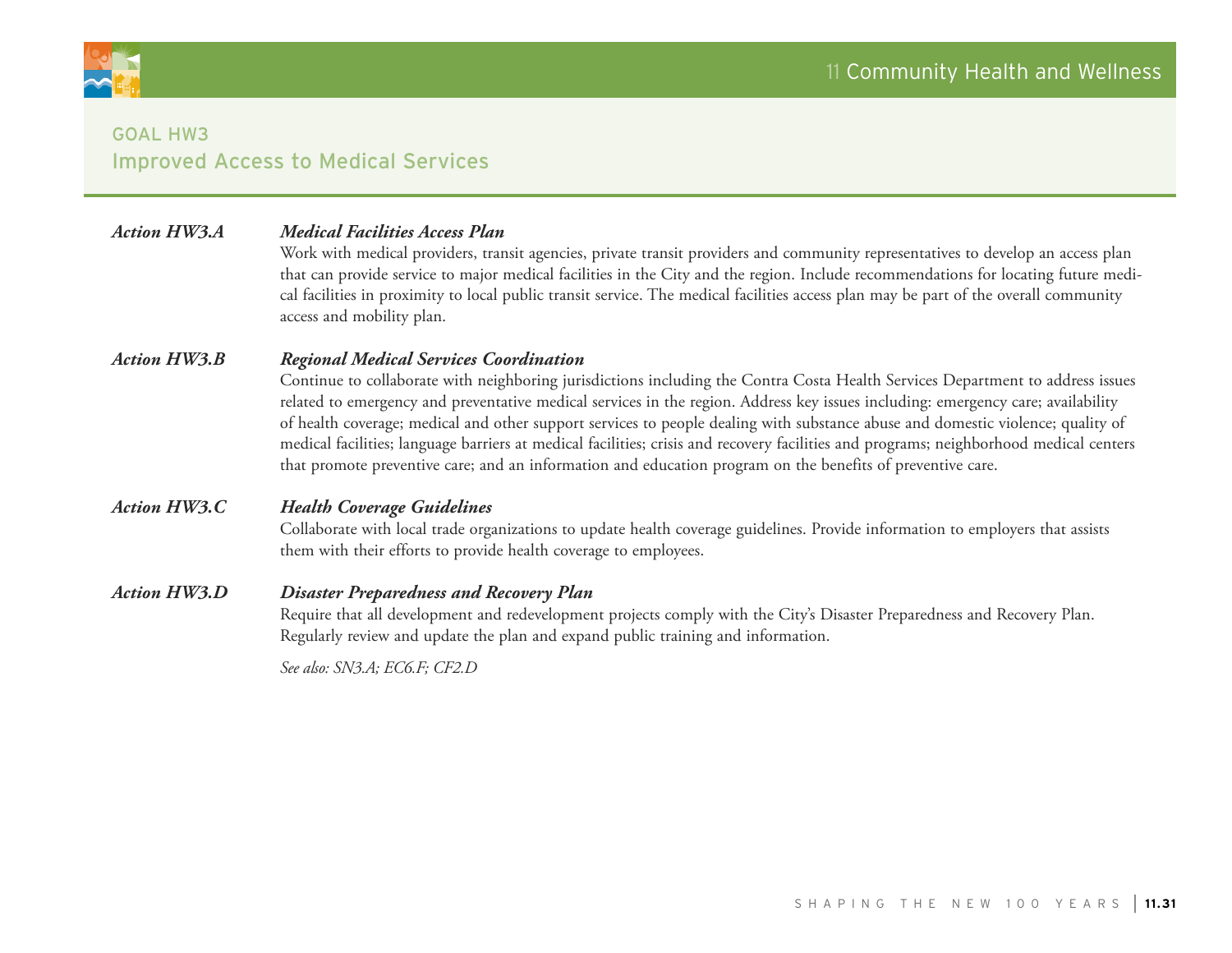Safe and Convenient Public Transit and Active Circulation Options

#### *Policy HW4.1 Expanded and Affordable Public Transit*

Coordinate with regional transportation agencies and support enhanced and expanded public transit to improve mobility options for residents and visitors. Public transit provides an environmentally-friendly, cost-effective and equitable mode of travel for residents and visitors. Encouraging transit-supportive development patterns can further maximize the efficiency of these systems and help reduce air pollution and greenhouse gas emissions within Richmond.

Public transit service should connect major destinations in Richmond including education institutions, community facilities, regional open space areas and major commercial corridors to serve a greater number of riders and reduce commuter vehicle miles. All housing units and employment centers in Richmond should have access to a local and regional public transit stop. Ensure that all transit stations and routes to and from these stations are safe. As many residents and visitors rely on regional passenger rail and air travel, support efforts to create efficient public transit connections to train stations and regional airports.

Support efforts to expand service at night and on weekends and to make transit affordable and accessible to people of all abilities, seniors, youth and low-income households.

*See also: EC2.3; CR1.4*

#### *Policy HW4.2 Enhanced and Accessible Paratransit*

Continue to pursue strategies including partnerships with other transportation providers to provide a comprehensive system of paratransit service for seniors and people of all abilities, and enhance service within the City and to regional destinations.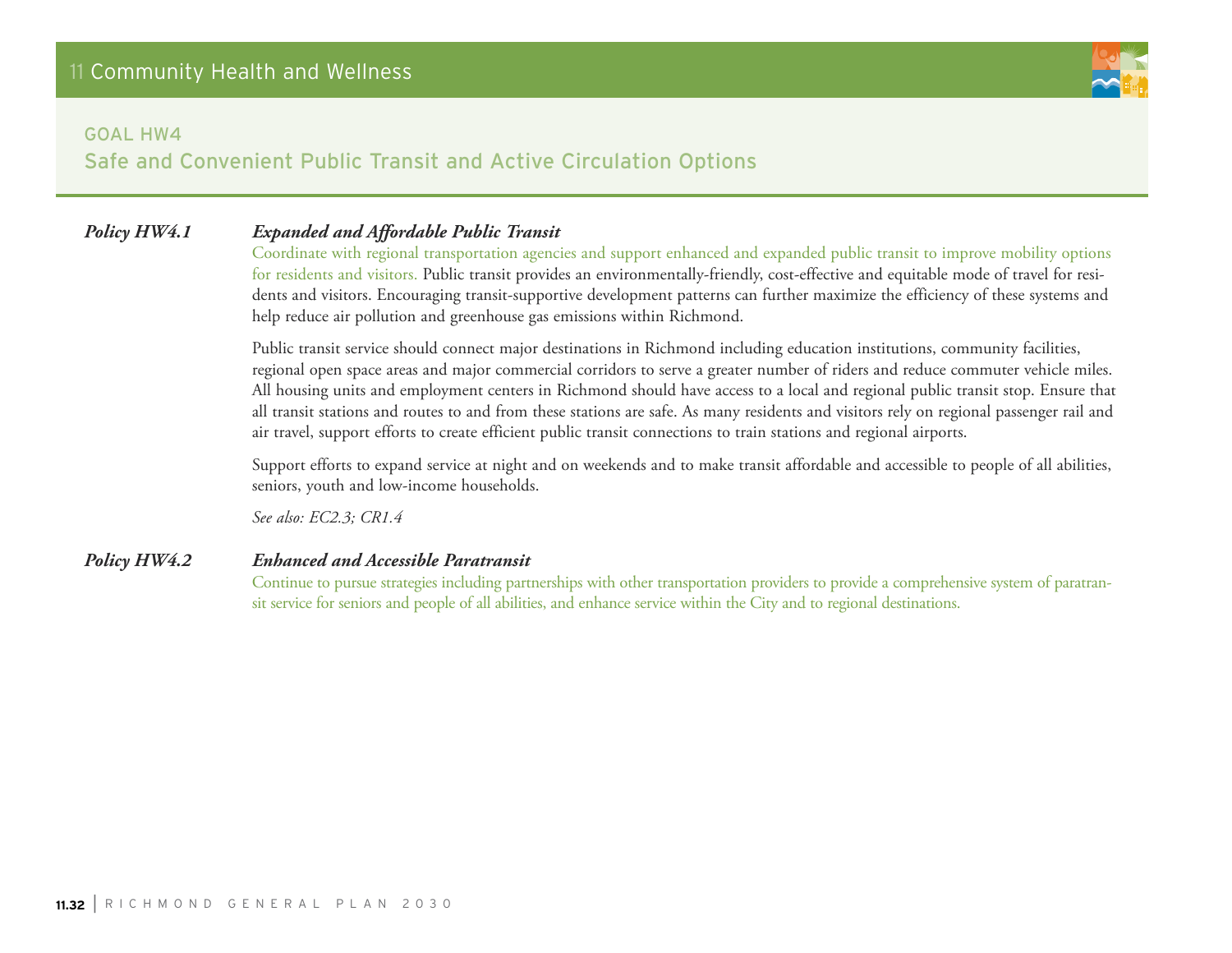

# Safe and Convenient Public Transit and Active Circulation Options

#### *Policy HW4.3 Safe and Convenient Walking and Bicycling*

Promote walking and bicycling as a safe and convenient mode of transportation. Improve pedestrian and bicycle amenities to serve the recreation and travel needs of residents and visitors in all parts of Richmond. Where feasible, the City will: connect major destinations such as parks, open spaces, civic facilities, employment centers, retail and recreation areas with pedestrian and bicycle infrastructure; promote shared roadways in residential streets; require new development and redevelopment projects to provide pedestrian and bicycle amenities, streetscape improvements and linkages to planned and completed City and regional multi-use trails; and develop safe routes to schools and out-of-school programs that allow access by bicycle and pedestrian paths or reliable and safe transit.

Explore innovative solutions such as bicycle-sharing programs and encourage businesses, schools and residential developments to provide secure bicycle parking to ensure that these ecologically-friendly, low-impact transportation modes are available to all community members, thereby reducing emissions from vehicles within the City, improving environmental quality and enhancing mobility and connectivity.

*See also: EC2.4; CR1.5*

#### *Policy HW4.4 Safety and Accessibility*

Enhance safety and accessibility for pedestrians, bicyclists and public transit riders. Promote walking, bicycling and transit use by improving key intersections and streets to reduce pedestrian and bicycle collisions. Support improvements at transit stations and stops to reduce crime and vandalism. Continue to work toward the elimination of at-grade railroad crossings to minimize traffic conflicts and increase connectivity and streetscape design to address traffic speeds and pollution.

*See also: CR3.1*

#### *Policy HW4.5 Complete Streets*

Promote mixed-use urban streets that balance public transit, walking and bicycling with other modes of travel. Support pedestrian and bicycle connectivity by restoring and reinforcing Richmond's grid-based network of streets with landscaping and amenities for transit, bicycles, pedestrians, and people with disabilities. Establish a process for modifying streets to support various modes of travel. Prohibit future construction of projects with long block lengths, cul-de-sacs and gated streets.

*See also: LU6.2; CR2.2*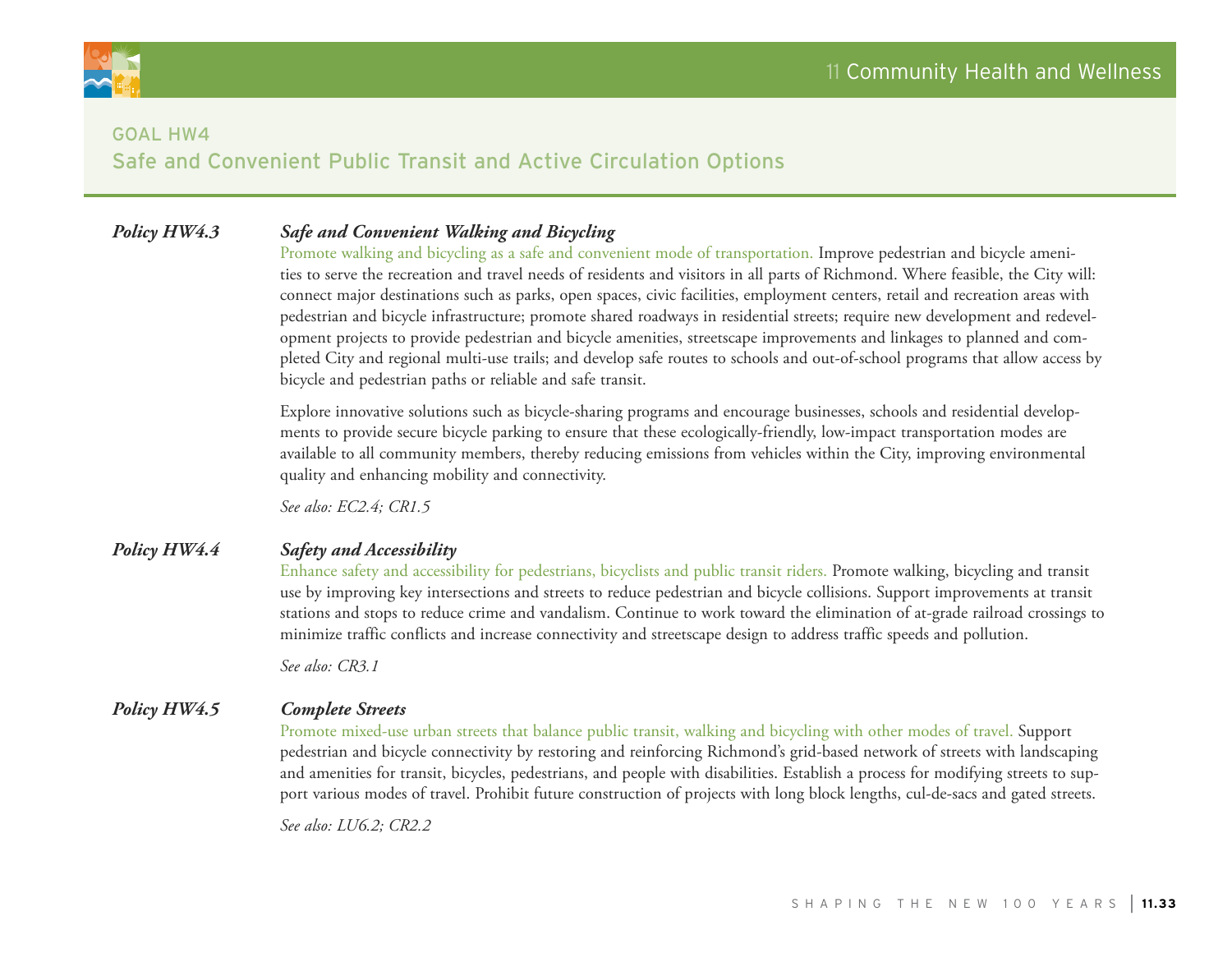

# Safe and Convenient Public Transit and Active Circulation Options

#### *Action HW4.A Community Access and Mobility Criteria*

Develop access and mobility criteria for capital improvement projects and new development to enhance physical access to community facilities, schools, parks, shoreline open spaces, historical destinations, commercial and employment centers and transit hubs. The criteria should address access by walking, bicycling and public transit as well as vehicular access.

The community access and mobility criteria should:

- Ensure safe connections to large and small open spaces, community facilities such as schools, community centers, recreational facilities, cultural and enrichment centers, historical destinations, transit hubs and commercial and employment centers;
- • Address travel routes, infrastructure improvement needs and barriers such as roads, railroad lines, freeways, fences and natural features; and
- Provide bicycle and pedestrian-friendly routes including completion of major trails and pathways like the San Francisco Bay Trail and Richmond Greenway.

*See also CR2.A; PR1.A; CN2.F; EH3.D*

#### *Action HW4.B Transit Access Guidelines and Incentives*

Develop guidelines that encourage the establishment of housing units, major employers with more than 500 employees and significant public facilities near transit. Collaborate with major employers to establish shuttle service to a nearby regional transit stop if they do not meet these requirements.

#### *Action HW4.C Safe and Convenient Public Transit Options*

Continue to collaborate with AC transit, BART, West Contra Costa Transit Agency, Amtrak and major employers in Richmond that provide shuttle service to explore the potential for expanding transit in the evenings and late nights, and for people with special needs. Also explore the potential to enhance Richmond's paratransit service. Collaborate with major employers to provide employer-based "open-door" shuttles to BART, the planned ferry terminal and other transit hubs. Collaborate with regional and Contra Costa County transportation agencies to restore service levels and to maintain and enhance service within the City and region. Prioritize strategies and improvements that address affordability, access and safety. Also prioritize transit and street improvements that increase mobility for low-income, youth, seniors, disabled, and other vulnerable residents to ensure equitable access. Expand outreach and information programs to promote transit use.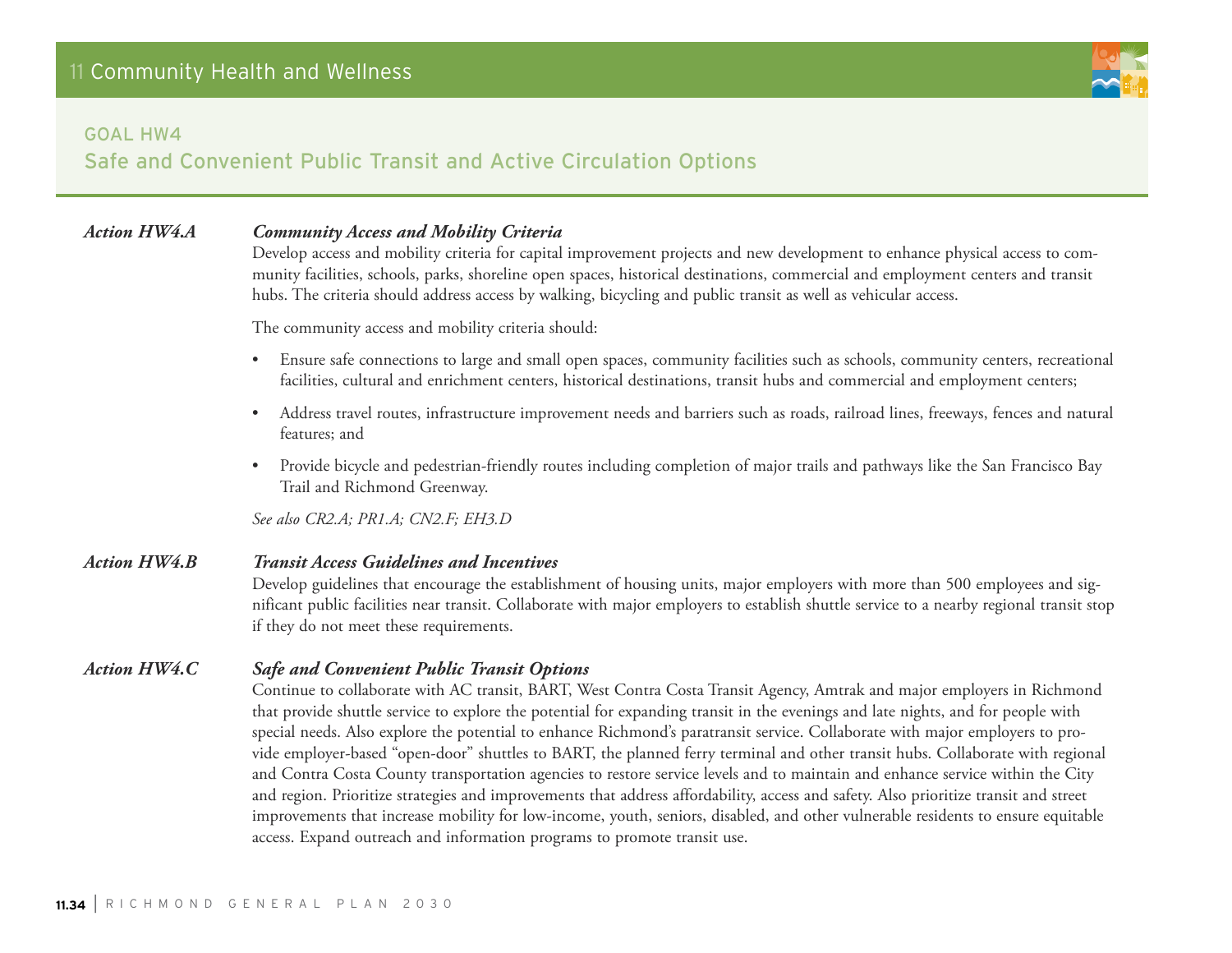

# Goal HW4 Safe and Convenient Public Transit and Active Circulation Options

For Action HW4.C on previous page, see also CR1.B, EC2.C

#### *Action HW4.D Bicycle and Pedestrian Plans*

Develop and implement citywide bicycle and pedestrian plans to make Richmond a more pedestrian and bicycle-friendly City. Identify gaps in the network, major travel routes and priority safety improvements. Designate a network of multi-use trails and off-street paths. Include connections to open space amenities such as Point Isabel, San Francisco Bay Trail, Point San Pablo, Point Pinole and the Richmond Greenway.

Update design guidelines and standards for bicycle and pedestrian facilities and amenities that meet local, state and federal standards. Include a uniform citywide signage plan and comply with all Americans with Disabilities Act (ADA) requirements.

Explore the potential to designate pedestrian priority areas or districts. Include strong connections to the downtown, recreation destinations, commercial and mixed-use streets, transit stations and schools. Address pedestrian and bicycle connections in parking lots.

Collaborate with Contra Costa County and other jurisdictions to ensure links to the regional trail network including the San Francisco Bay Trail and coordination with the County Bicycle and Pedestrian Plan. Coordinate efforts with ongoing bicycle and pedestrian community initiatives.

*See also: CR1.C; EC2.E*

#### *Action HW4.E Bicycle, Pedestrian, and Trail Standards*

Develop standards for bicycle, pedestrian, and trail improvements and amenities in new development and redevelopment projects. Include requirements for adequate, safe and accessible bicycle parking, drinking fountains, public restrooms, benches, landscaping and lighting. Require new development and redevelopment projects to be pedestrian and bicycle-friendly, and to provide adequate connections to the existing and proposed bicycle and pedestrian network.

Require all new commercial, industrial and residential development to provide access for construction and operation of a trail where a local or regional trail is designated or planned. Include provisions that require owners of property along the shoreline to provide maximum feasible public access to the shoreline and to complete the Bay Trail as part of any project approval process.

*See also: CR1.D*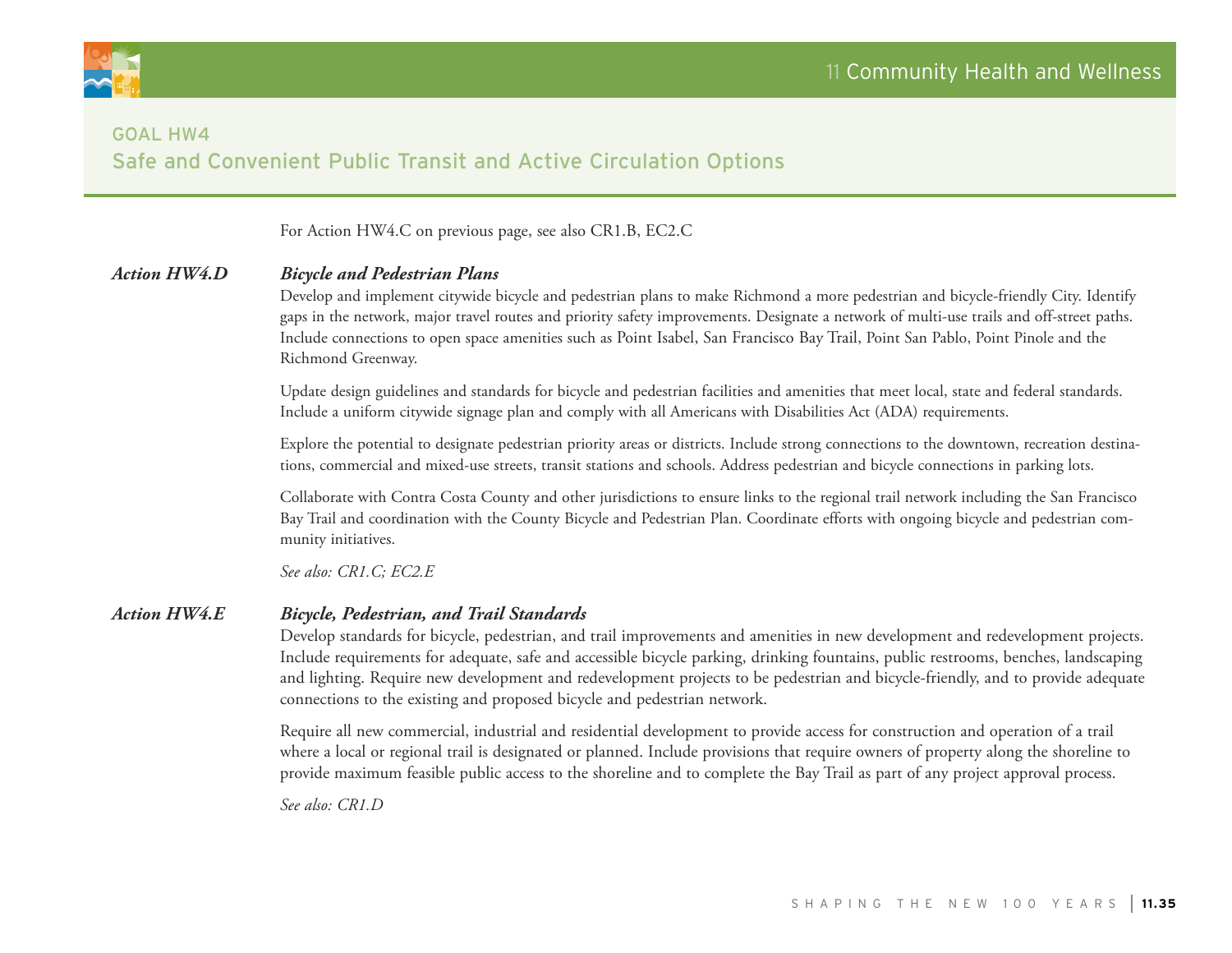Safe and Convenient Public Transit and Active Circulation Options

#### *Action HW4.F Safe Routes to School Program*

Work with students, parents, transit providers, the West Contra Costa Unified School District, and other educational institutions to develop a Safe Routes to School Program. Identify and prioritize improvements necessary to make alternative modes of getting to and from school safer and more appealing. Also explore opportunities to create "walking school bus" programs where parents and other responsible adults can share the responsibility of escorting children to and from school by foot or bicycle.

*See also: EH1.F; CR2.B; EC2.G*

#### *Action HW4.G At-Grade Railroad Crossings Improvements*

Work with the railroads to improve safety at at-grade railroad crossings. Establish formulas that will provide fair-share contributions towards improvements where grade separations will enhance safety, community linkages and access for pedestrians, bicyclists and public transit. Explore the long-term feasibility of locating the railroad lines below grade at some areas of the City to reduce impact on the surrounding retail and residential uses while enhancing pedestrian safety and linkages.

*See also: CR3.A*

#### *Action HW4.H Traffic Calming Program*

Develop strategies to calm traffic on streets that experience speeding or cut-through traffic. Include a range of solutions including engineering, education and enforcement measures. Engineering measures should consider emergency vehicle access as well as pedestrian and bicycle circulation and may include traffic circles, curb extensions, stop signs, narrow travel lanes, fewer travel lanes, landscaping and plantings. Education measures may include outreach materials, signs and postings, pledge campaigns and speed displays. Enforcement measures may include increased patrolling, ticketing and warnings.

*See also: CR3.B*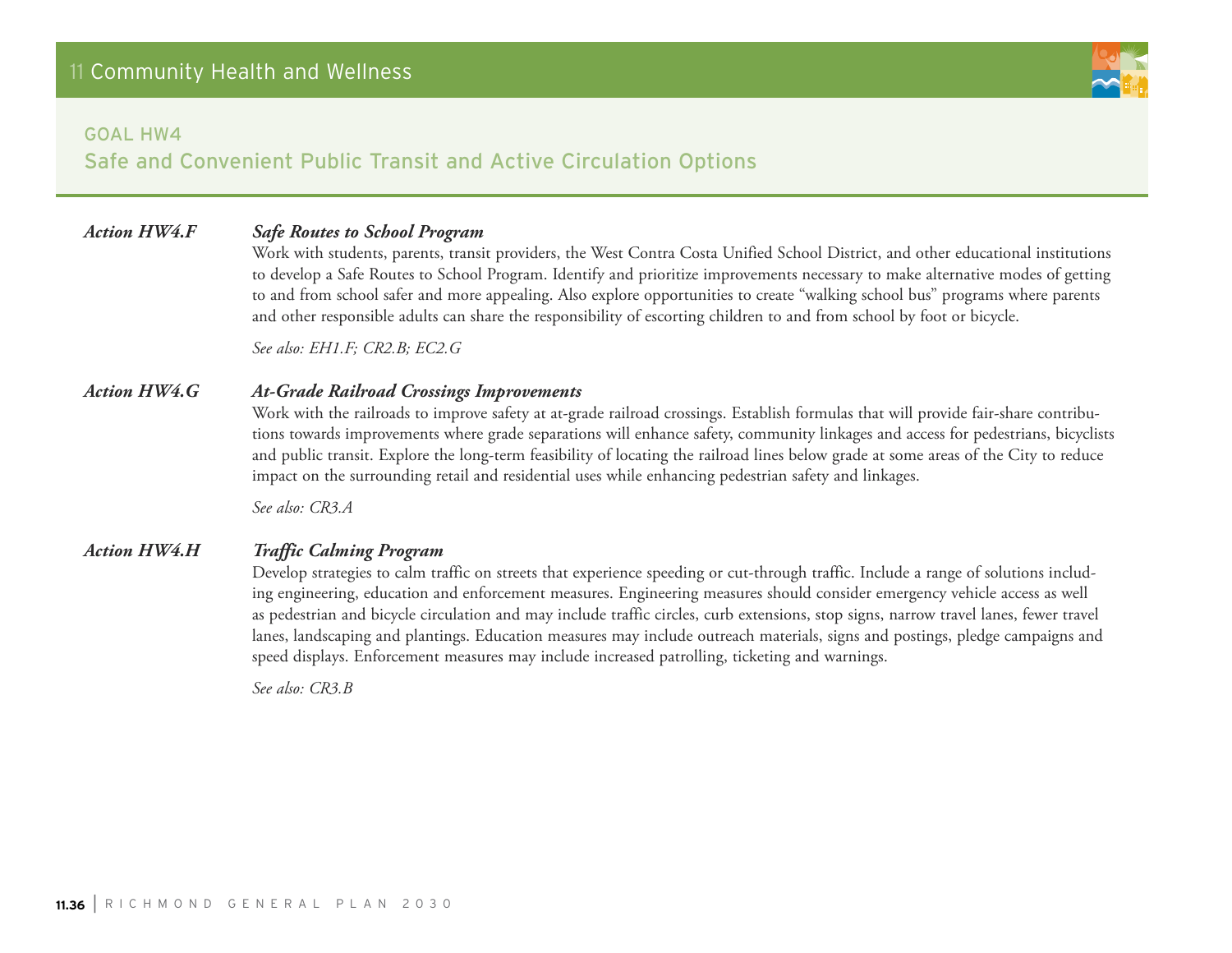



#### Goal HW4

## Safe and Convenient Public Transit and Active Circulation Options

### *Action HW4.I Community-Based Self-evaluation and Transition Plan*

Develop a community-based self-evaluation and transition plan to work toward access for all and Americans with Disabilities Act (ADA) compliance. With involvement from the community and specifically people with disabilities, the plan should assess the City's ability to serve the needs of all Richmond residents and visitors. Specifically, the plan should assess policies, programs, services and facilities that are available to the public and provide recommendations for adapting service delivery methods and making physical improvements to ensure access for all. The plan should also include a timeline, priorities, implementation and financing strategies.

*See also: CR1.F; PR2.B; CF1.K*

#### *Action HW4.J Lower Speed Limit Zone Study*

Continue to explore the potential to designate streets around schools, parks and public gathering places as safety zones where the vehicular speed limit may be lowered to 20 miles per hour. Slower speed limits in specific areas can make streets safer for bicyclists, children and seniors and help reduce fatalities.

*See also: CR2.F*

#### *Action HW4.K Streetscape Improvements*

Continue to implement streetscape improvements to enhance access, lighting, safety and experience for pedestrians, bicyclists, transit users, and motorists. Focus improvements in areas with the highest need such as the Downtown, mixed-use corridors, key intersections, designated pedestrian priority districts and multi-use trails that connect high-density areas of the City to parks and open space.

Provide universal accessibility improvements, pedestrian-scale lighting and landscaping in streetscape improvements. Explore the potential for establishing assessment districts for implementing improvements in existing neighborhoods. Explore the potential for incorporating green street elements into streetscape design such as bioswales, rain gardens, planter strips and permeable pavement.

*See also: CR2.C; LU2.B; CF1.H*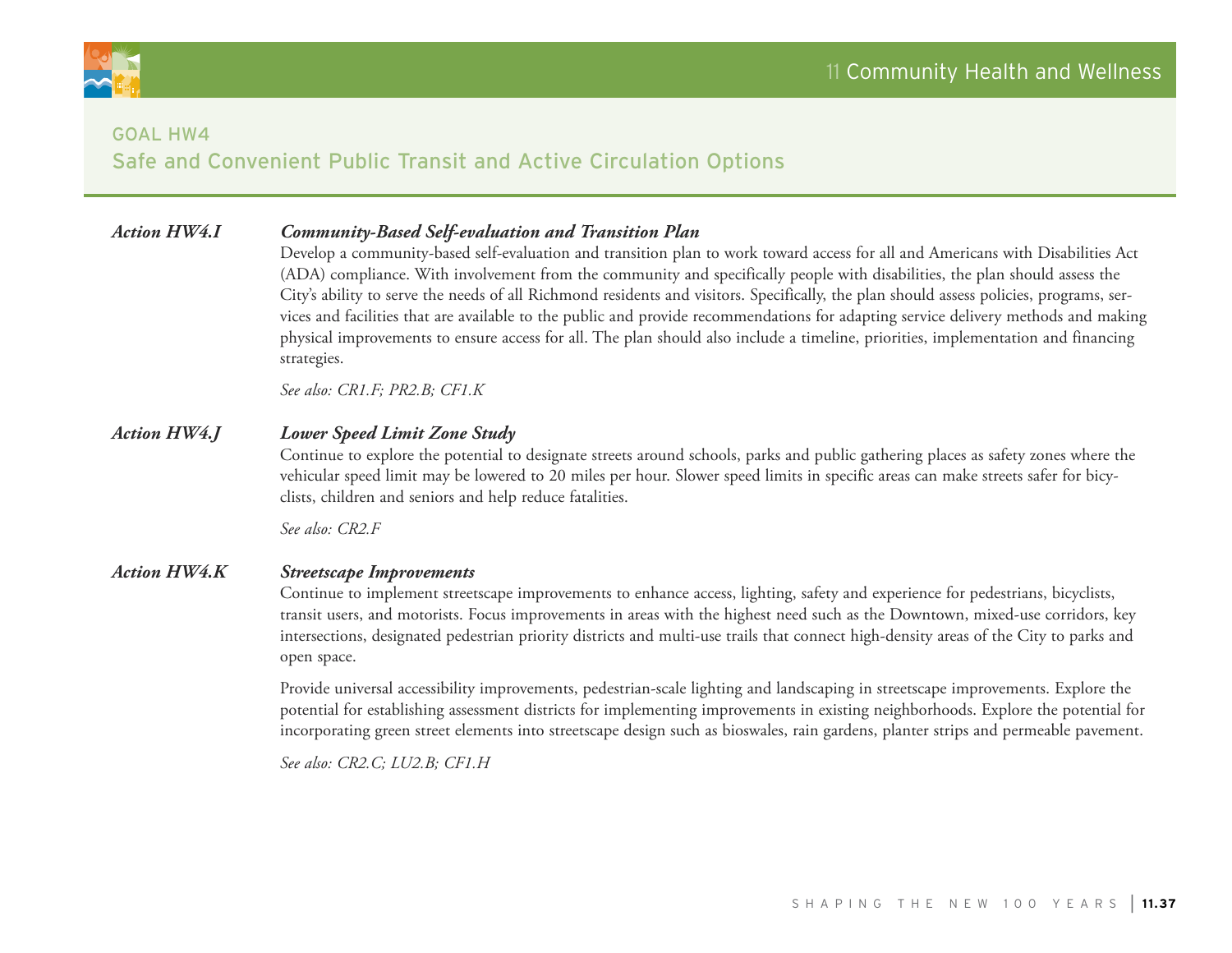#### Goal HW4

Safe and Convenient Public Transit and Active Circulation Options

#### *Action HW4.L Green Streets Program*

Expand the green streets program to support a sustainable approach to stormwater drainage, groundwater recharge and landscaping. Incorporate green streets standards and guidelines in all streetscape improvement projects in the City.

*See also: CR5.F; EC4.F; CF3.B*

#### *Action HW4.M Circulation Development Impact Fee*

Update the City's development impact fee program to provide funding for future circulation improvements including pedestrian, bicycle, and public transit facilities and amenities.

*See also: CR3.C*

#### *Action HW4.N Street Design Standards*

Update the City's street design standards so that they support public transit, bicycles and walking on all streets. The updated standards should be consistent with and tailored to street or trail function and adjacent land use type.

Pedestrian-friendly designs should address maximum lane widths, maximum curb radii, sidewalk width, curb ramps and Americans with Disabilities Act (ADA) requirements. Bicycle-friendly design should address lane widths, street and intersection crossings and parking areas. Include guidelines for transit access.

Identify priority thoroughfares for developing green streets in the City to implement a natural systems approach for stormwater management and to expand urban greenery.

Evaluate the feasibility of reducing the number or width of travel lanes on key mixed-use streets that have excess capacity such as Cutting Boulevard, and using the capacity and/or regained width for wider sidewalks and bicycle lanes.

*See also: EC4.E; CR2.D*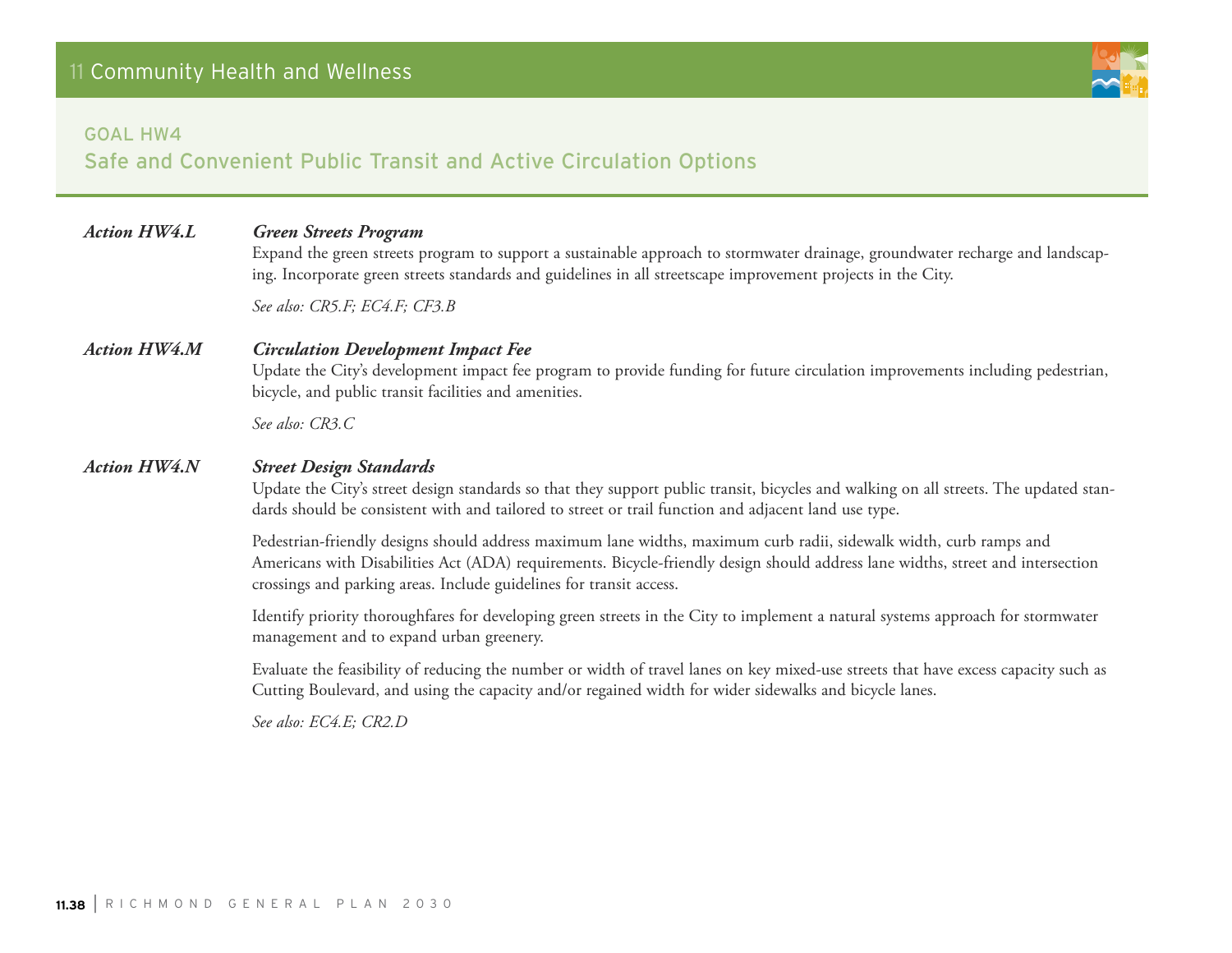

# Goal HW5 A Range of Quality and Affordable Housing

| Policy HW5.1 | <b>Housing for all Income Levels</b><br>Maintain the availability of an adequate supply of quality housing units to meet the needs of all income levels and continue to<br>encourage development of additional quality and affordable housing units. The City will continue to address housing needs for<br>very low-income households and work with the county and other social service agencies to link needy families with support ser-<br>vices.                            |
|--------------|---------------------------------------------------------------------------------------------------------------------------------------------------------------------------------------------------------------------------------------------------------------------------------------------------------------------------------------------------------------------------------------------------------------------------------------------------------------------------------|
| Policy HW5.2 | A Range of Housing Types<br>Support and encourage development of a range of housing types that meet the needs of a broad range of population groups<br>including seniors, large and small families, low and middle-income households and people of all abilities. Encourage new projects<br>to include a range of housing types including single-family residences, townhomes, condominiums and rental units.                                                                   |
| Policy HW5.3 | Mixed-Income and Integrated Neighborhoods<br>Promote mixed-income development and inclusion of affordable housing units in all neighborhoods. Encourage the integration of<br>market rate housing with affordable units at the project level as well as at the neighborhood level. Affordable housing units should<br>be located close to community and retail amenities such as parks, full-service grocery stores, local public transit stops, retail and<br>public services. |
|              | See also: LU2.1                                                                                                                                                                                                                                                                                                                                                                                                                                                                 |
| Policy HW5.4 | <b>Safety in Public Housing</b><br>Protect public health and safety in all City-owned and maintained housing units. Continue to improve housing owned by the<br>Richmond Housing Authority to include enhanced lighting, vandalism and graffiti deterrents and active park and walking spaces.                                                                                                                                                                                  |
| Policy HW5.5 | <b>Service for Homeless</b><br>Work with social service agencies and all federal, state, and local jurisdictions to provide an integrated system of care for people<br>experiencing homelessness.                                                                                                                                                                                                                                                                               |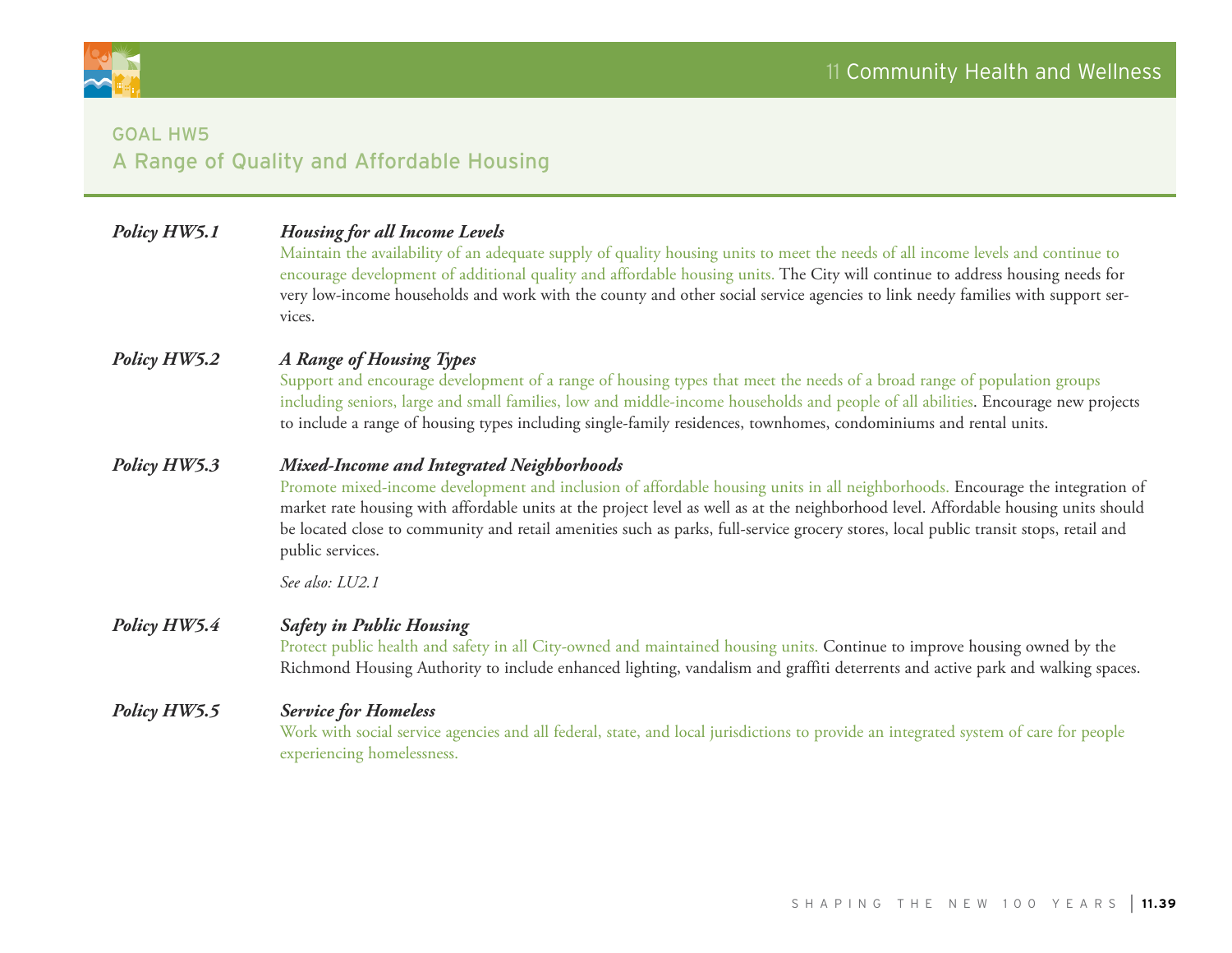## Goal HW5

# A Range of Quality and Affordable Housing

| <b>Action HW5.A</b> | <b>Inclusionary Housing Ordinance</b><br>Regularly review and update the City's inclusionary housing ordinance to reflect evolving inclusionary housing needs. Housing<br>targets should reflect the Association of Bay Area Governments' regional housing needs allocations for very low, low and mod-<br>erate-income housing units. Ensure that inclusionary housing in-lieu fees reflect the actual cost of constructing affordable units.<br>Review and amend the inclusionary housing ordinance to limit the circumstances for when developers can pay in-lieu fees instead<br>of constructing affordable units as part of proposed development projects. |
|---------------------|-----------------------------------------------------------------------------------------------------------------------------------------------------------------------------------------------------------------------------------------------------------------------------------------------------------------------------------------------------------------------------------------------------------------------------------------------------------------------------------------------------------------------------------------------------------------------------------------------------------------------------------------------------------------|
| <b>Action HW5.B</b> | <b>Inclusionary Housing Incentives Program</b><br>Develop an incentives program that encourages new development and redevelopment projects to exceed minimum inclusionary<br>housing requirements. Incentives may include density bonuses, financial support to nonprofit housing developers and fee waivers.                                                                                                                                                                                                                                                                                                                                                   |
| <b>Action HW5.C</b> | <b>Existing Housing Restoration Program</b><br>Develop a program and funding mechanism to support restoration of homes in low-income neighborhoods that meet the defi-<br>nition of need for rehabilitation to remodel for health and safety codes. Require all renovation projects to follow the City's<br>Residential Design Guidelines for Additions to Heritage Homes.                                                                                                                                                                                                                                                                                      |
| <b>Action HW5.D</b> | <b>Senior and Affordable Housing Design Guidelines</b><br>Develop standards and guidelines for senior and affordable housing units to ensure high-quality planning, design and construction<br>while maintaining affordability. Require projects to provide the same design standards for affordable units as for market rate units.                                                                                                                                                                                                                                                                                                                            |
| <b>Action HW5.E</b> | <b>Rehabilitation Assistance Program</b><br>Develop a program to assist homeowners to rehabilitate their properties, especially affordable units, to meet current building stan-<br>dards. Consider recommendations from the U.S. Department of Housing and Urban Development's Healthy Homes Initiative.                                                                                                                                                                                                                                                                                                                                                       |
| <b>Action HW5.F</b> | <b>Housing Rehabilitation Guidelines</b><br>Develop health-based guidelines and standards for rehabilitation, upgrade or replacement of housing units owned and operated by<br>the Richmond Housing Authority.                                                                                                                                                                                                                                                                                                                                                                                                                                                  |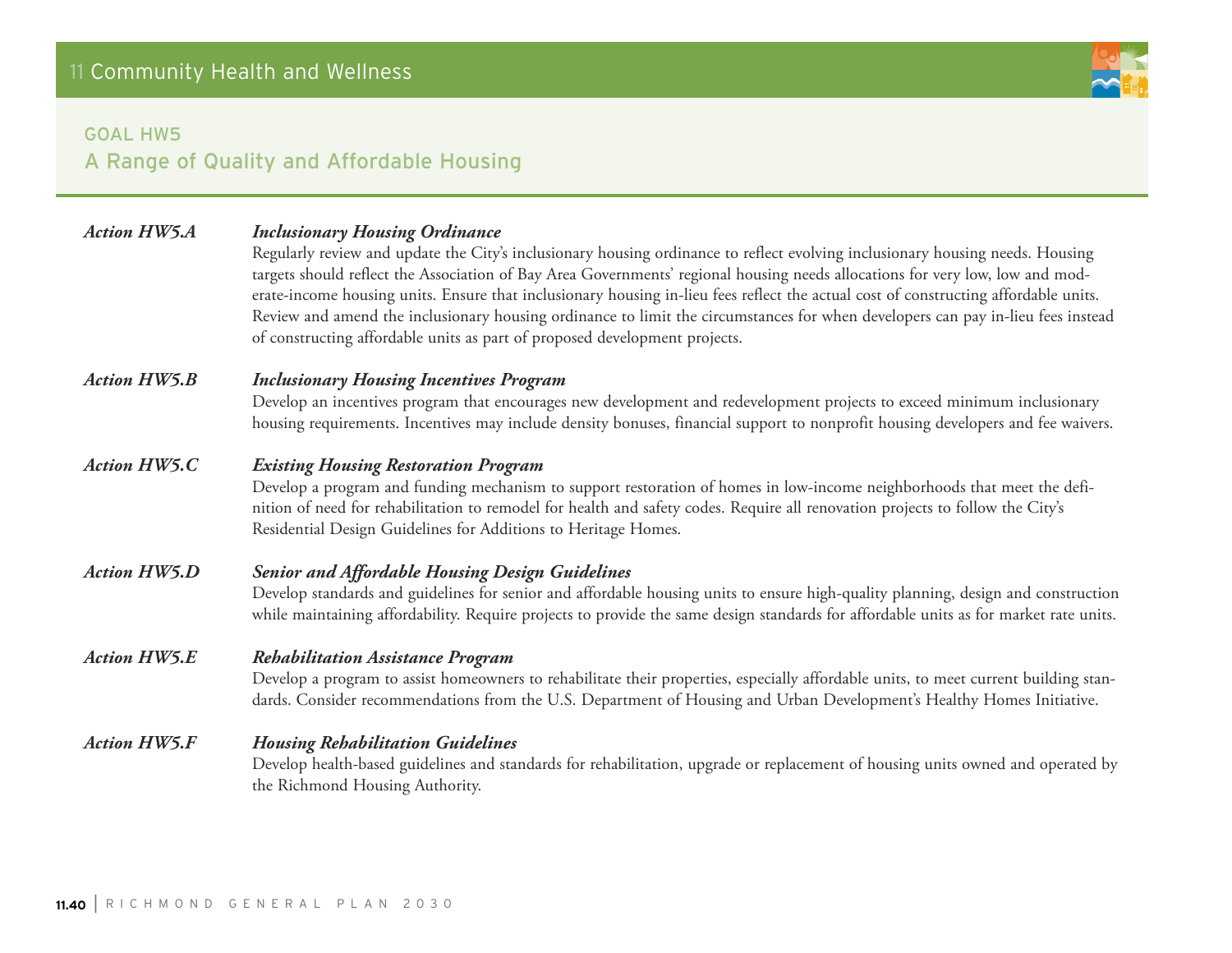

## Goal HW5 A Range of Quality and Affordable Housing

### *Action HW5.G Code Enforcement Procedures*

Regularly review and update the rental inspection ordinance to clarify code enforcement procedures. Consider the Los Angeles Housing Code as a model. Include provisions to protect tenant rights so they are not penalized for reporting or living in a dwelling unit that does not meet health and safety standards.

#### *Action HW5.H Homeless Plan*

Collaborate with local homeless programs to develop and implement a plan to provide housing and other services for people facing homelessness, substance abuse and mental health issues. Link homeless programs with supportive services such as mental health, substance abuse and primary health care.

#### *Action HW5.I Community Land Trust Study*

Explore the feasibility of establishing a community land trust for supporting cooperative enterprises and developing affordable housing projects in collaboration with nonprofit and for-profit developers to supplement other established programs that provide long-term community ownership and affordability of housing in Richmond. Collaborate with the City of Richmond as Successor Agency to conduct a feasibility analysis for establishing a land trust.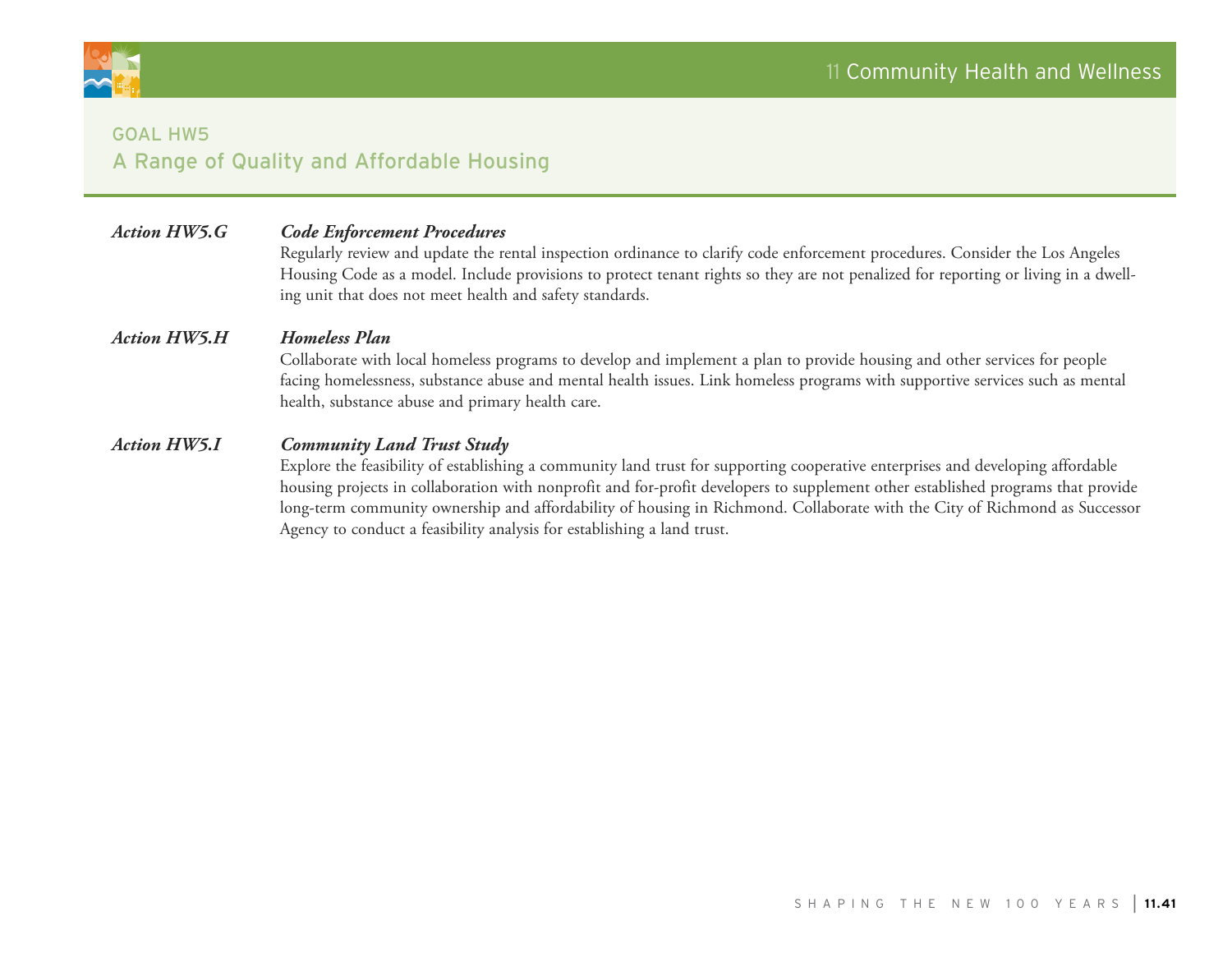### *Policy HW6.1 Local Employment Base*

Expand and diversify the local employment base to provide quality jobs for all Richmond residents, especially those that face barriers to employment such as youth, seniors, the formerly incarcerated, and residents with limited English proficiency. Richmond's economy should offer a broad range of quality employment opportunities for current and future residents with varying degrees of experience, education and training. By expanding and diversifying the local employment base, Richmond can establish itself as a major employment center in Contra Costa County and along the Interstate 80 and 580 corridors.

Encourage businesses and industries that provide a safe work environment, living wages and benefits, and opportunities for skill development and advancement. Allow a range of industries and business types including a variety of small and large firms, established and up-and-coming industries, national and local establishments and employers across a variety of economic sectors including publicly owned and private port facilities.

Support local businesses and entrepreneurs by providing a range of locations and flexible space opportunities including retail space along commercial corridors and office and light industrial space close to regional transportation infrastructure. Provide infrastructure improvements and incentives to support residents and businesses in establishing and expanding local enterprises in Richmond. Encourage local businesses to provide a range of quality jobs to residents, maximize and keep revenue in the City, and respond to community needs for key amenities and services.

*See also: ED2.1; LU3.2* 

#### *Policy HW6.2 Workforce Training and Recruitment*

Support and enhance jobs-skills training and recruitment programs and services. Collaborate with educational institutions, employers, unions and the local workforce development programs to strengthen services for Richmond youth and adults. Support and enhance education, training and recruitment programs and services for local residents to increase job and employment opportunities and compete in the regional economy.

*See also: ED3.2*

#### *Policy HW6.3 Local Small Businesses*

Promote and support locally owned and cooperative enterprises and businesses, particularly along major corridors, to maximize economic and community benefits for Richmond residents. Local businesses build equity and stabilize the community.

*See also: ED2.5*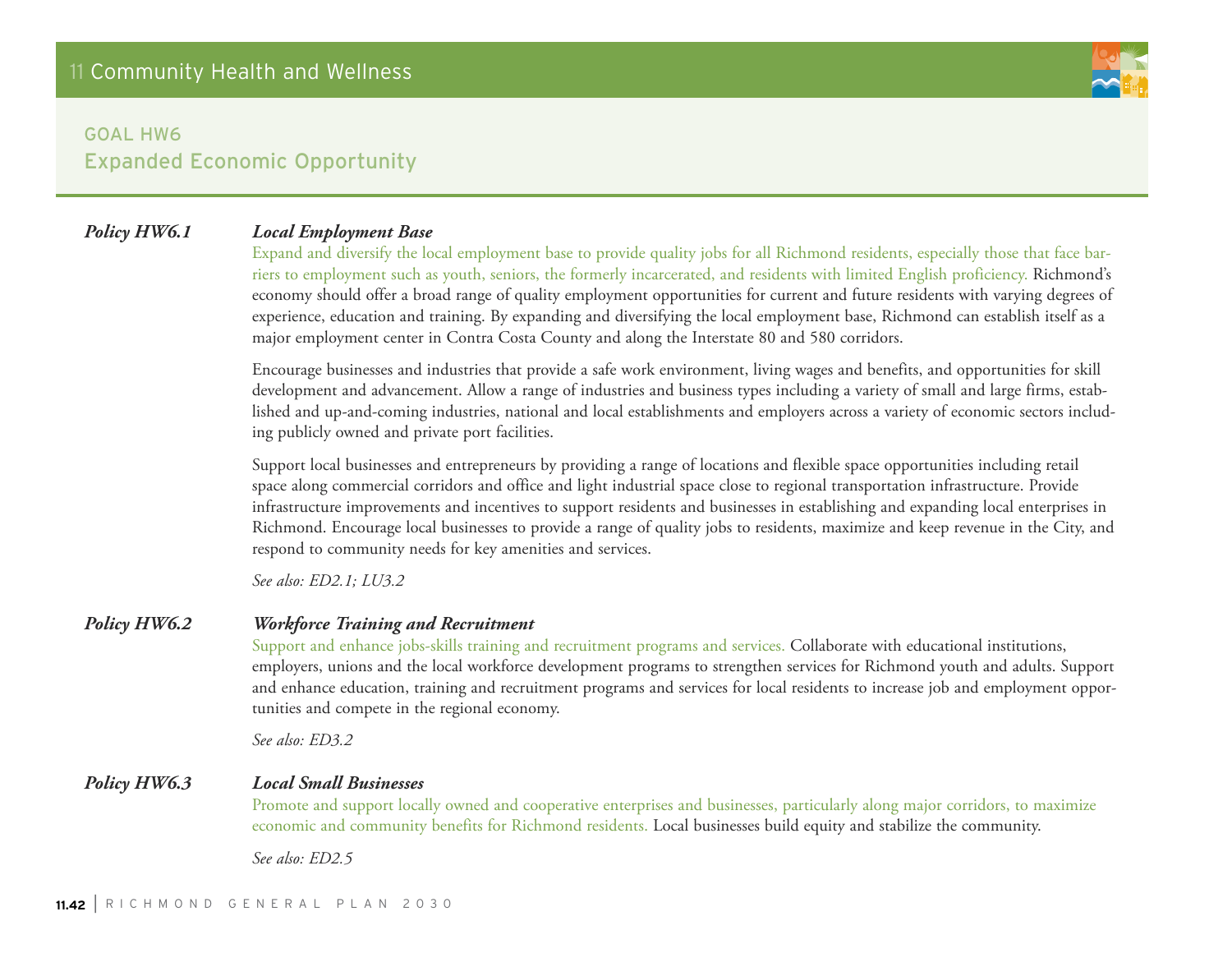

#### *Policy HW6.4 Environmentally Progressive Businesses and Industries*

Encourage existing businesses and industries to become increasingly environmentally progressive and continue making positive contributions to the community. Encourage businesses and industries to hire locally and to demonstrate reasons for not hiring local employees. Seek reciprocity in the hiring of Richmond residents in Contra Costa County and other nearby jurisdictions with local hiring ordinances. Encourage businesses and industries to participate in civic life and play a positive role in the community. Together with regulatory agencies, actively work with local industries to ensure compliance with all applicable environmental regulations to limit pollution, decrease harmful impacts from emissions and protect the community from environmental hazards.

Promote and encourage new clean and green industries that provide well-paying jobs, revenue and other community and environmental benefits; support efforts to require existing industries to decrease harmful emissions and impacts; and promote a mix of uses and a range of activities on industrial land to create jobs and revenue while avoiding conflict between industrial and nonindustrial uses.

*See also: LU3.1; ED2.6; EC5.2*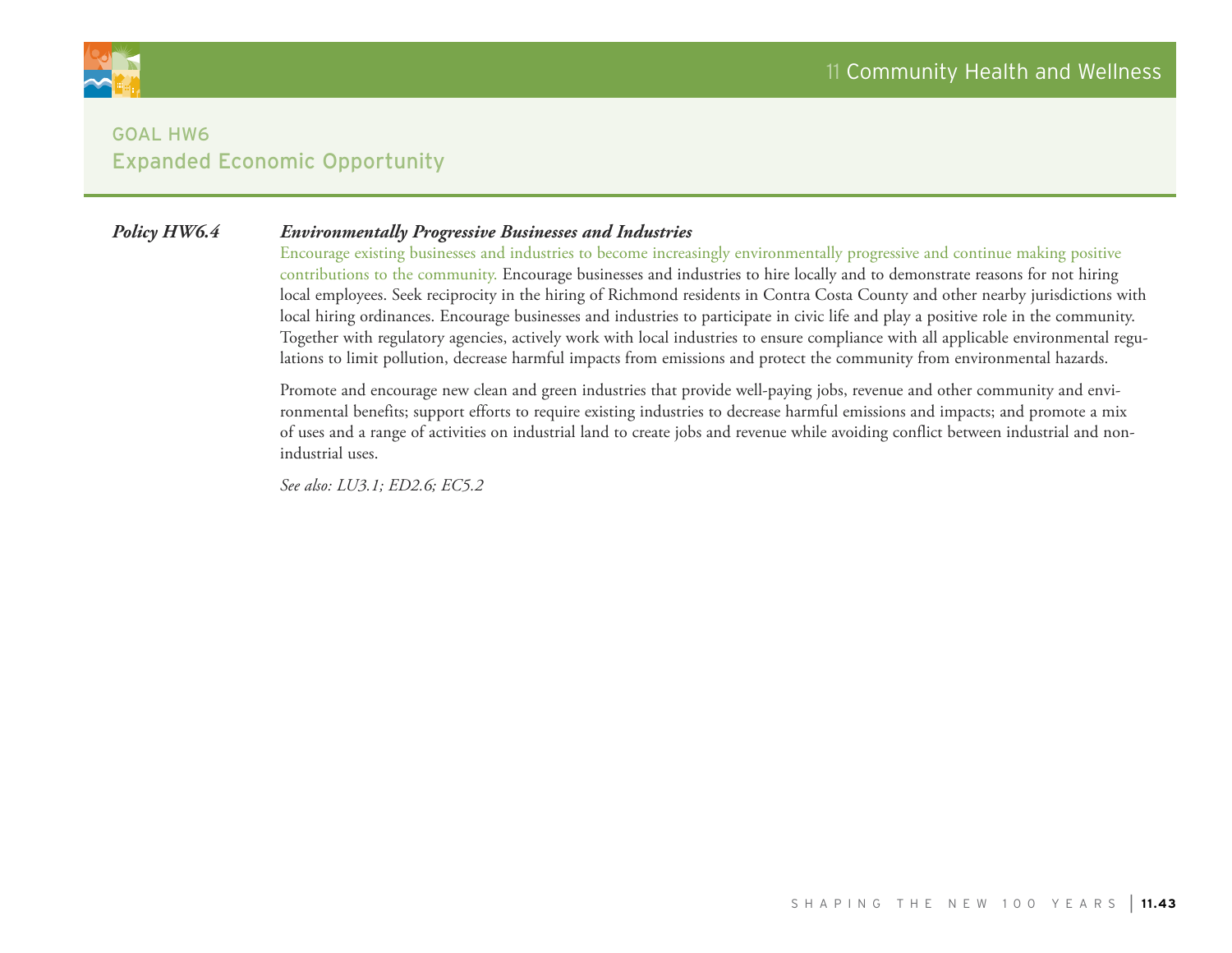## *Action HW6.A Green Business Strategic Plan*

Work with local business support agencies and community stakeholders to develop a strategic plan to retain, attract, and support innovative "green" companies, consistent with City Council Resolution 45-07, which declared Richmond a "Green Economic Development Area." Support this effort by monitoring industry trends, assisting commercial brokers in matching companies with available sites and including a strategic marketing campaign that highlights Richmond's strengths and strategies to prepare the local workforce for emerging green industries. Work with State and local agencies to develop criteria for green business certification for new and existing businesses. Seek opportunities to create incentives for existing businesses to participate in the program.

*See also: LU3.A; ED2.D; EC5.A.*

#### *Action HW6.B Workforce Development Strategy*

Continue to support efforts to expand job training opportunities for residents to enter into the workforce, with particular emphasis on green collar and other high-growth employment categories. Encourage the local community colleges, universities, the school district and adult education programs to offer more coursework and training oriented toward emerging industries such as the green industry in addition to traditional trades.

Maintain and enhance partnerships with local workforce development programs and organizations and collaborate with these programs and organizations to ensure that new and existing industries have access to a local, work-ready and talented workforce. Support training and intervention strategies for populations that face barriers to employment including youth, the formerly incarcerated, and residents with limited English proficiency.

*See also: ED3.A; EH2.A; EC5.B*

### *Action HW6.C Small-Business Support Program*

Develop a coordinated small business development program and continue to explore the expansion of the City's Façade Improvement Program to encourage local entrepreneurship. Explore strategies to regularly recapitalize the revolving loan fund for small businesses located along commercial corridors in Richmond's economically depressed neighborhoods.

*See also: LU3.B; ED2.A*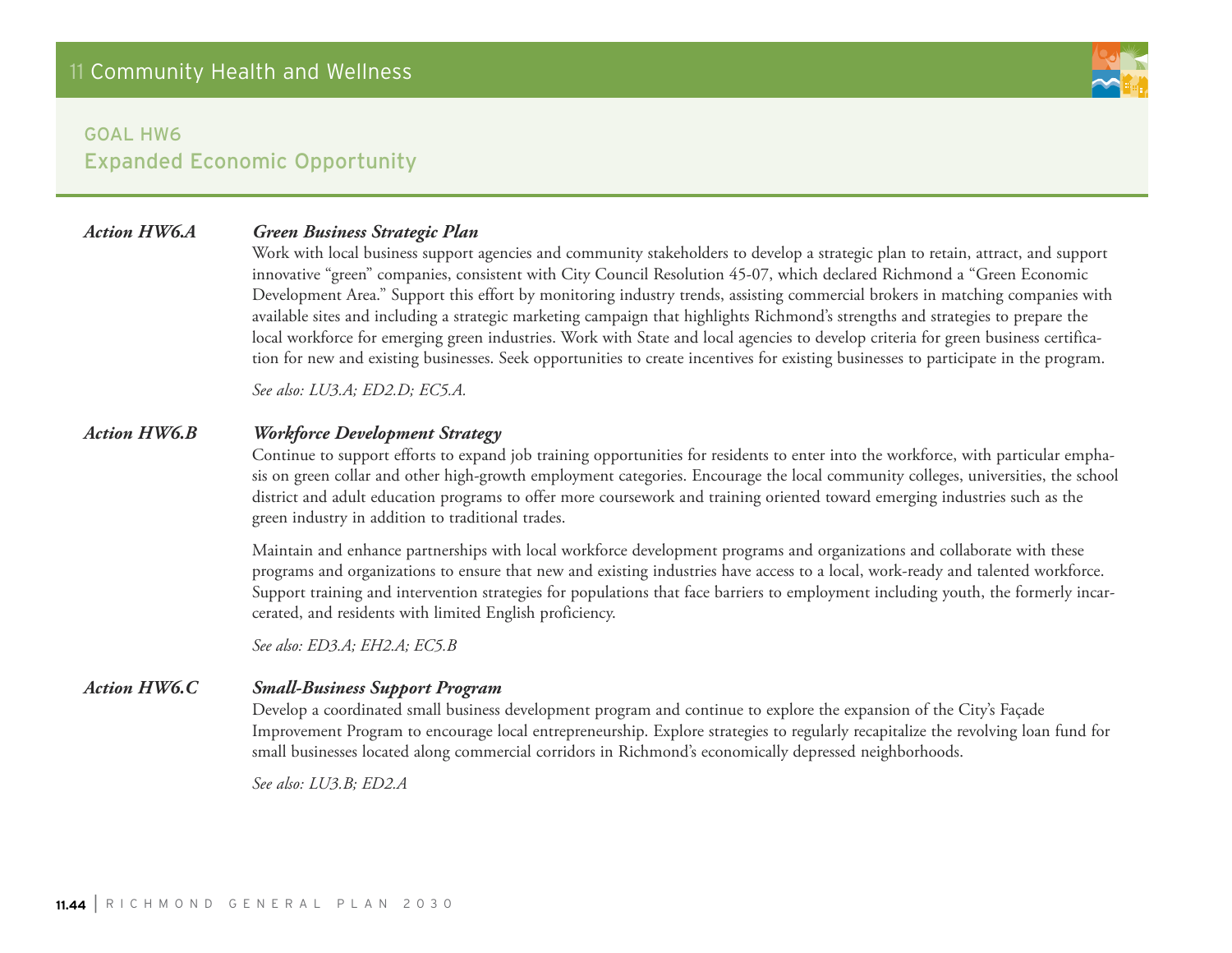

## *Action HW6.D Local Hire and Living Wage Ordinances*

Continue to implement Richmond's local hire and living wage ordinances (Richmond Municipal Code Chapters 2.56 and 2.60).

*See also: ED2.H*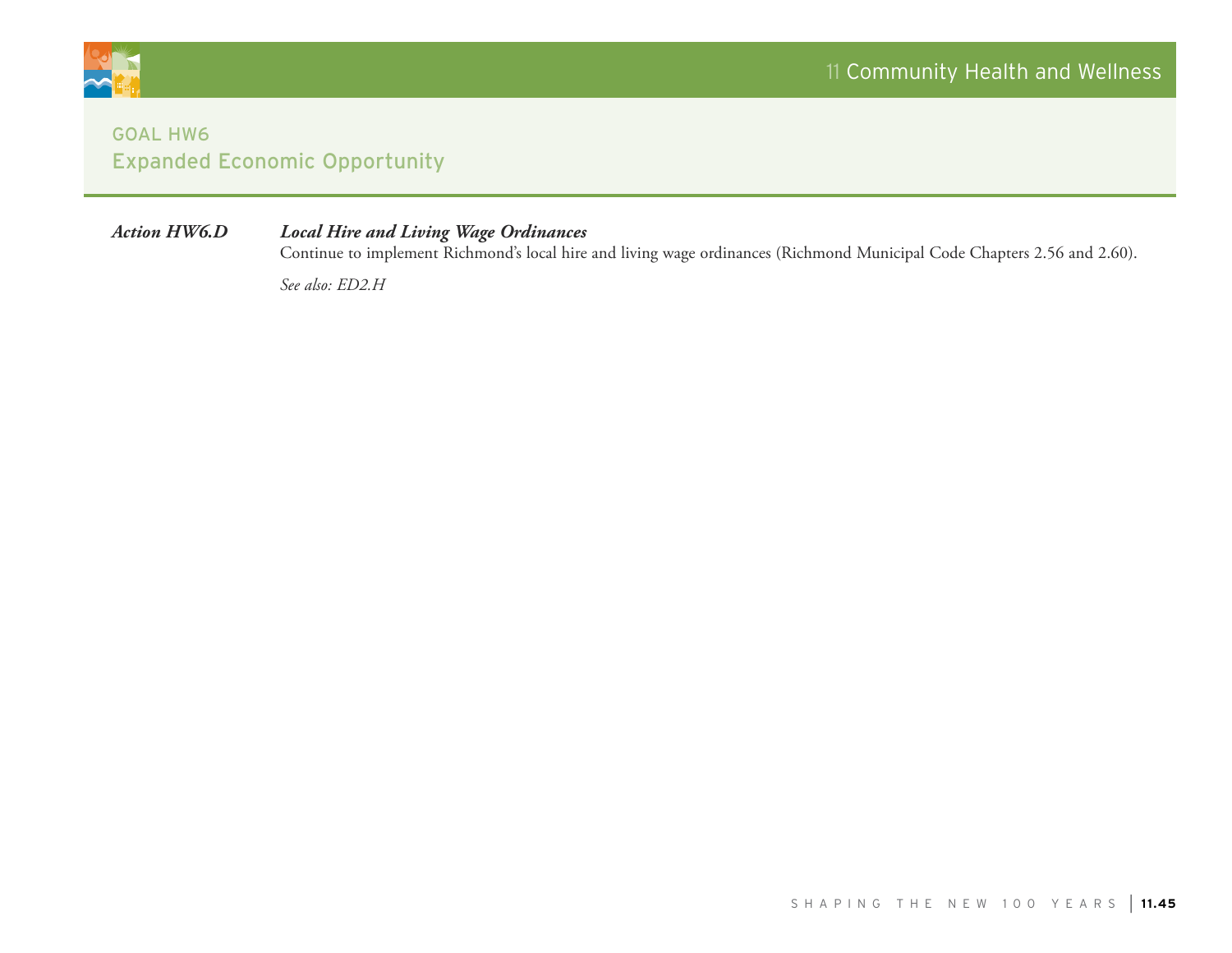## Goal HW7 Complete Neighborhoods

## *Policy HW7.1 Higher-Density and Mixed-Use Infill Development*

Provide higher-density and infill mixed-use development affordable to all incomes on vacant and underutilized parcels throughout the City. Ensure efficient use of land and existing circulation infrastructure by:

- • Promoting higher-density, transit-oriented and pedestrian-friendly development along key commercial corridors, at key intersections (community nodes and gateways); and
- • Supporting local-serving commercial activities in residential areas to provide needed services and amenities close to where people live and work.

*See also: ED4.1, ED5.1, ED6.1; LU1.1*

#### *Policy HW7.2 Neighborhood-Serving Retail*

Promote local-serving retail and public amenities at key locations within residential neighborhoods. Support development of small-scale neighborhood nodes that provide a range of neighborhood-serving retail, public amenities and services to residents within walking distance of their homes. Revitalizing Richmond's neighborhoods can reduce dependence on cars, improve access to daily goods and services, promote small business development and increase opportunities for social interaction and reduce crime by increasing street use and natural surveillance.

*See also: ED6.3, ED7.4; LU2.3.*

**11.46** | <sup>r</sup> <sup>i</sup> ch <sup>m</sup> <sup>o</sup> nd g <sup>e</sup> <sup>n</sup> er al p lan 2030

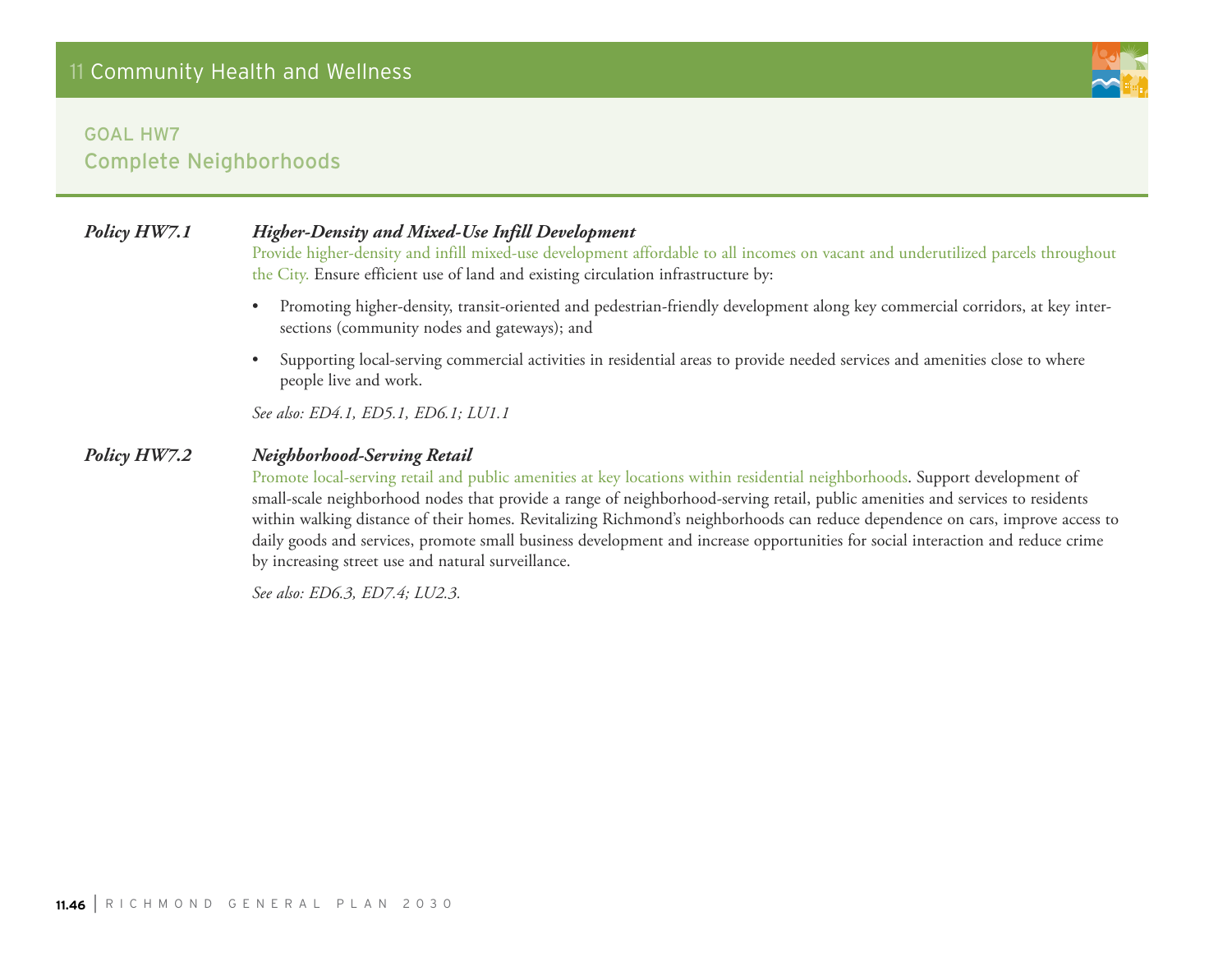

## Goal HW7 Complete Neighborhoods

#### *Action HW7.A Corridor Improvement Plans*

Develop plans for key commercial corridors in the City to guide redevelopment of these areas into mixed-use, pedestrian and transit-oriented corridors and nodes. Collaborate with regional agencies, neighboring jurisdictions and the County to develop the plans. Include development standards and urban design guidelines.

*See also: EC4.B; LU1.B*

#### *Action HW7.B Neighborhood Revitalization Plans*

Develop revitalization plans for all neighborhoods. Collaborate with community leaders and organizations, neighborhood councils and neighboring jurisdictions to develop the plans. Identify needed improvements, funding mechanisms and a phasing plan. Actively work to reduce blight throughout the City and promote the upkeep of vacant lots.

*See also: LU2.A; CF4.A; EC4.C*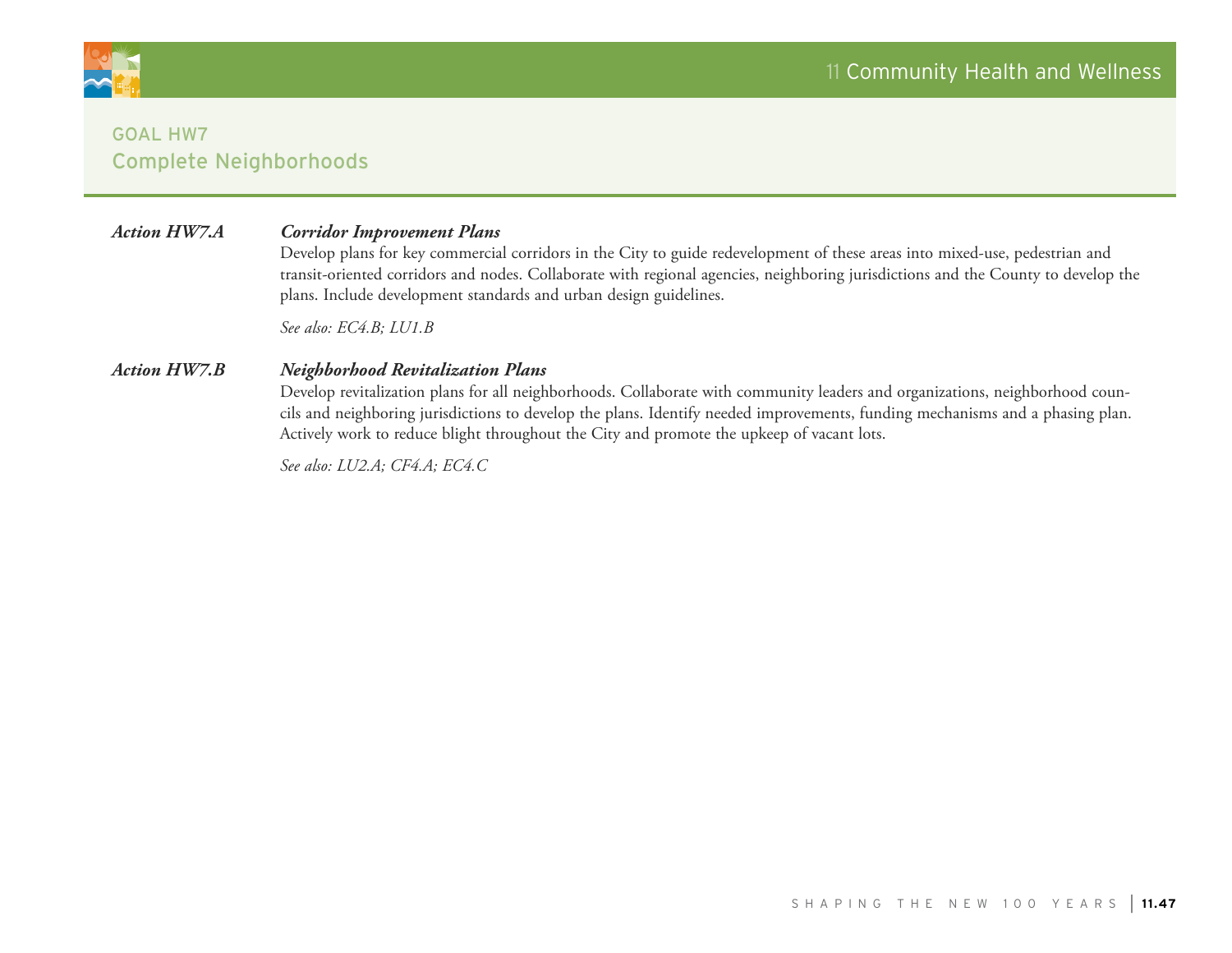

#### Goal HW8

Improved Safety in Neighborhoods and Public Spaces

### *Policy HW8.1 Investment in Public Facilities*

Invest in improvements to public facilities that provide social, economic and community benefits in underserved neighborhoods including: educational facilities, parks, playgrounds, libraries and community centers; streetscape improvements such as pedestrian-scale lighting, safe pedestrian and bicycle routes, landscaping and traffic calming; and programs for community gardens and urban agriculture.

#### *Policy HW8.2 Activated Streets and Safe Public Spaces*

Promote active use of public spaces in neighborhoods and commercial areas at all times of day to provide "eyes-on-the-street." Provide an appropriate mix of uses, high-quality design and appropriate programming of uses to facilitate natural surveillance in public spaces. Improve the sense of safety for potential users by providing and maintaining amenities and services such as restrooms, street furniture, bus shelters, street lighting, trees for shade, public art and secure bicycle parking and by restricting or prohibiting uses that are incompatible with community needs and priorities including, but not limited to liquor stores and smoke shops.

*See also: LU1.4*

#### *Policy HW8.3 Property Maintenance*

Encourage private landowners to maintain and upgrade their property in neighborhoods, commercial corridors and industrial areas. Protect viable neighborhoods and commercial areas from adverse impacts of vacant and underutilized sites and blighted buildings and structures.

#### *Policy HW8.4 Inmate Re-Entry and Transition*

Support re-entry, transition and integration of former prison and parolees into the community. Reduce adverse impacts on neighborhoods by supporting programs that assist ex-offenders who are prison inmates transition back into the community.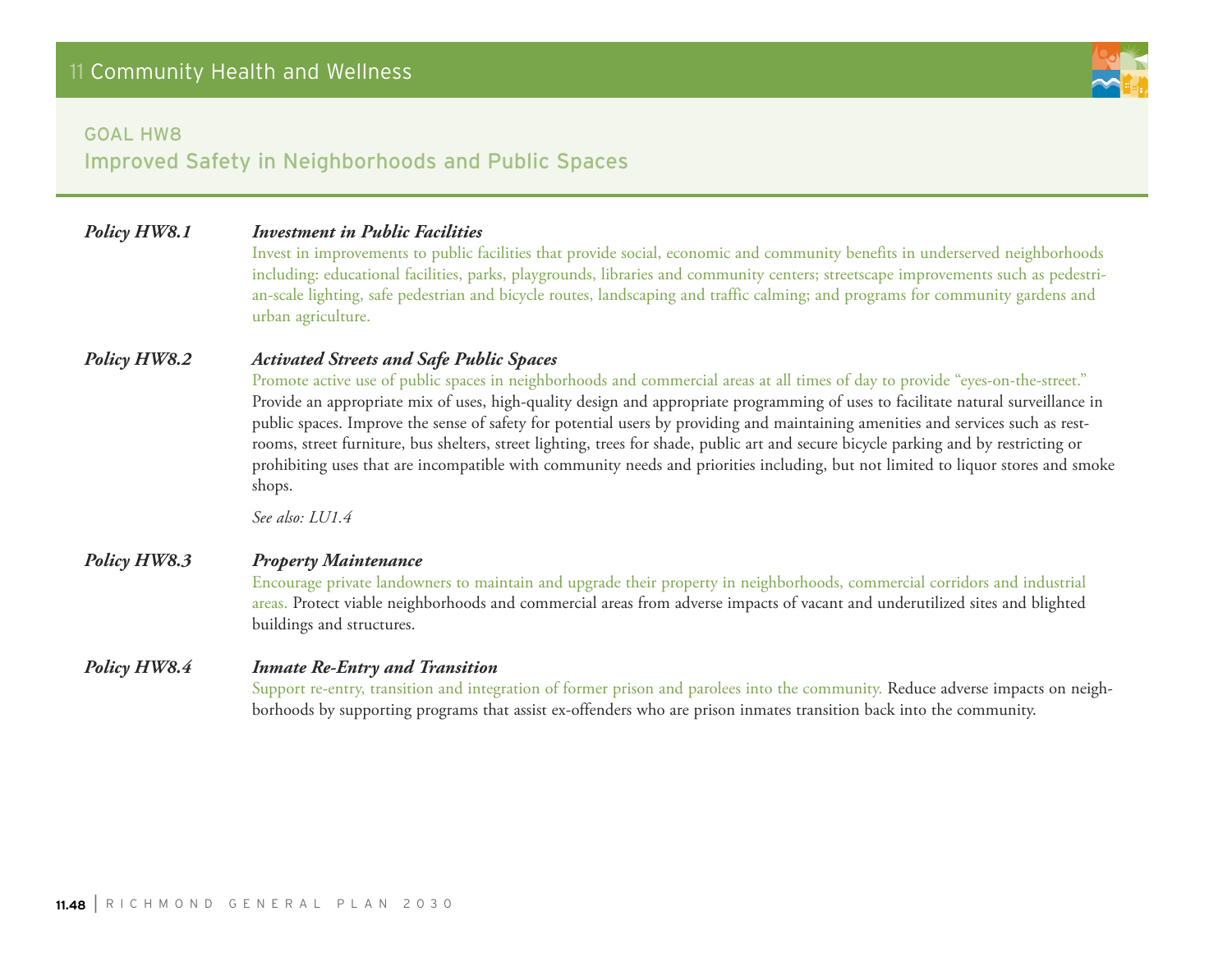

## Goal HW8 Improved Safety in Neighborhoods and Public Spaces

### *Action HW8.A Public Safety Committee and Anti-Violence Programs*

Continue to convene the City's Public Safety Committee to provide a public forum in which community leaders, nonprofit organizations and foundations, law enforcement agencies and youth groups can address crime and violence. Continue to develop and implement programs which address the underlying factors that influence crime and violence including the availability of education and economic opportunities, community cohesion, law enforcement and patrolling, social services programs for youth and families and access to firearms. Prioritize redevelopment and revitalization projects that address crime and violence and collaborate with the Office of Neighborhood Safety to develop recommendations to further address crime and violence.

#### *Action HW8.B Pedestrian-Scale Lighting Standards*

Update the City's street lighting standards to ensure that new public and private development and redevelopment projects including all public works and capital improvement projects incorporate pedestrian-scale lighting in the design of streets, parks and public spaces. Consider developing incentives to encourage existing development to switch out their existing lighting with lighting that is consistent with the City's updated standards.

#### *Action HW8.C Liquor Store Ordinance*

Strengthen City Council Resolution 59-06 by developing an ordinance that restricts the location and concentration of liquor stores in all of the City's neighborhoods, especially in areas that have an overconcentration of liquor stores, and within 500 feet of schools and parks. Include an incentive program to facilitate the transition of liquor stores to food markets and local grocery stores. Consider restricting stand-alone liquor stores similar to smoke shops.

#### *Action HW8.D Inmate Re-Entry and Transition Program*

Work with local and regional law enforcement and social service agencies to develop a re-entry and transition program that provides shelter and support services to released prisoners and parolees who are transitioning back into the community. Collaborate with state agencies to access funding. Include guidelines for protecting public safety when locating shelters and transition facilities in residential areas, especially crime-affected neighborhoods.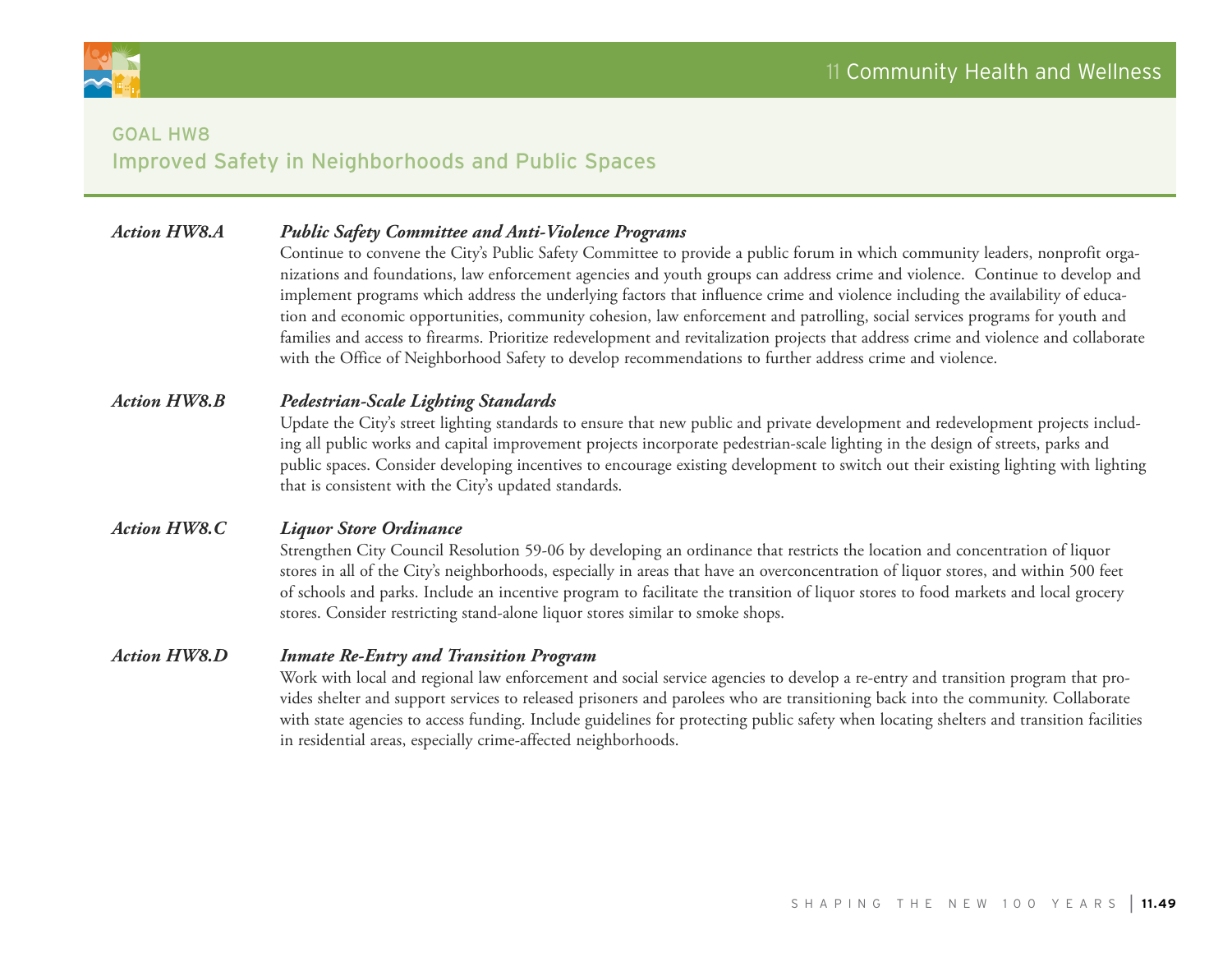#### *Policy HW9.1 Air Quality*

Support regional policies and efforts that improve air quality to protect human and environmental health and minimize disproportionate impacts on sensitive population groups. Work with businesses and industry, residents and regulatory agencies to reduce the impact of direct, indirect and cumulative impacts of stationary and non-stationary sources of pollution such as industry, the Port, railroads, diesel trucks and busy roadways. Fully utilize Richmond's police power to regulate industrial and commercial emissions. Ensure that sensitive uses such as schools, childcare centers, parks and playgrounds, housing and community gathering places are protected from adverse impacts of emissions.

Continue to work with stakeholders to reduce impacts associated with air quality on disadvantaged neighborhoods and continue to participate in regional planning efforts with nearby jurisdictions and the Bay Area Air Quality Management District to meet or exceed air quality standards. Support regional, state and federal efforts to enforce existing pollution control laws and strengthen regulations.

*See also: CN4.1; ED1.4; EC5.3.*

#### *Policy HW9.2 Toxic and Contaminated Sites*

Continue to work with the appropriate local, state, and federal agencies to promote the clean-up and reuse of contaminated sites to protect human and environmental health. Work with property owners and regional agencies to prevent, reduce or eliminate soil and water contamination from industrial operations, the Port and other activities that use, produce or dispose of hazardous or toxic substances. Implement appropriate mitigation measures and clean-up of sites that are known to contain toxic materials as a condition of reuse. Support the remediation and reuse of large, disturbed sites, such as the Winehaven complex at Point Molate and the Terminal 4 site at Point San Pablo, into mixed-use centers that provide the maximum benefit to the community without compromising the integrity of the surrounding natural areas.

*See also: CN6.1; ED1.3; LU4.4.*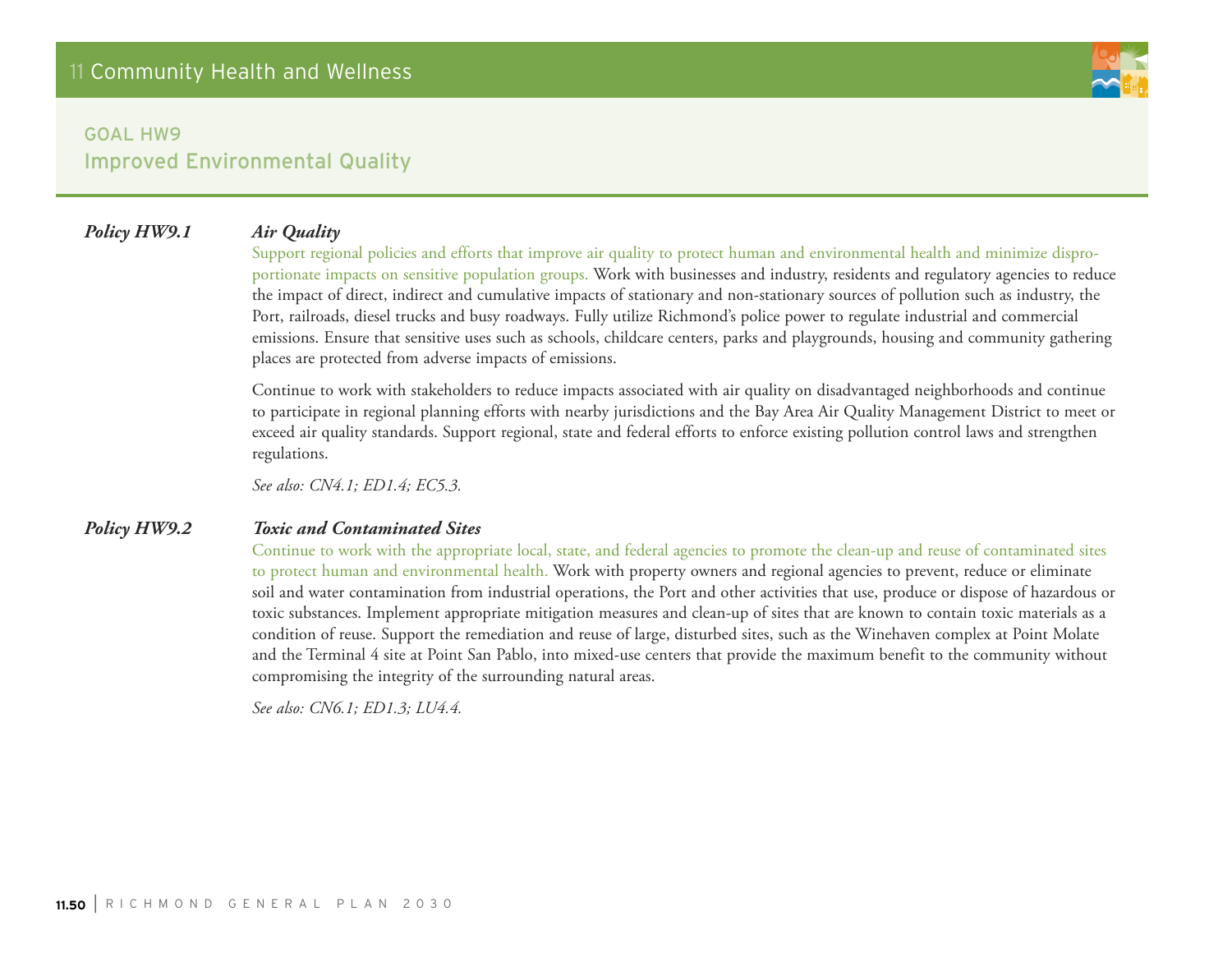

## *Policy HW9.3 Water Quality*

Work with public and private property owners to reduce stormwater runoff in urban areas to protect water quality in creeks, marshlands and water bodies and the bays. Promote the use of sustainable and green infrastructure design, construction and maintenance techniques on public and private lands to protect natural resources. Incorporate integrated watershed management techniques and to improve surface water and groundwater quality, protect habitat and improve public health by coordinating infrastructure and neighborhood planning and establishing best practices for reducing non-point runoff.

*See also: CN3.2*

#### *Policy HW9.4 Protection and Expansion of Tree Resources*

Protect and expand tree resources within Richmond. Protect native trees, heritage trees and oak woodlands; expand and maintain street tree planning; use zoning and building requirements to ensure that trees are included in new developments; and engage the community to undertake planting campaigns. Furthermore, promote trees as economic and environmental resources for the use, education and enjoyment of current and future generations.

*See also: CN6.2* 

#### *Policy HW9.5 Urban Creek Restoration*

Encourage the restoration of urban creeks and coordinate with property owners and local interest groups in the restoration efforts. Daylighting of creeks that are currently in culverts or hardened channels shall be pursued where feasible in new and redevelopment projects.

*See also: CN1.3*

#### *Policy HW9.6 Open Space and Conservation Areas*

Preserve open space areas along the shoreline, creeks, and in the hills to protect natural habitat. Maintain the integrity of hillsides, creeks and wetlands. Protect existing open space, agricultural lands and parks.

*See also: LU4.2; CN2.1*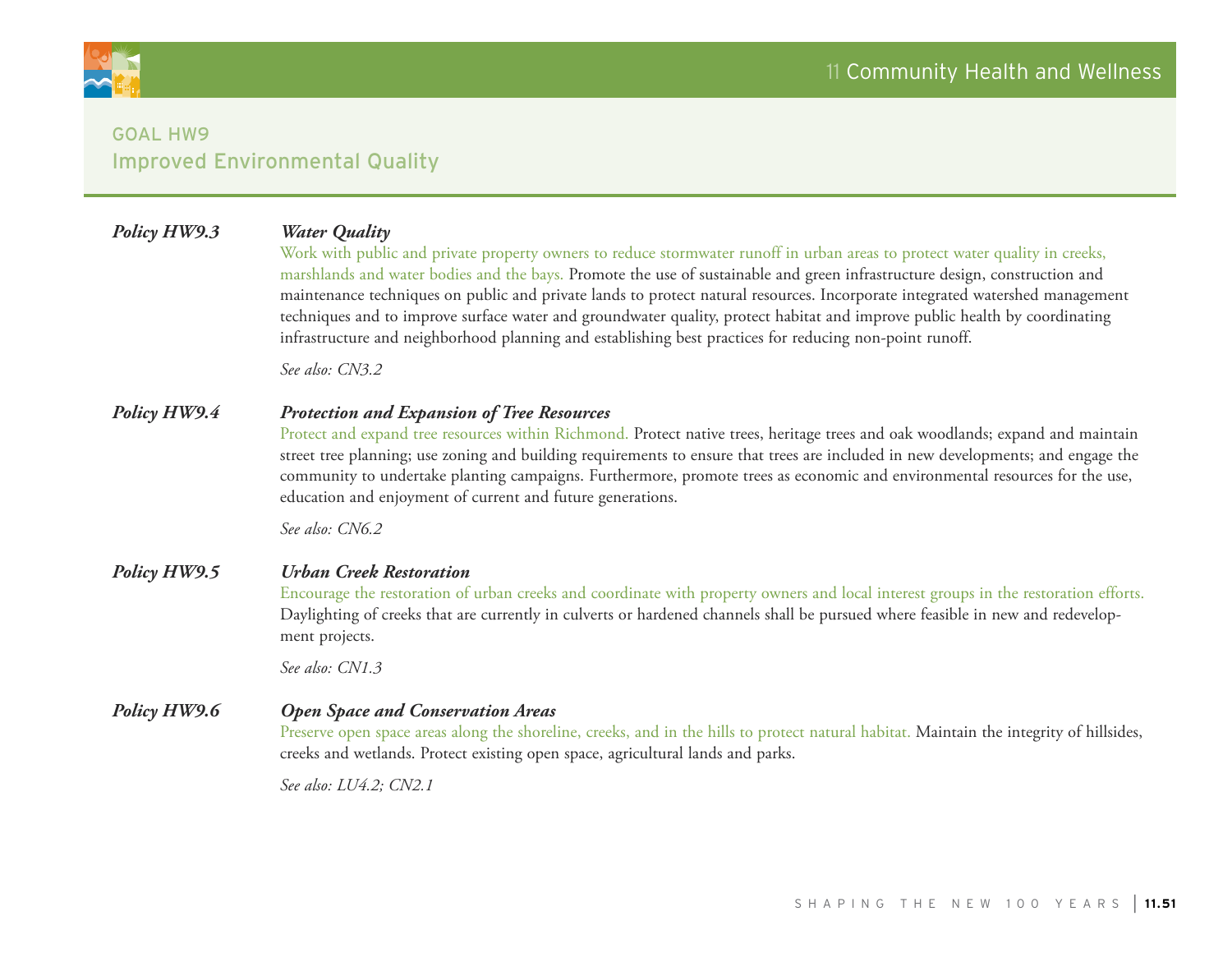

Work with public and private land owners to protect natural habitat and biodiversity and preserve biological resources. Natural habitat is essential to ensuring biodiversity and protecting sensitive biological resources. Protect these areas and work with the California Department of Fish and Game, the San Francisco Bay Regional Water Quality Control Board, the East Bay Regional Park District and other regional agencies to identify areas for special protection and establish appropriate protection measures for these areas.

Protect resources to maximize the efficacy of natural systems and encourage sustainable development practices and conservation measures to ensure a healthy natural environment.

Protect wetlands from direct and indirect impacts of new and existing development and infrastructure. Ensure that direct and indirect impacts to wetland habitats are minimized by environmentally sensitive project siting and design.

Protect marshlands and baylands to ensure they are not polluted or damaged from bay filling and dredging.

Protect and restore creek corridors and riparian areas to ensure they function as healthy wildlife habitat and biological areas. Protect and restore creek corridors and riparian areas by restoring riparian habitat with appropriate vegetation and channel design; removing culverts and hardened channels where appropriate; improving creek access; avoiding future culverting or channelization of creeks; and ensuring appropriate and ongoing maintenance.

At a minimum, require mitigation of impacts to sensitive species ensuring that a project does not contribute to the decline of the affected species populations in the region. Identify mitigations in coordination with the U.S. Fish and Wildlife service, the California Department of Fish and Game and other regulatory agencies.

*See also: LU4.3; EC6.1; CN1.1*

#### *Policy HW9.8 Noise Levels*

Work with regulatory agencies to monitor and enforce noise standards in the community. Reduce or mitigate objectionable noise sources and require new noise sources to comply with noise standards. Regulate both indoor and outdoor noise levels to protect health and safety. Use a combination of noise standards and existing noise levels to determine impacts and mitigation measures.

*See also: SN4.1*

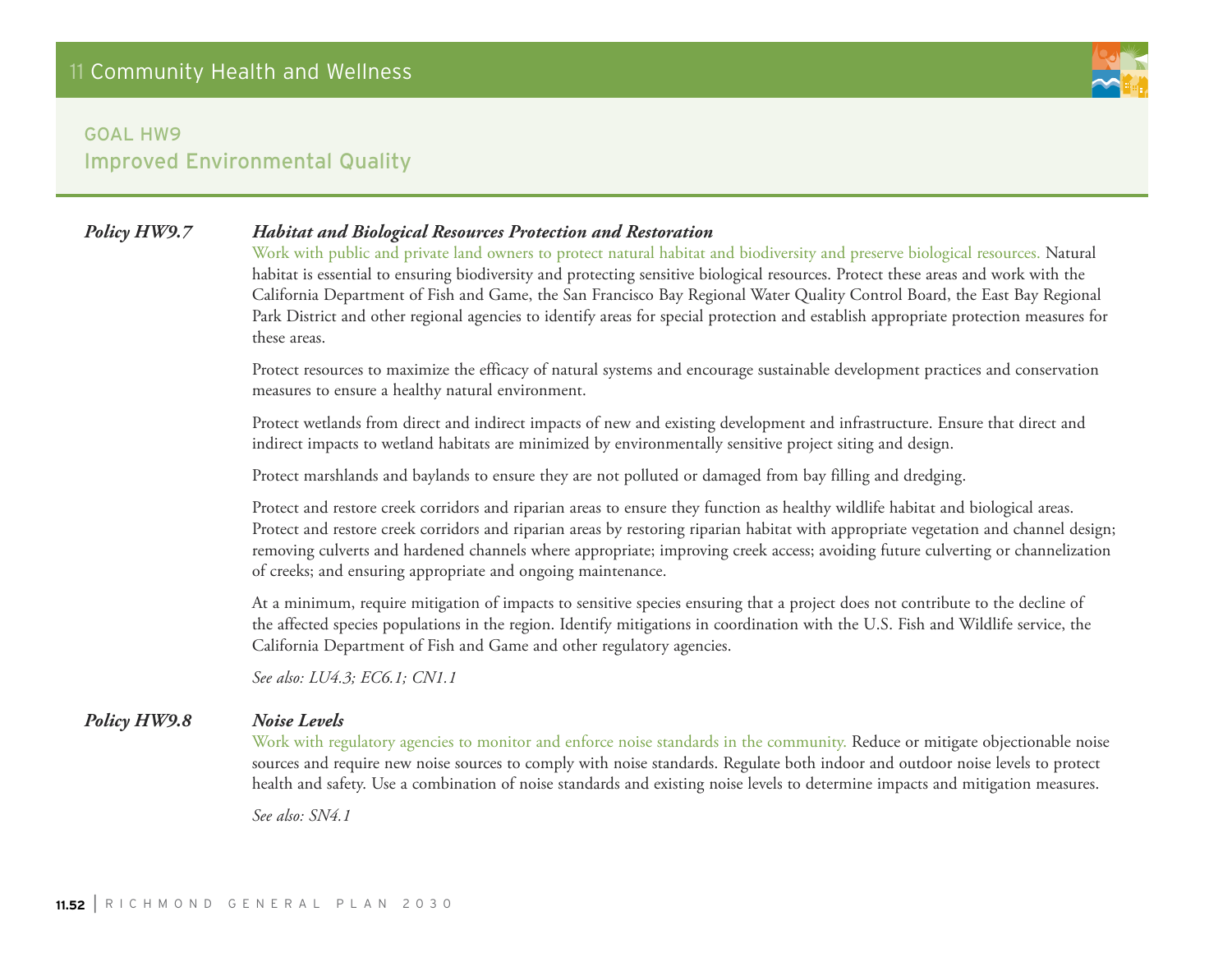

## *Policy HW9.9 Transportation-Related Noise*

Monitor changes in technology that will prevent and mitigate transportation related noise impacts on residential and sensitive uses in the community. Support traffic and freeway improvements that will reduce noise impacts of vehicles. Alternatives to sound walls should be considered where possible.

*See also: SN4.3*

## *Policy HW9.10 Second-Hand Smoke*

Continue crafting policies that reduce exposure to harmful effects of second-hand smoke in indoor and outdoor areas. Continue to make efforts to protect vulnerable populations such as children and seniors from exposure to second-hand smoke.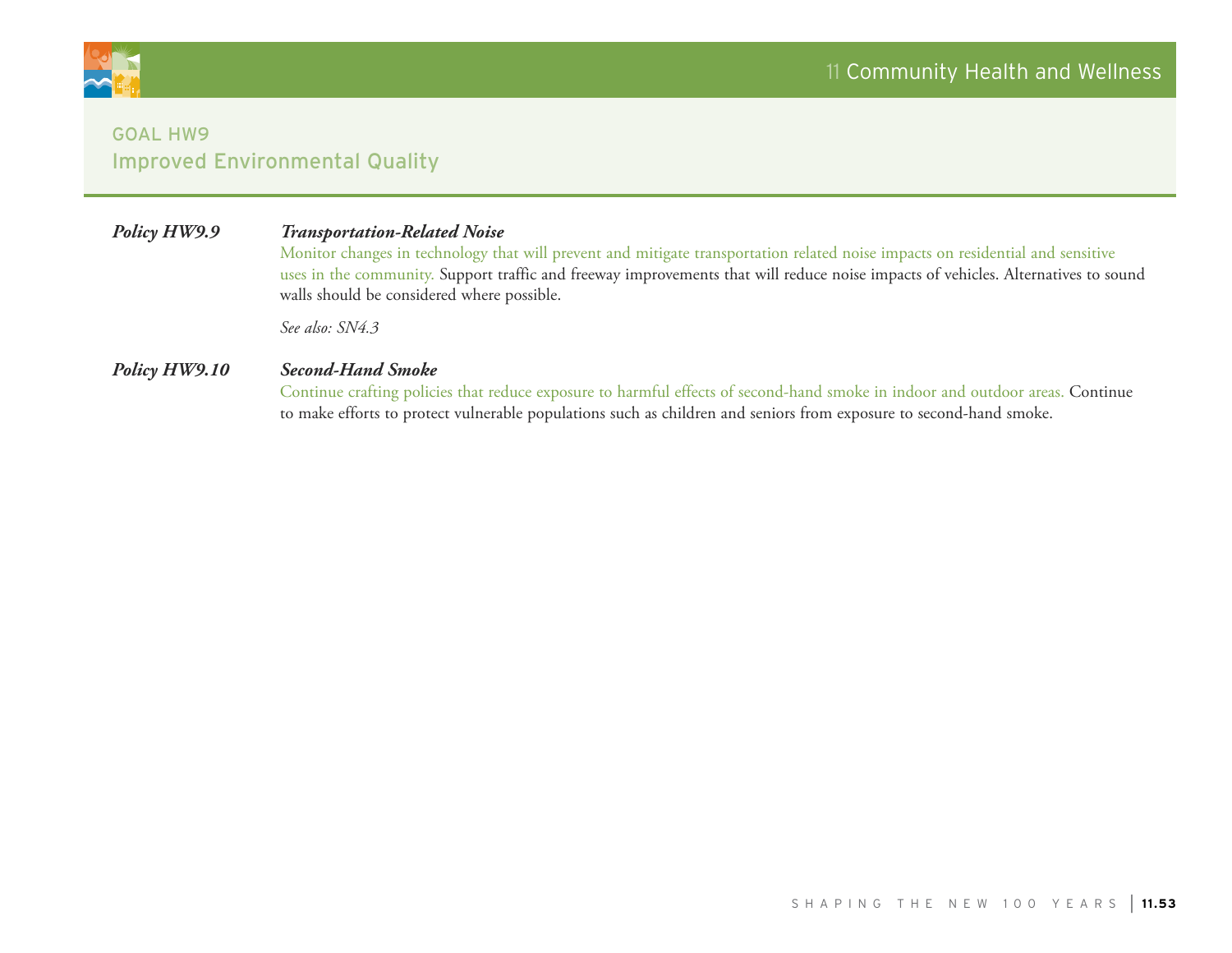### *Action HW9.A Air Quality Monitoring and Reporting Program*

Work with the Bay Area Air Quality Management District and other government agencies to establish and identify funding for a citywide air quality monitoring and reporting program. The air quality monitoring and reporting program would assess the cumulative impact of air pollution and toxins on human and environmental health and monitor exposure of sensitive uses such as schools, childcare centers, parks and playgrounds, housing and community gathering places.

Collaborate with the County Health Services Department, the Bay Area Air Quality Management District and state agencies to establish baseline exposures and document health effects associated with monitored baseline exposures and develop provisions to hold businesses and operations financially accountable for their impacts on the environment or community due to air pollution exceeding legal thresholds.

*See also: ED1.G; EC5.C; CN4.D*

#### *Action HW9.B Air Pollution Reduction Strategy*

Support local and regional efforts to develop strategies that reduce air pollution, reduce auto use, expand transit and non-motorized transportation options and reduce congestion and idling time including programs to reduce air pollution from stationary sources such as power plants, oil refineries and commercial and residential buildings. Work with regional agencies as they monitor air quality impacts and establish best practices for reducing emissions.

*See also: CN4.B*

#### *Action HW9.C Engine Replacement and Retrofitting Program*

Work with the Bay Area Air Quality Management District to develop a program to fund diesel engine retrofitting or replacement in existing automobiles, trucks, rail, ships and equipment. Regularly identify feasible technologies that can be applied for retrofitting polluting vehicles. Collaborate with key stakeholders to develop and implement the program.

*See also: EC2.K*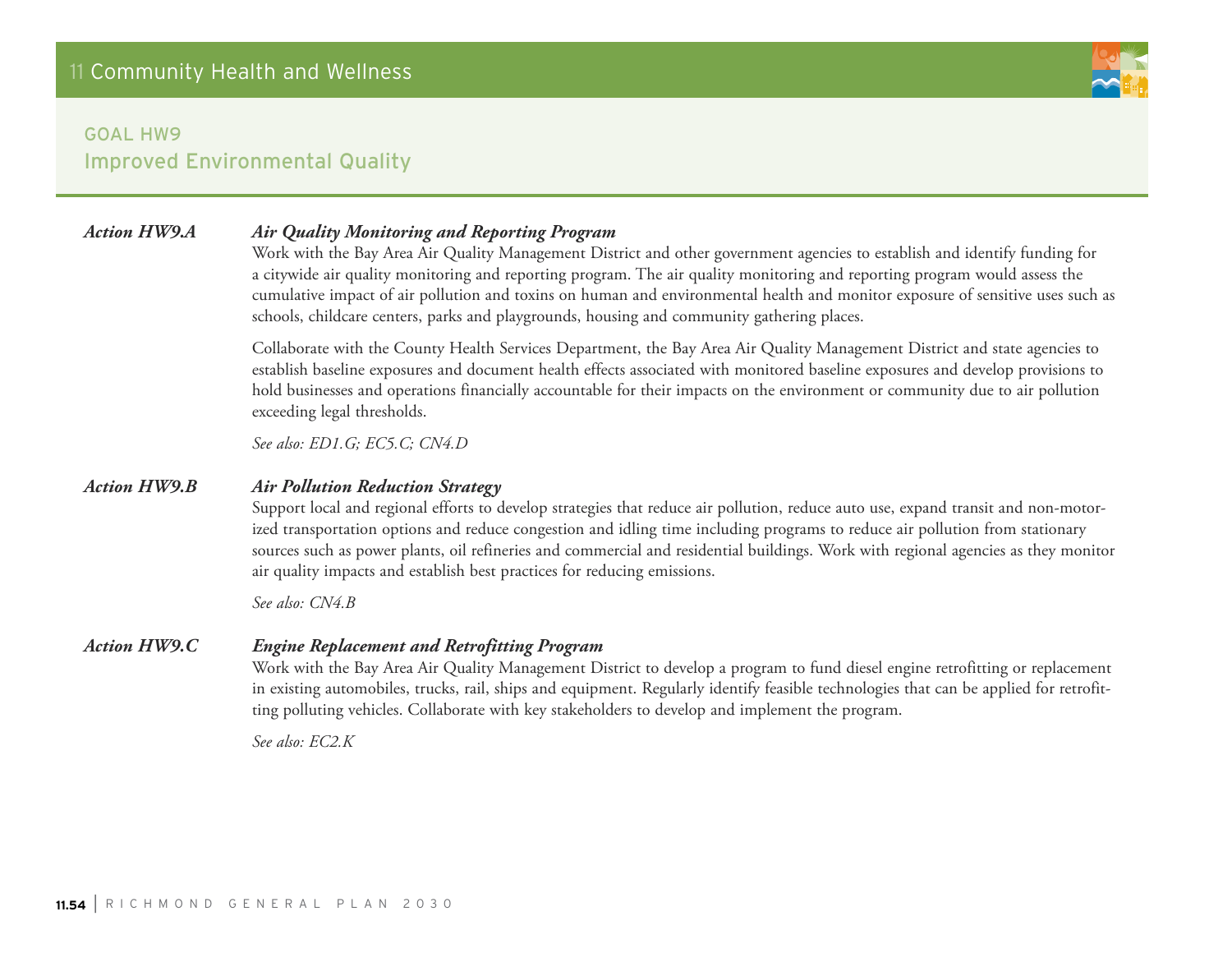

#### *Action HW9.D Port Emissions Reduction Plan*

Collaborate with the Port, local industry, regulatory agencies, residents and community organizations to develop a comprehensive emissions reduction plan for ship-operated emissions. Include strategies to reduce emissions from trucks, ships, locomotives and equipment. Enforce existing laws and strengthen regulations to protect human and environmental health and access available funds for clean air projects. Explore use of low-emission vehicles, short-sea shipping service, "cold ironing" and other strategies to reduce emissions. Consider the San Pedro Bay Ports Clean Air Action Plan, developed by the ports of Los Angeles and Long Beach as a model.

*See also: EC2.J*

#### *Action HW9.E Indoor Air Quality Guidelines*

Develop and adopt guidelines for mitigating significant impacts on indoor air quality for new residential and commercial units along higher-density corridors and areas where increased intensity of use may result in higher levels of vehicular traffic. Identify recommendations for mitigation, including design standards and ventilation systems. Continue to seek grants and support current efforts to improve the air quality in older homes where mold, mildew, and other contaminants may be present.

#### *Action HW9.F Sensitive Use Location Guidelines*

Develop, update and enforce local guidelines for protecting sensitive uses, including residences, schools and childcare facilities from impacts due to existing stationary and mobile sources of air pollution. The guidelines should include mitigation measures to ensure that new sensitive uses will be protected from adverse health effects as recommended by the California Air Resources Board in the 2005 Land Use and Air Quality Handbook. Mitigation could include measures to reduce air emissions from existing sources as well as to design buildings to reduce exposure.

#### *Action HW9.G Air Quality Impact Analysis Guidelines*

Develop, update and enforce local guidelines for new stationary sources of air pollution and new local circulation facilities for exposure and health impact analysis. Apply the Bay Area Air Quality Management District's CEQA thresholds of significance and mitigation measures to ensure that new facilities do not create additional net cumulative air pollution health impacts on sensitive uses. Mitigation could include measures to reduce air emissions, monitor exposure and prevent exposure. Consider California Environmental Protection Agency recommendations for cumulative impact assessment.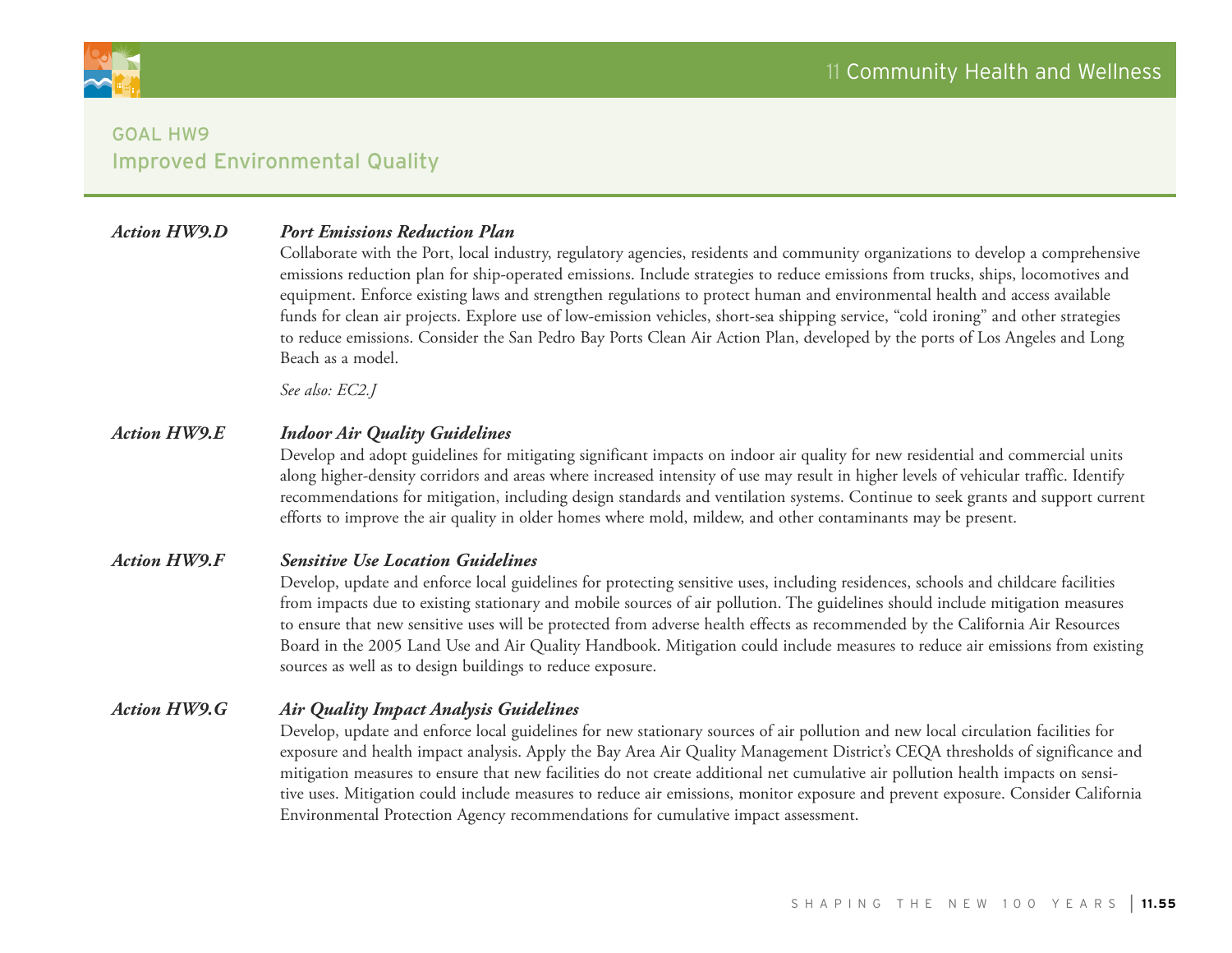#### *Action HW9.H Truck Routes Plan*

Work with business operators and other stakeholders to develop a plan to re-route diesel trucks away from neighborhood streets and sensitive uses such as homes, schools, parks and playgrounds to minimize impacts from emissions and traffic conflicts. The Plan should specifically ensure that the most efficient and direct routes do not negatively impact low income residents or communities of color disproportionately more than any other groups in terms of noise, air quality or safety. Collaborate with the community representatives, Port, truck operators, local businesses and regional and state transportation agencies to develop the new routes while ensuring efficient movement of goods through port and industrial areas.

*See also: CR4.B*

#### *Action HW9.I Emergency Alert System*

Strengthen the emergency alert system to notify residents, businesses and visitors as well as emergency response agencies and personnel about a toxic release event. Collaborate with the County Office of Emergency Services to develop and implement a reliable system. Address language barriers for non-English speaking populations. Include a funding and maintenance program.

#### *Action HW9.J Site Remediation*

Require property owners to comply with and pay for state and federal requirements for site remediation as a condition for approving redevelopment on contaminated sites. In collaboration with other government agencies, utilize the Department of Toxic Substance Control (DTSC) Cortese List to prioritize the remediation of city and non-city-owned property to protect human and environmental health. Seek state and federal funds to implement the necessary level of clean-up.

*See also: CN6.A; LU4.D; ED1.F*

#### *Action HW9.K Hazardous Substance Management Standards*

Implement standards dealing with the safe management of hazardous substances in close coordination with the City Fire Department and the Department of Toxic Substance Control. The standards should require soil testing at development sites where contamination is suspected, address safe household hazardous and universal waste disposal and ensure compli- ance with hazardous substance regulations and safe transport of hazardous materials. Use of the latest technologies available should be considered when conducting remediation in order to expedite the cleansing process and do the least harm to the environment.

*See also: CN6.B*

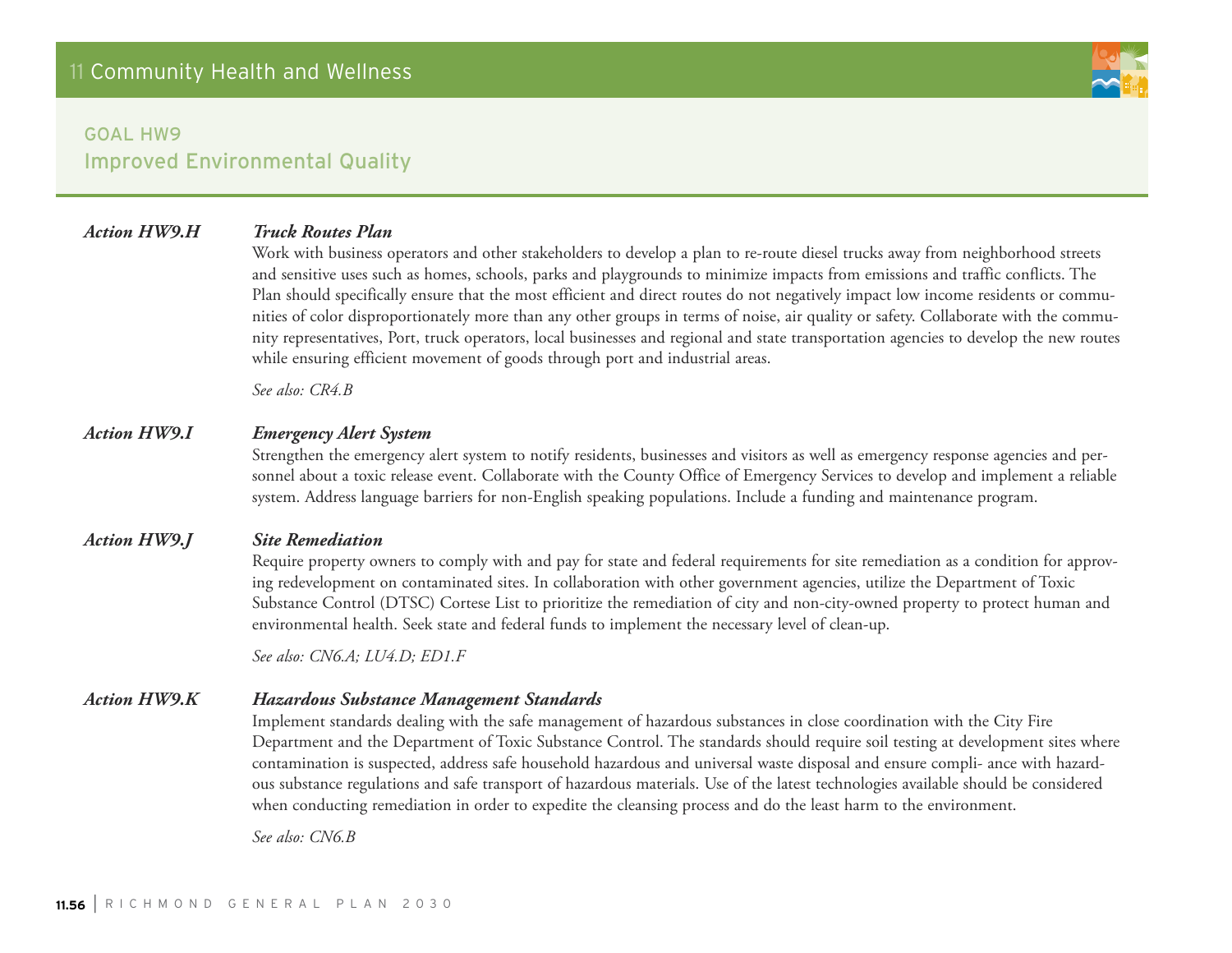

#### *Action HW9.L NPDES Compliance and Permit*

Continue to comply with the City's National Pollutant Discharge Elimination System (NPDES) Permit and continue to implement the following action steps:

- • Maintain municipal infrastructure (sewer systems, roads, corporation yards, buildings) to reduce pollutants that flow into water courses;
- Require development to comply with the Contra Costa Clean Water Program Stormwater Guidebook;
- • Work with developers to ensure compliance with the City's minimum standards and NPDES requirements;
- Encourage all projects to use pervious pavements, cluster structures, disconnect downspouts, minimize land disturbance and utilize micro- detention such as low impact development (LID);
- • Require adequate source control measures to limit pollution generation in businesses including draining non-stormwater discharges such as swimming pools, trash and food compactor racks, vehicle outdoor stor- age, fire sprinkler test water and equipment washing;
- Require businesses that may be susceptible to polluting stormwater to implement best management practices (BMPs) including covering drains and storage precautions for outdoor material storage, loading docks, repair and maintenance bays and fueling areas;
- Inspect contamination sites to prevent illicit discharges;
- Inspect municipal storm drains to eliminate illicit discharges and prevent illegal dumping;
- Educate the public about stormwater pollution prevention methods and provide incentives for public participation;
- • Adopt an integrated pest management (IPM) policy or ordinance and advocate IPM through public education;
- Manage waste generated from the cleaning and treating of copper architectural features including copper roofs; and
- Adopt a local ordinance for installing a sanitary sewer connection and prohibiting discharges of copper-based chemicals or other fungicides from pools, spas and fountains.

*See also: CN3.A*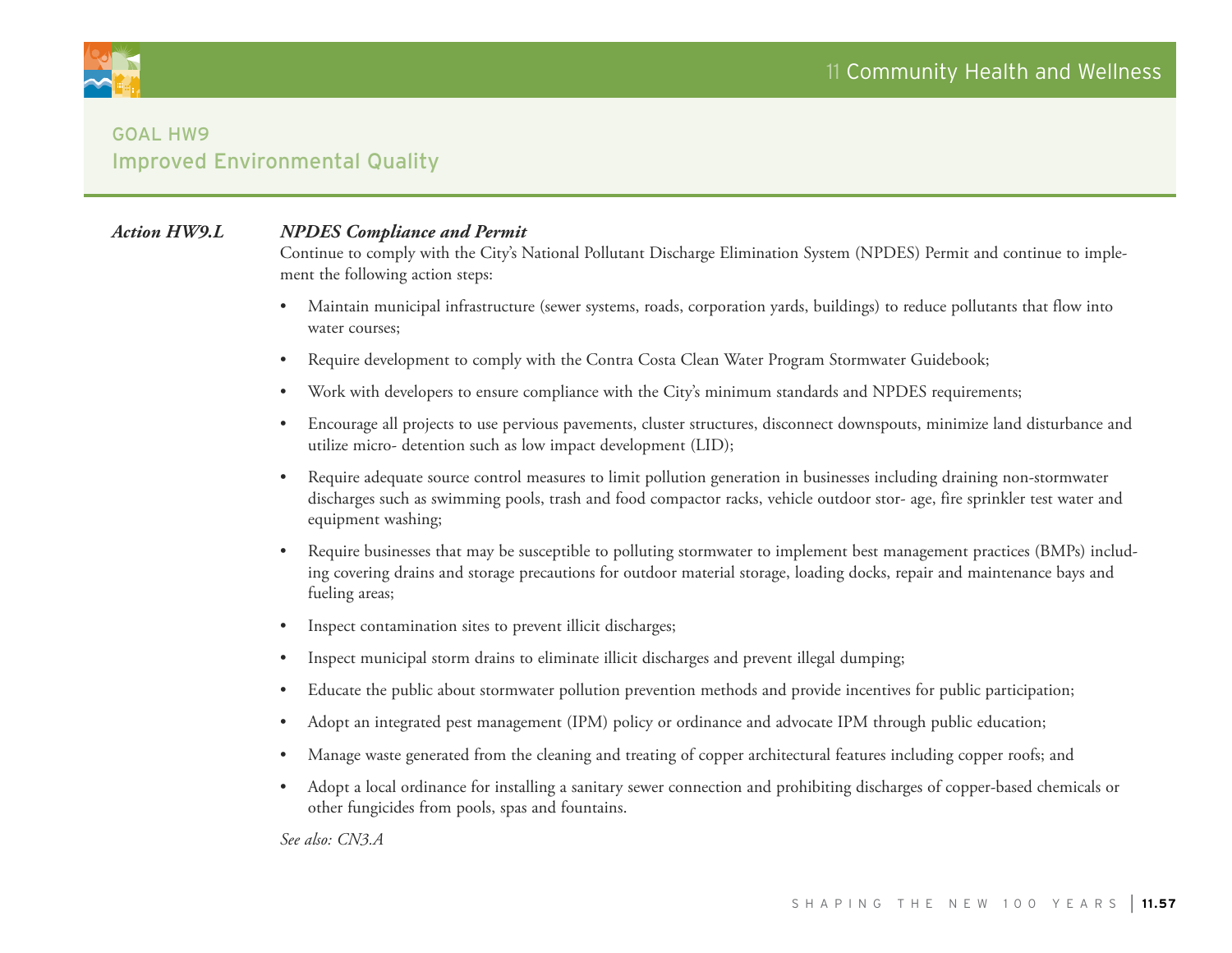

### *Action HW9.M Urban Forestry Management Plan*

Continue to implement the urban forest management plan to guide landscaping practices in urban areas of the City, reduce the heat-island effect and contribute to carbon mitigation. Continue the adopt-a-tree program. Coordinate the plan with the "City of Richmond urban Forest Management/Master Plan Reforestation supplement (1997)" and related documents for this purpose. Update the plan to establish the following measures:

- • Create guidelines to establish minimum planting standards and require appropriate tree species and planting densities within newly landscaped areas;
- Update the list of trees to be used as a guideline for all tree planting and focus on local native species;
- Identify maintenance and planting standards for street trees, ensuring that the best practices in urban forestry are being utilized including best practices for pruning around above-ground utility lines to ensure the best health and form of street trees;
- • Update zoning requirements for street trees in new developments and in parking lots;
- • Outline coordination efforts with EBMUD to offer programs or other resources to provide property owners with information on proper tree selection, proper location to reduce heat transfer effects, planting and maintenance; and
- Establish guidelines that require all native tree habitats to be protected and when avoidance is not possible, require mitigation efforts as required by the Public and Private Tree Preservation Ordinance.

*See also: PR4.B; EC6.E; CF3.C*

#### *Action HW9.N Urban Creek Restoration*

Where feasible, restore creek corridors in urban areas. Creeks currently diverted in culverts or hardened channels should be restored to their natural state. Adopt regional guidelines for channel creation or modification to ensure that channels meander, have a naturalized side slope and a varied channel bottom elevation. Include improvement standards for soft bottom channels.

*See also elements: CN1.H; EC6.C; PR3.C*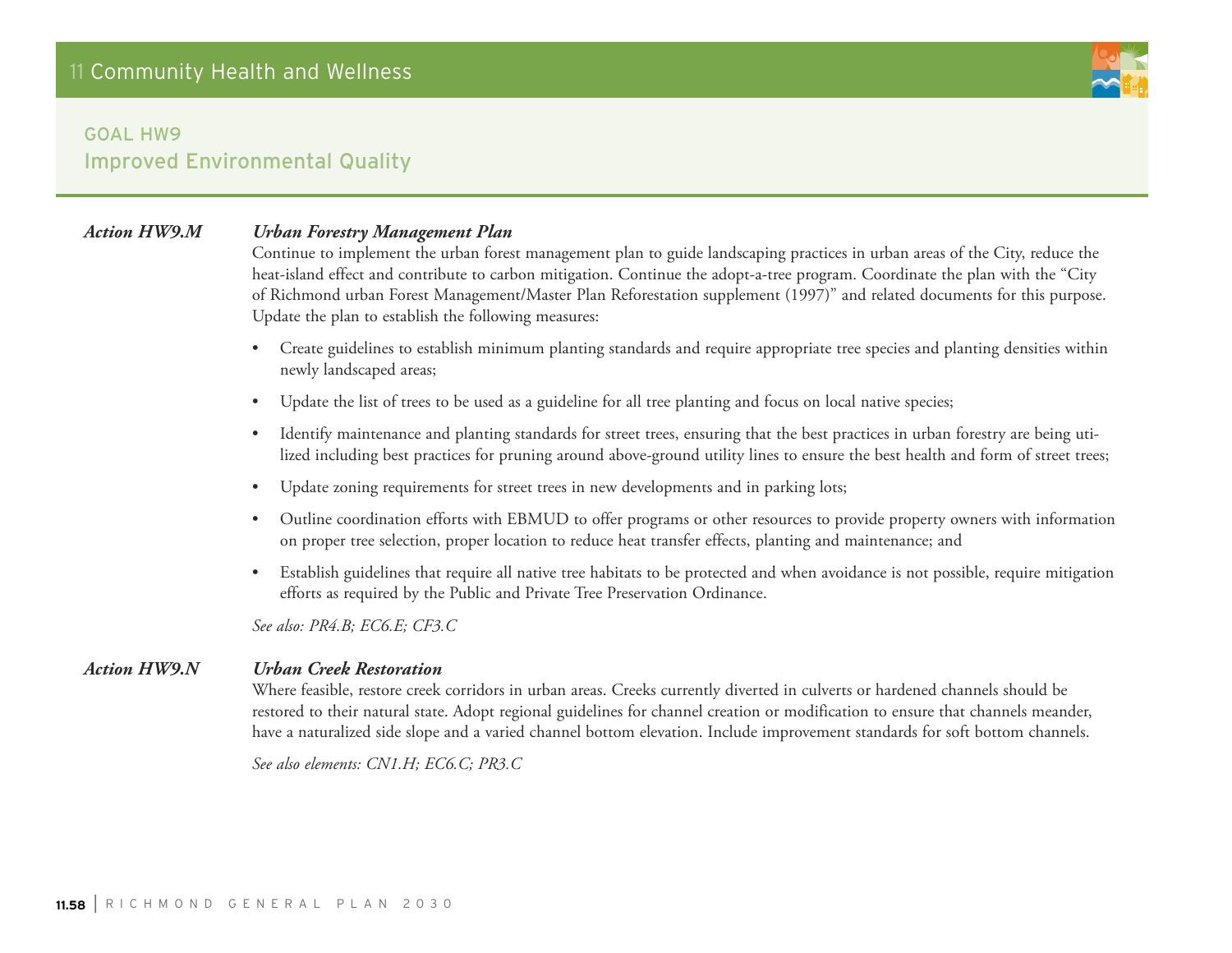

### *Action HW9.O Open Space Plan*

Develop and implement an open space plan to enhance public open space in the City. Include strategies for open space in the hills, along creeks and the shore- line, and in the urban core. Collaborate with the East Bay Regional Park district and the National Park Service to manage and maintain facilities and programs at regional and national parks.

See also: LU4.B; CN2.E; EC6.A

#### *Action HW9.P Habitat Conservation Plans*

Work closely with Contra Costa County, the East Bay Chapter of the California Native Plant Society (CNPS), and the East Bay Regional Park district to develop habitat conservation plans. Ensure that these plans identify locations and protect sensitive habitat including wetlands, marshes, baylands, creeks and open space. The plans should also establish clear mitigation criteria including no net losses in natural resource acreage, functions or values. The plan should provide for safe wildlife movement by limiting roadways within habitat areas, creating wildlife passable fencing for existing roadways, incorporating design features and by creating habitat preserves that are immediately adjacent to each other.

See also CN1.A; LU4.C

#### *Action HW9.Q Habitat Restoration*

Work with other jurisdictions, public and private property owners to restore sensitive habitat that has been degraded, but has potential for rehabilitation including brownfield and contaminated sites. Seek funding opportunities from state and federal agencies and from nonprofit foundations for restoration and remediation work.

*See also: CN1.E; EC6.B*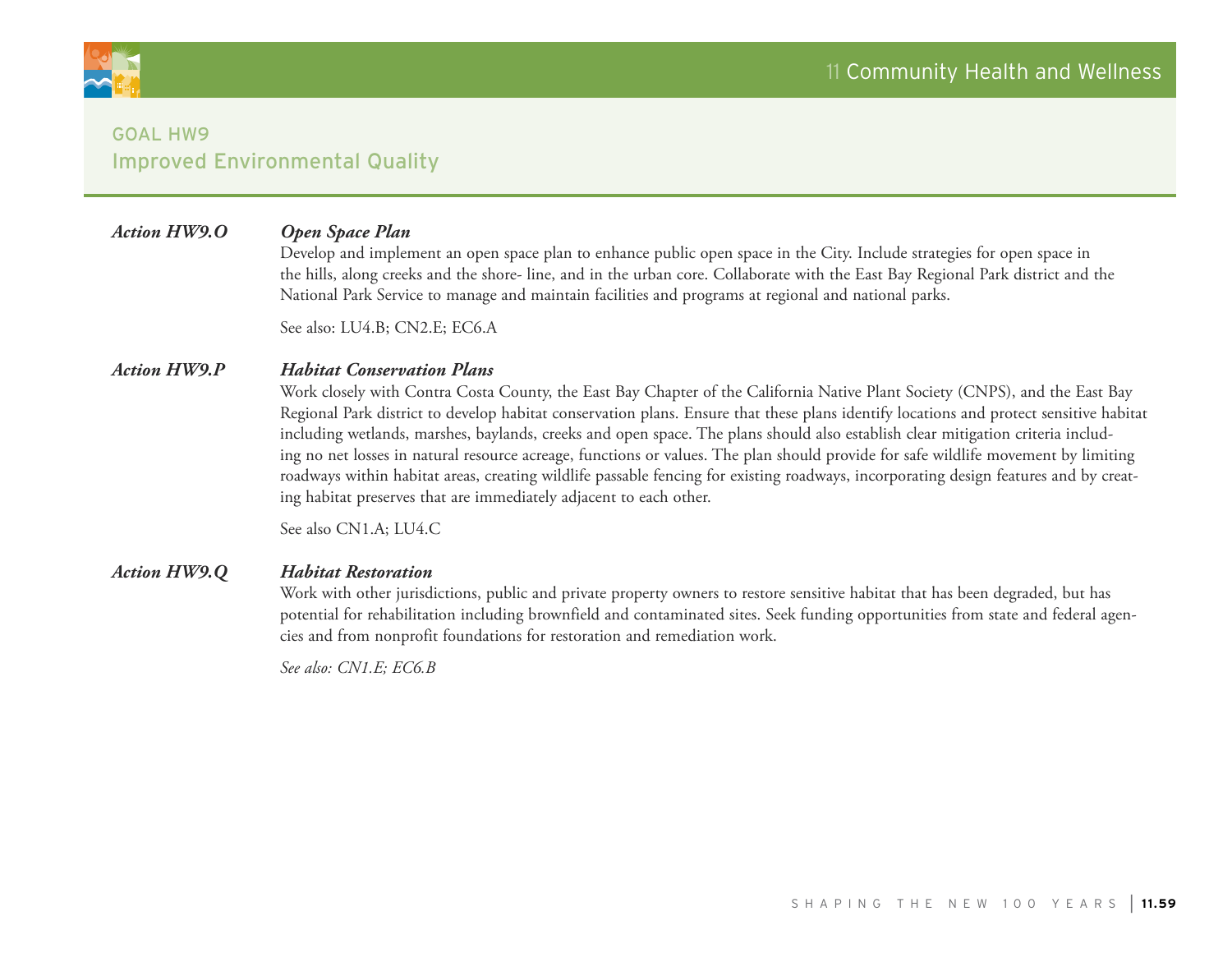#### *Action HW9.R Noise Ordinance*

Regularly review and update the noise ordinance to regulate noise-generating activities and proposed developments near noisegenerating activities based upon changes in state law. Where feasible, limit the impact of noise sources on noise-sensitive uses and consider noise and vibration impacts in land use planning decisions. Require mitigation of potential noise impacts on adjacent properties. Enforce the Land Use Compatibility Standards presented in the State of California's General Plan Guidelines when siting new uses in existing noise environments. Require new residential development and other noise sensitive uses near railroad crossings or other sources of brief loud noise to be analyzed for noise compatibility using standards based on both 24-hour averages and maximum instantaneous interior noise levels to determine the noise effects on sleep disturbance and other essential human functions. Encourage projects to use site planning and building orientation principles as well as state-of-the-art noise-abating materials, technology and construction standards to minimize noise.

Reduce noise levels generated by roadways, railroads and other facilities by: encouraging the California department of transportation (Caltrans) to institute noise reduction measures on existing and future freeways to lessen noise impacts on areas immediately adjacent to the freeway; encouraging public agencies to ensure that their programs are consistent with those of the City as they relate to noise control; and urging strict enforcement of current federal railroad noise emission standards by the U.S. Department of Transportation.

*See also: SN4.C*

#### *Action HW9.S Quiet Zone Expansion*

Establish the entire City of Richmond as a railroad quiet zone and complete a study to determine the improvement costs for all of Richmond's at-grade railroad crossings.

*See also : SN4.D*

#### *Action HW9.T Second-Hand Smoke Ordinance*

Regularly review and update the ordinance to restrict exposure to environmental tobacco smoke in new and existing multi-unit dwellings, public events and outdoor areas such as parks and playgrounds.

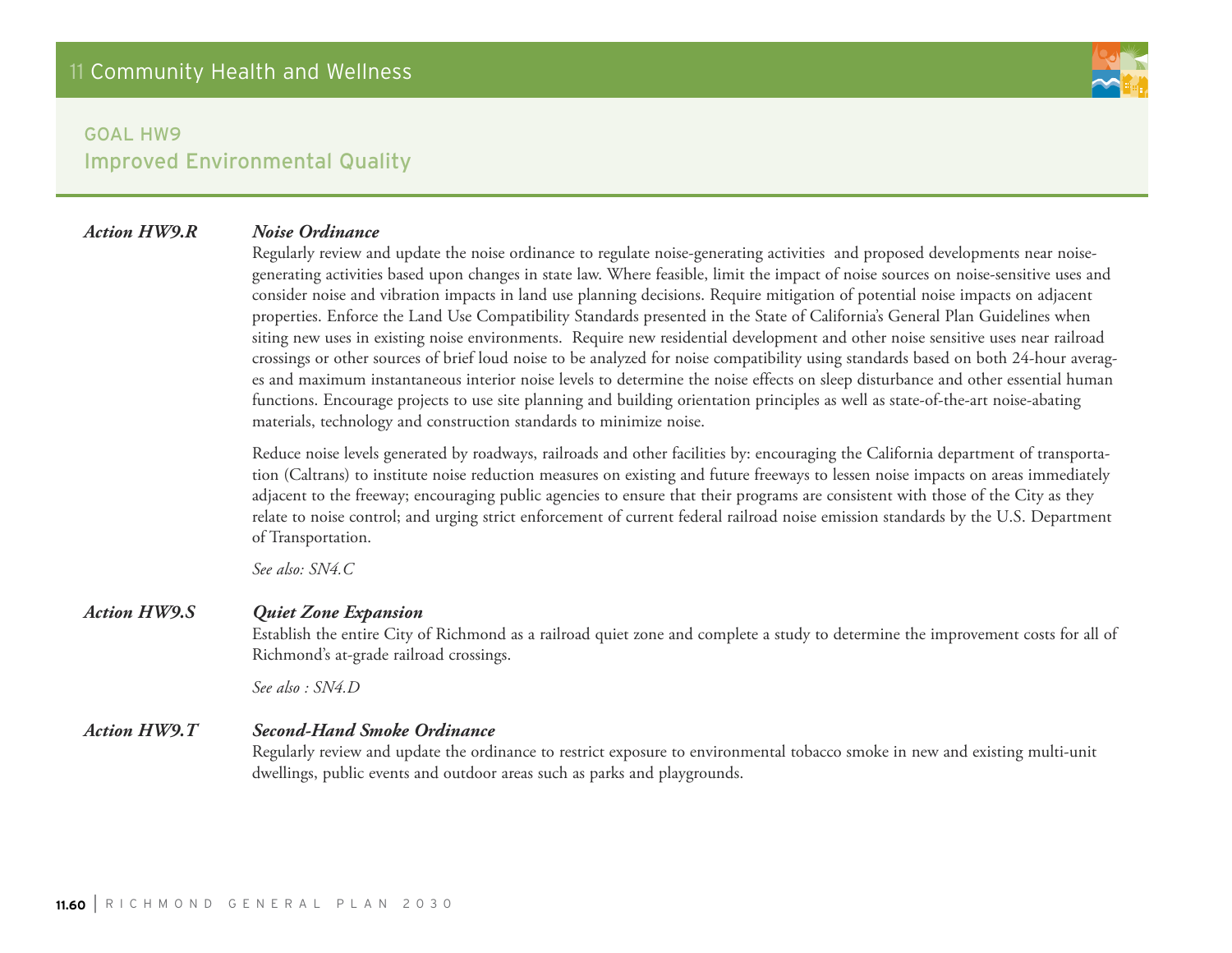

## Goal HW10 Green and Sustainable Development Practices

## *Policy HW10.1 Citywide Energy Footprint*

Work towards reducing the overall energy footprint from residential, industrial, transportation and City operations. Address energy use to meet state requirements for greenhouse gas emission reductions as well as to protect the health and safety of residents and visitors. Involve residents, businesses, public agencies and neighboring jurisdictions in addressing climate change by taking a leadership role in meeting these targets.

#### *Policy HW10.2 Green Buildings and Landscaping*

Require energy and resource efficient buildings and landscaping in all public and private development projects. Encourage the use of green and sustainable development standards and practices in planning, design, construction and renovation of facilities; promote the use of green streets that incorporate extensive landscaping, pervious surfaces and native planting; encourage new development and redevelopment projects to be LEED-certified green buildings; and promote ecologically-sensitive approaches to landscaping. Adopting green standards and practices will improve the quality of the built environment, reduce environmental impacts and support economic development goals for creating a green economy.

*See also: EC4.3*

#### *Policy HW10.3 Green Infrastructure*

Develop green infrastructure standards that relies on natural processes for stormwater drainage, groundwater recharge and flood management. Green approaches for infrastructure development are environmentally and fiscally efficient and provide long-term benefits to the community by reducing energy consumption and maintenance and capital improvement costs.

*See also: EC4.4*

#### *Policy HW10.4 Renewable Energy*

Promote the generation, transmission and use of a range of renewable energy sources such as solar, wind power and waste energy to meet current and future demand and encourage new development and redevelopment projects to generate a portion of their energy needs through renewable sources.

*See also: EC3.1*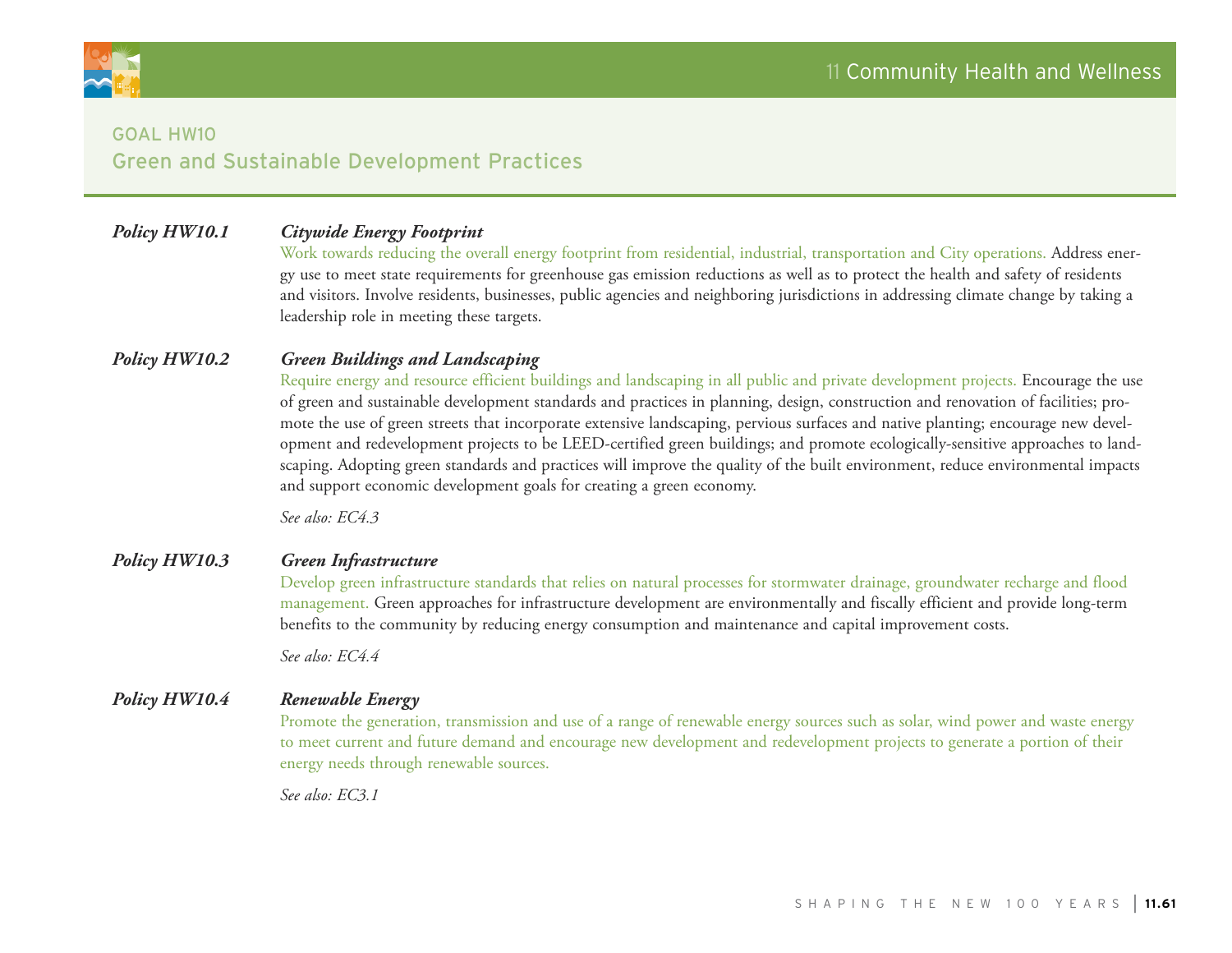

#### Goal HW10

Green and Sustainable Development Practices

## *Policy HW10.5 Energy Efficiency and Conservation*

Promote efficient use of energy and conservation of available resources in the design, construction, maintenance and operation of public and private facilities, infrastructure and equipment. Collaborate with partner agencies, utilities and businesses to support a range of energy efficiency, conservation and waste reduction measures including: development and retrofitting of green buildings and infrastructure; installation of energy-efficient appliances and equipment in homes and offices; and heightened awareness of energy and conservation issues.

*See also EC3.2*

### *Policy HW10.6 Waste Reduction and Recycling*

Promote waste reduction and recycling to minimize materials that are processed in landfills. Encourage residents and businesses to reduce waste and minimize consumption of goods that require higher energy use for shipping and packaging. Encourage composting to reduce food and yard waste and provide mulch for gardening. Reducing waste and selecting minimum-impact products will conserve land and energy resources. Develop a comprehensive recycling and composting program for all city-owned facilities.

*See also: EC3.3; CN5.3*

#### *Policy HW10.7 Water Conservation and Reuse*

Promote water conservation and recycled water use. Reduce energy consumed for treatment and transportation of water and discharge of wastewater by: encouraging installation of low-flow fixtures; using native planting for landscaping in all City-owned and operated facilities; promoting best practices and technologies for water conservation; considering water use in evaluating and approving development projects; supporting the use of graywater and water catchment systems in residential, commercial and industrial uses; and encouraging new development and redevelopment projects to meet a portion of their water needs through the use of recycled water.

*See also: EC3.4*

#### *Policy HW10.8 Climate-Friendly Vehicles and Equipment*

Encourage the use of available climate-friendlier vehicles and equipment to reduce energy use and carbon emissions and support the use of low-emission or renewable fuel vehicles by residents and businesses, public agencies and City government

*See: EC2.1*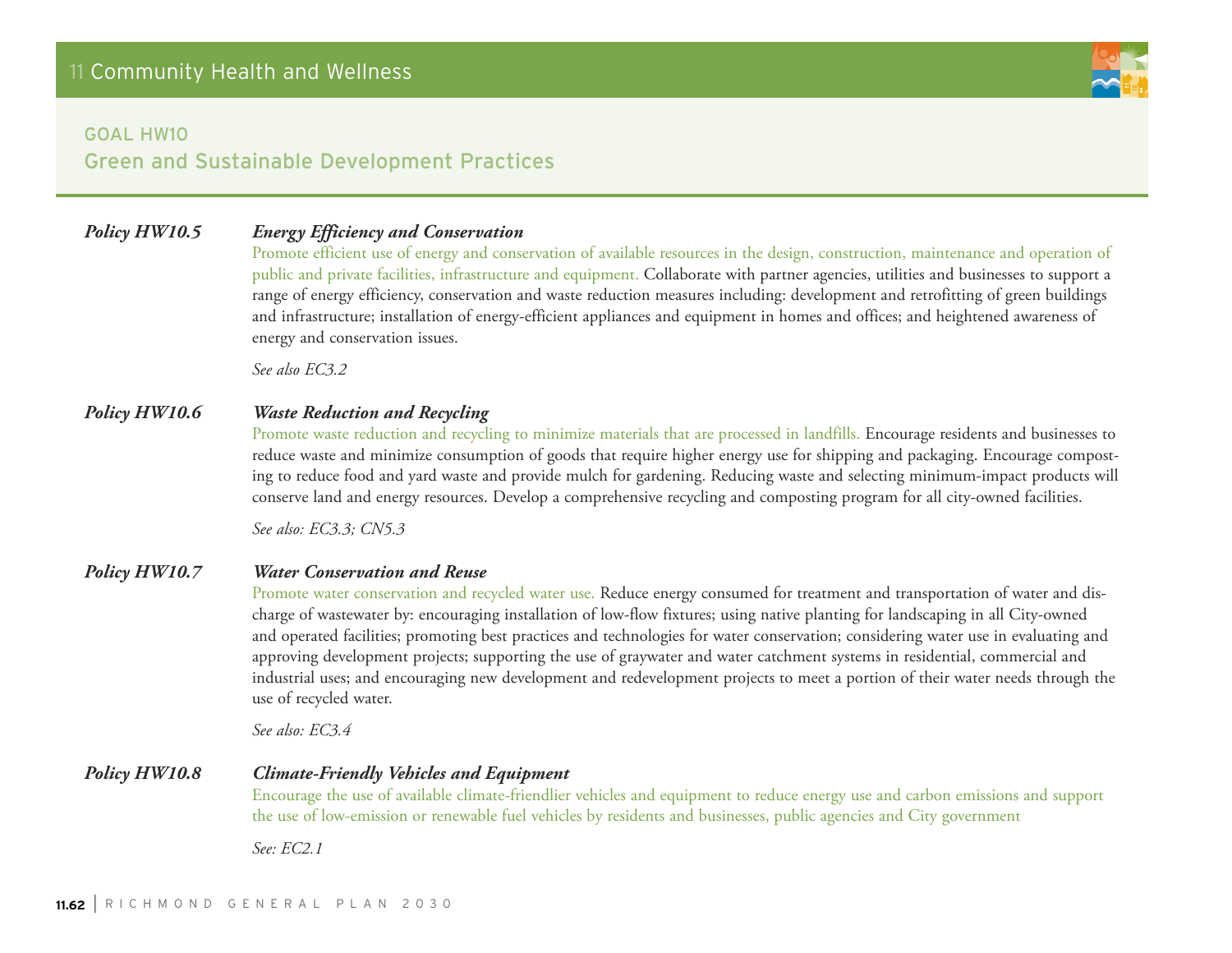

## Goal HW10 Green and Sustainable Development Practices

#### *Action HW10.A Climate Action Plan*

Develop a climate action plan for reducing greenhouse gas emissions to meet or exceed state reduction targets. Components of the plan should include: a comprehensive greenhouse gas emissions inventory and forecast; emissions reduction target(s); assessment of the City's vulnerability to climate change; climate change resiliency goals; broader sustainability assessment; sustainability targets; strategies and measures to address climate change mitigation, sustainability and adaptation; financing and implementation approaches; a public education and information program; and a program for monitoring and reporting results.

Richmond's baseline greenhouse gas emissions inventory and forecast will provide a benchmark for planning and monitoring progress in achieving mandated targets. Incorporate public education programs to raise community awareness.

The climate action plan should include mitigation strategies for addressing the sources of greenhouse gas emissions in the community. Adaptation strategies will focus on potential local impacts of climate change such as sea level rise, increased risk of flooding, diminished water supplies and public health. Broader sustainability measures may include the preservation of local water quality, air quality, open space and biodiversity.

The climate action plan should also include information on the financing and implementation of each strategy or measure to ensure timely and well- informed action. The plan will be subject to the monitoring and reporting program to ensure the City achieves its greenhouse gas reduction, protection and adaptation targets.

Update the plan periodically in accordance with evolving state and federal policy and regulatory frameworks, as well as advancements in scientific research and data on climate change.

*See also: CN5.E; EC1.A*

#### *Action HW10.B Green Building Ordinances*

Require that newly constructed or renovated City-owned and private buildings and structures comply with the City's adopted Green Building Ordinances. Periodically upgrade requirements as mainline construction practices develop and new materials and building products become available with the intent of meeting or exceeding the State's zero net energy goals by the year 2020.

*See also: CN5.C; EC4.H; CF3.A*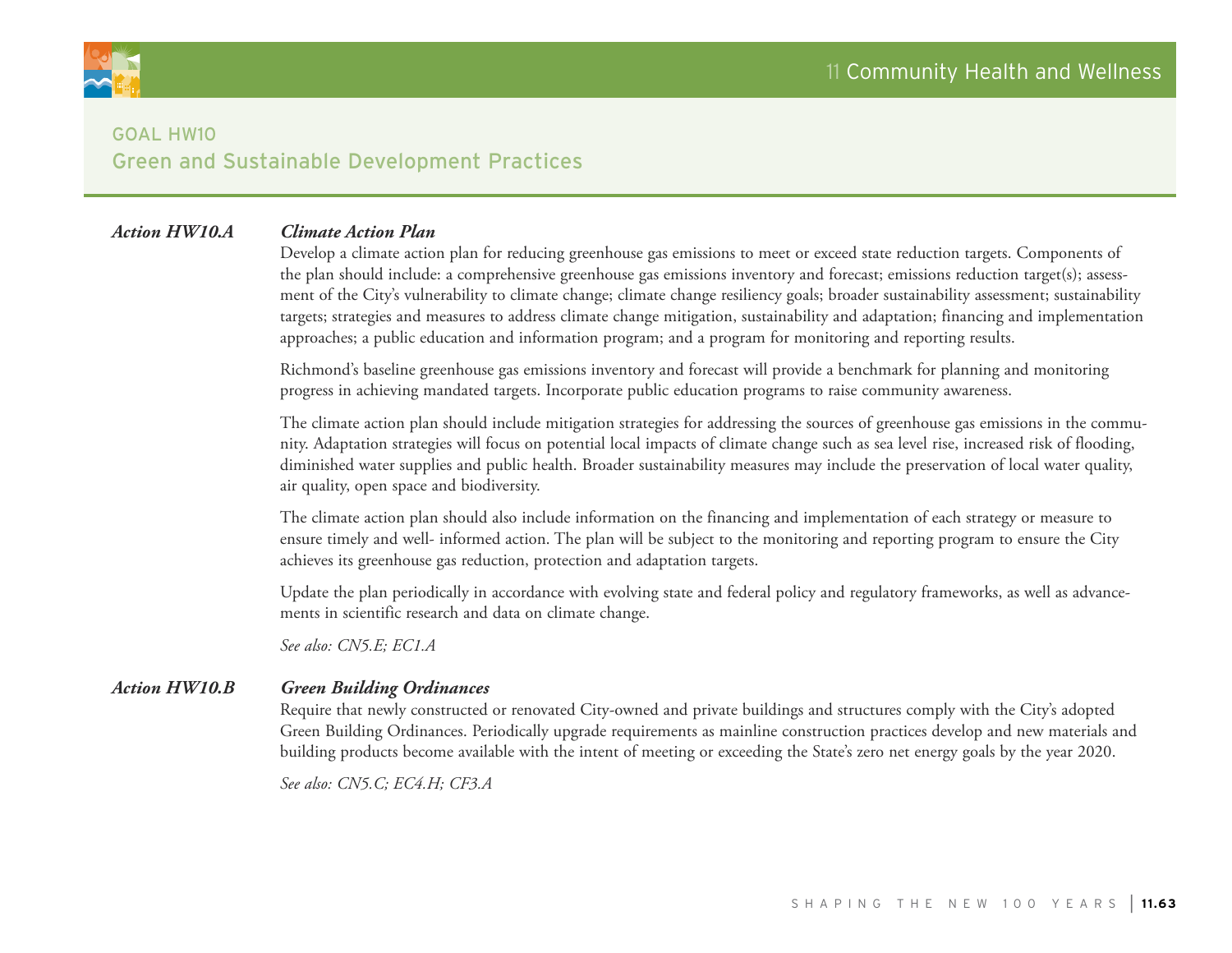

#### Goal HW10

## Green and Sustainable Development Practices

#### *Action HW10.D Renewable Energy Program*

Encourage and support the generation, transmission and use of locally distributed renewable energy. Advocate at the regional and state level for upgrades to the existing power grid so that it can support renewable energy production and transmission.

*See also: CN5.A; EC3.B*

#### *Action HW10.E Waste Reduction and Recycling*

Work with joint power authority or solid waste facility franchise holder to expand recycling programs and reduce the generation of solid wastes. Potential measures could include: providing recycling containers in parks and public spaces; establishing computer reuse and recycling programs; expanding or enhancing recycling and green waste services for all residents and businesses; and providing locations for household hazardous wastes to be recycled. The City shall also encourage reuse depots and timber harvesting of removed urban trees. Work with solid waste franchise holder to expand the types of materials recycled and reused. Programs should also include outreach and education efforts.

*See also: CN5.D; EC3.D*

#### *Action HW10.F Construction and Demolition Ordinance*

Develop an ordinance covering all construction and demolition activities that meets and exceeds minimal state building code diversion for beneficial reuse standards. Encourage preservation and readaptation of existing structures over replacement and deconstruction and reuse of building materials over demolition.

*See also: CN5.F; EC3.E*

#### *Action HW10.G Water Conservation*

Implement water conservation efforts for households, businesses, industries and public infrastructure. Include measures such as the following:

- Require low-flow appliances and fixtures in all new development in accordance with EBMUD Water Service Regulations (Section 31).
- • Work with water providers and water conservation agencies to create an incentives program that encourages retrofitting existing development with low-flow water fixtures; (Continued on next page.)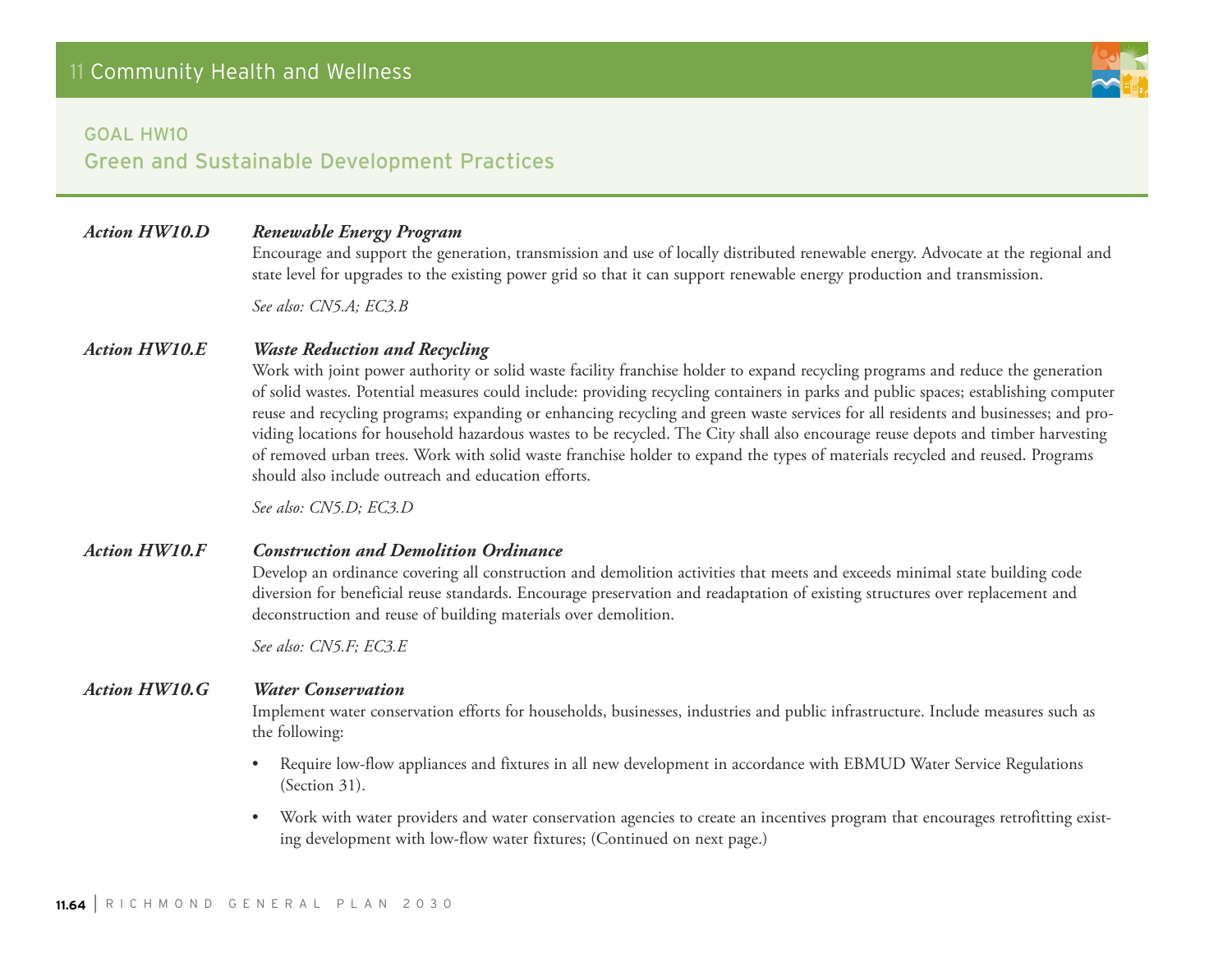

## Goal HW10 Green and Sustainable Development Practices

- Require new development and landscaped public areas to utilize state-of-the-art irrigation systems that reduce water consumption including graywater systems and rainwater catchment;
- Encourage use of drought-tolerant and native vegetation;
- • Require new plantings be grouped by hydrozones of water needs listed in the WUCOL III developed by the Department of Water Resources and the University of California Cooperative Extension (or successor document); and
- • Require development project approvals to include a finding that all feasible and cost-effective options for conservation and water reuse are incorporated into project design including graywater systems.

*See also: CN3.E; EC3.F*

#### *Action HW10.H Water Recycling*

Support efforts by the regional water provider to increase water recycling by residents, businesses and developers. Require water recyling and rainwater catchment in new development as appropriate to recycle water. Evaluate the use of recycled water in new and existing buildings and landscapes.

*See also: CN3.B; EC3.G*

#### *Action HW10.I City Vehicles Transition Program*

As the City Vehicle fleet is replaced, the City will increase the share of climate-friendly vehicles and use of climate-friendly fuels in City-owned and operated vehicles. Evaluate existing City fleet and vehicle needs to determine fleet right-sizing and develop a phased plan to acquire climate-friendly vehicles. Consider including bicycles in the City fleet where feasible.

*See also: CR5.D; EC2.B*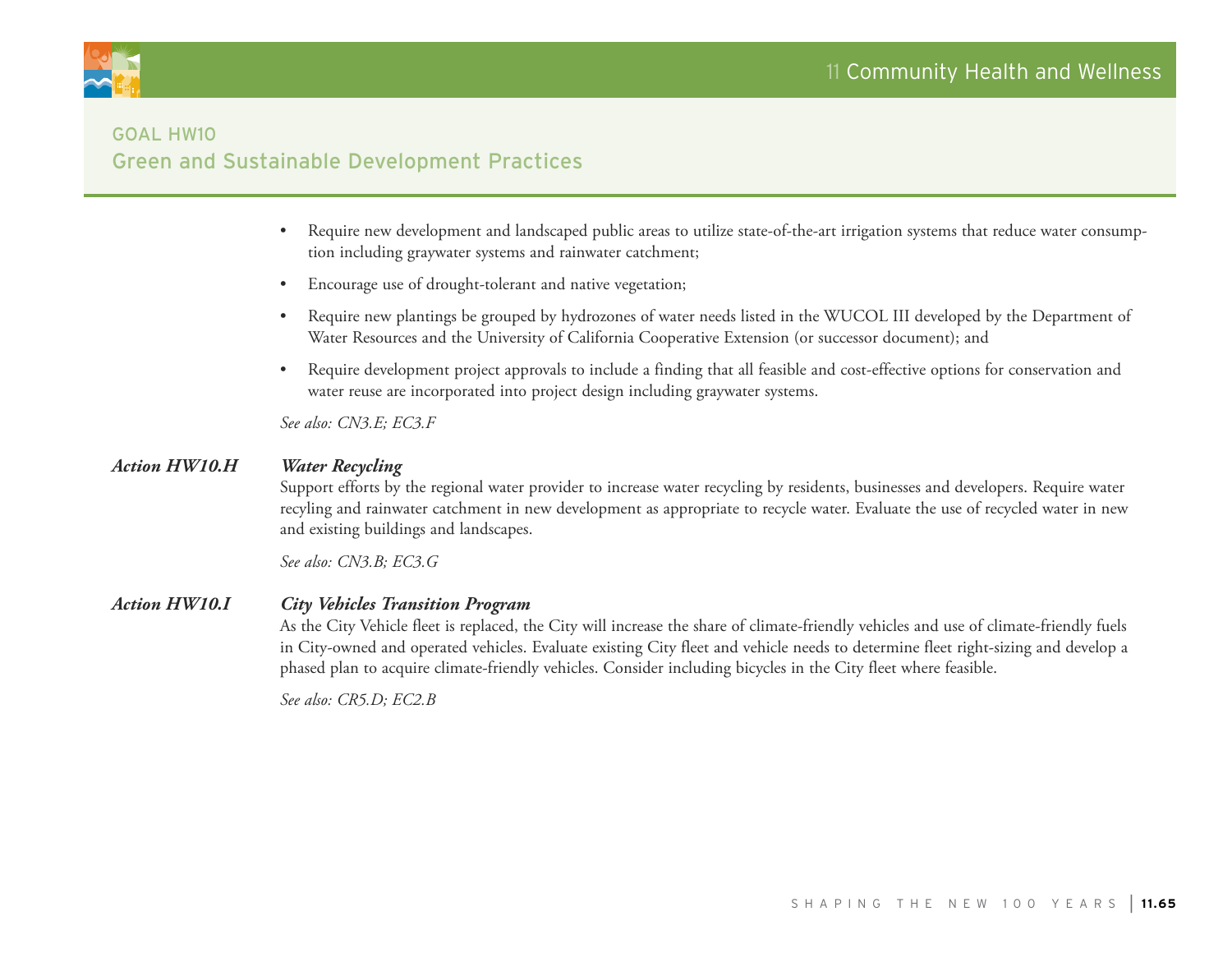

## Goal HW11 Leadership in Building Healthy Communities

## *Policy HW11.1 Organizational Capacity for Change*

Strengthen the City's internal capacity to support and implement health-related policies and programs. Partner with Contra Costa Health services, community-based organizations, foundations and other regional agencies to build capacity among City staff, boards and commissions and elected officials with regard to health and its relationship with the design of the built environment. Promote the use of health criteria in reviewing and approving new development and redevelopment projects to maximize their health benefits and minimize or eliminate health impacts.

#### *Policy HW11.2 Monitoring and Tracking*

Support ongoing monitoring and tracking of health outcomes and their relationship with City policies and programs. Collaborate with Contra Costa Health services to track progress over time and communicate findings and trends with the community to raise awareness and build support. Recognize individual and institutional successes and contributions to health outcomes.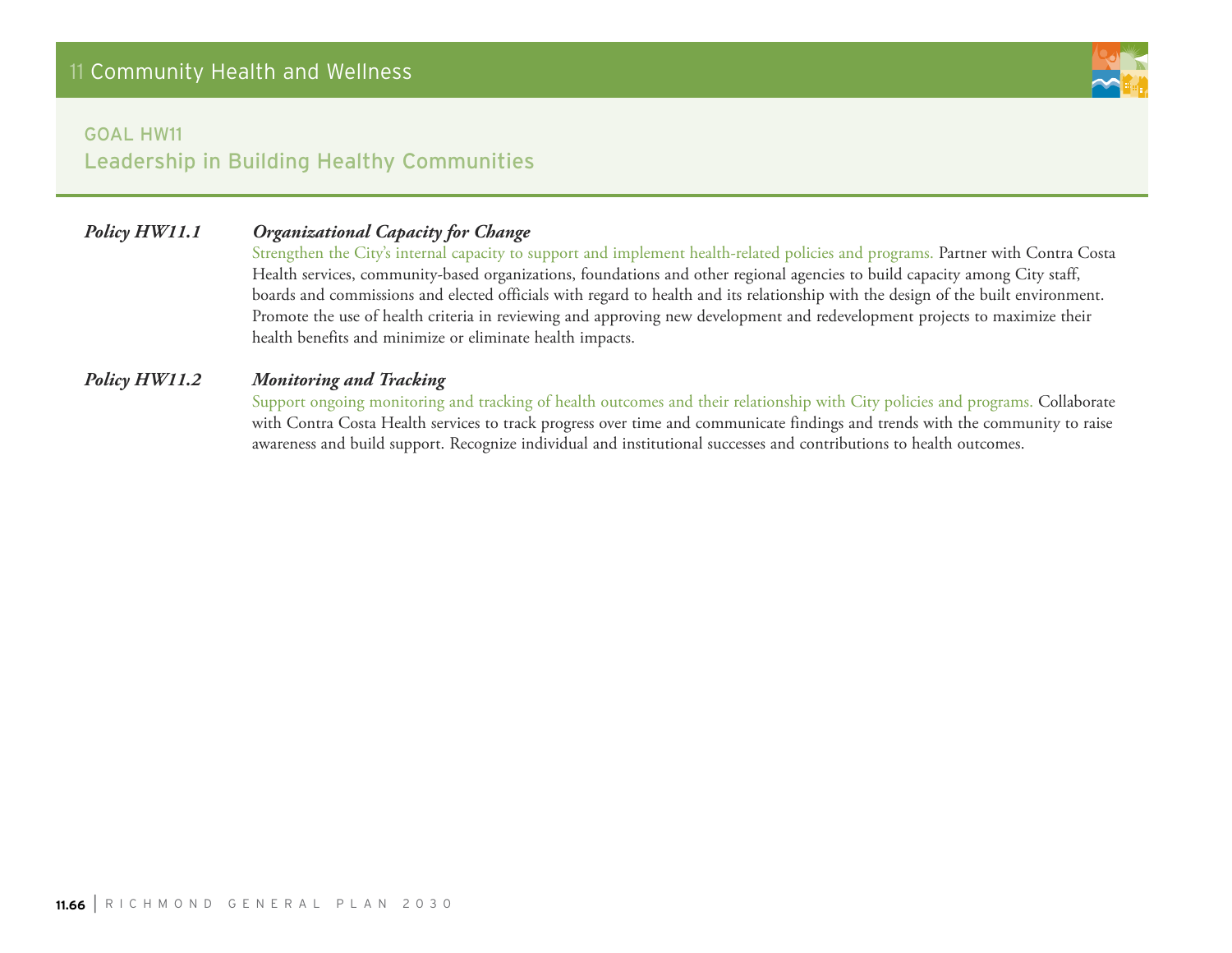

## Goal HW11 Leadership in Building Healthy Communities

#### *Action HW11.A Training and Capacity-Building*

Collaborate with Contra Costa Health Services, experts and non-profits to develop training programs for elected officials, boards and commissions and City staff to build capacity for implementing the Community Health and Wellness Element. Training programs may also be developed for community leaders and organizations to advocate for healthy communities over the life of this General Plan and beyond.

#### *Action HW11.B Healthy Development Criteria*

Develop criteria and standards to evaluate the health benefits and impacts of land development projects and plans. Development criteria may be formatted as a checklist with quantitative and/or qualitative measures. Identify appropriate thresholds that would trigger healthy development review. Develop guidelines for assessment relative to different scales of development. Consider models developed by the Shasta County Health Department and San Francisco Health Department.

#### *Action HW11.C Health Tracking Program*

Collaborate with Contra Costa Health Services to develop a program that measures health outcomes over time to assess the effectiveness of City policies and programs. Develop specific measures to track progress and consider publishing a Community Health Report Card periodically to communicate results to the public.

*See also: HW11.E*

#### *Action HW11.D Healthy Choices Public Information Campaign*

Work with Contra Costa Health Service and community stakeholders to identify creative ways to promote healthy lifestyle choices starting with city facilities and employees. Explore strategies that effectively target special needs of underserved communities such as youth, seniors and low-income households. Outreach materials may include newsletters, a website, postcards and radio or television announcements.

#### *Action HW11.E Healthy Development Recognition Program*

Explore the potential for establishing a program to recognize projects and programs that achieve multiple health objectives and provide significant health benefits to the community.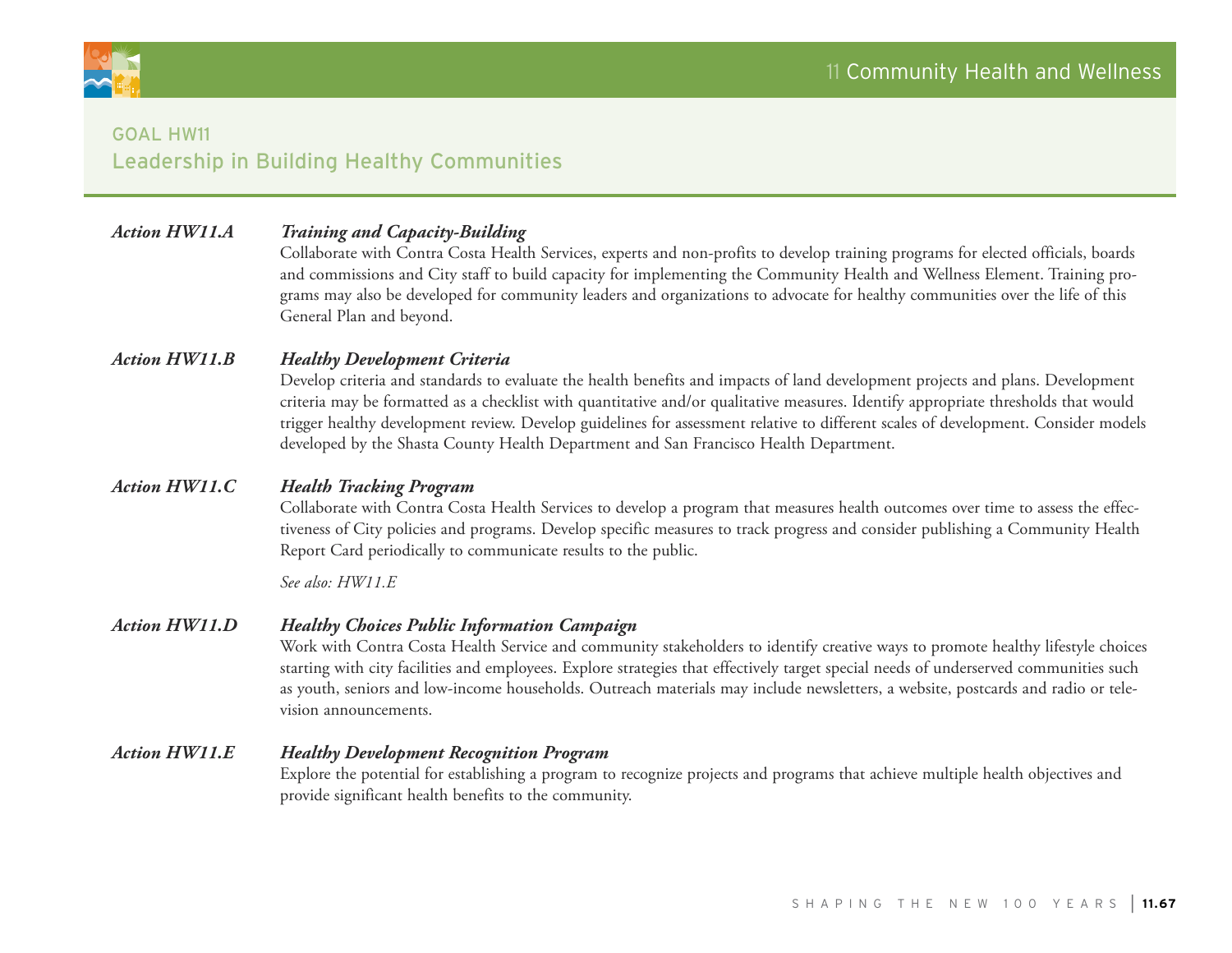

# Summary of Implementing Actions

The table presented on the following pages is a tool for guiding implementation of the City's Community Health and Wellness Element. Organized by the community's broad goals, the table provides an overview of policies and implementing actions detailed in the previous section. Each action is linked to a designated lead responsible party. Related policies are identified in the final column.

#### Goal HW1: Improved Access to Parks, Recreation and Open Space

| <b>Action</b> |                                        | Lead Responsibility            | <b>Supporting Policies</b>               |
|---------------|----------------------------------------|--------------------------------|------------------------------------------|
| HW1.A         | Parks Master Plan                      | Recreation                     | HW1.1, HW1.2, HW1.4, HW1.6, HW1.7, HW1.9 |
| HW1.B         | Parkland Dedication Ordinance          | Planning and Building Services | HW1.1, HW1.2, HW1.7, HW1.8, HW1.9        |
| HW1.C         | Park Dedication Incentives Program     | Planning and Building Services | HW1.1, HW1.2, HW1.7, HW1.8, HW1.9        |
| HW1.D         | Parks Maintenance Plan                 | Parks and Public Facilities    | HW1.6, HW1.8                             |
| HW1.E         | Citywide Recreation Program            | Recreation                     | HW1.3, HW1.4                             |
| HW1.F         | Recreation Facilities Maintenance Plan | Parks and Public Facilities    | HW1.6                                    |
| HW1.G         | Joint-Use Agreements                   | City Manager's Office          | HW1.1, HW1.2, HW1.5, HW1.6, HW1.9        |
| HW1.H         | Public Safety Design Guidelines        | Planning and Building Services | HW1.6                                    |
| HW1.1         | Urban Greening Initiative              | Recreation                     | HW1.1, HW1.2; HW1.7, HW1.9               |

#### Goal HW2: Expanded Access to Healthy Food and Nutrition Choices

| <b>Action</b> |                                                                    | Lead Responsibility            | <b>Supporting Policies</b> |
|---------------|--------------------------------------------------------------------|--------------------------------|----------------------------|
| HW2.A         | Healthy Food Store Incentives Program                              | Planning and Building Services | HW2.1                      |
| HW2.B         | Healthy Food and Nutrition Choices                                 | Planning and Building Services | HW2.3                      |
| HW2.C         | Nutrition Standards for Vending Machines on<br>City-Owned Property | Planning and Building Services | HW2.1                      |
| HW2.D         | Sustainable Urban Agriculture Assessment                           | Planning and Building Services | HW2.2                      |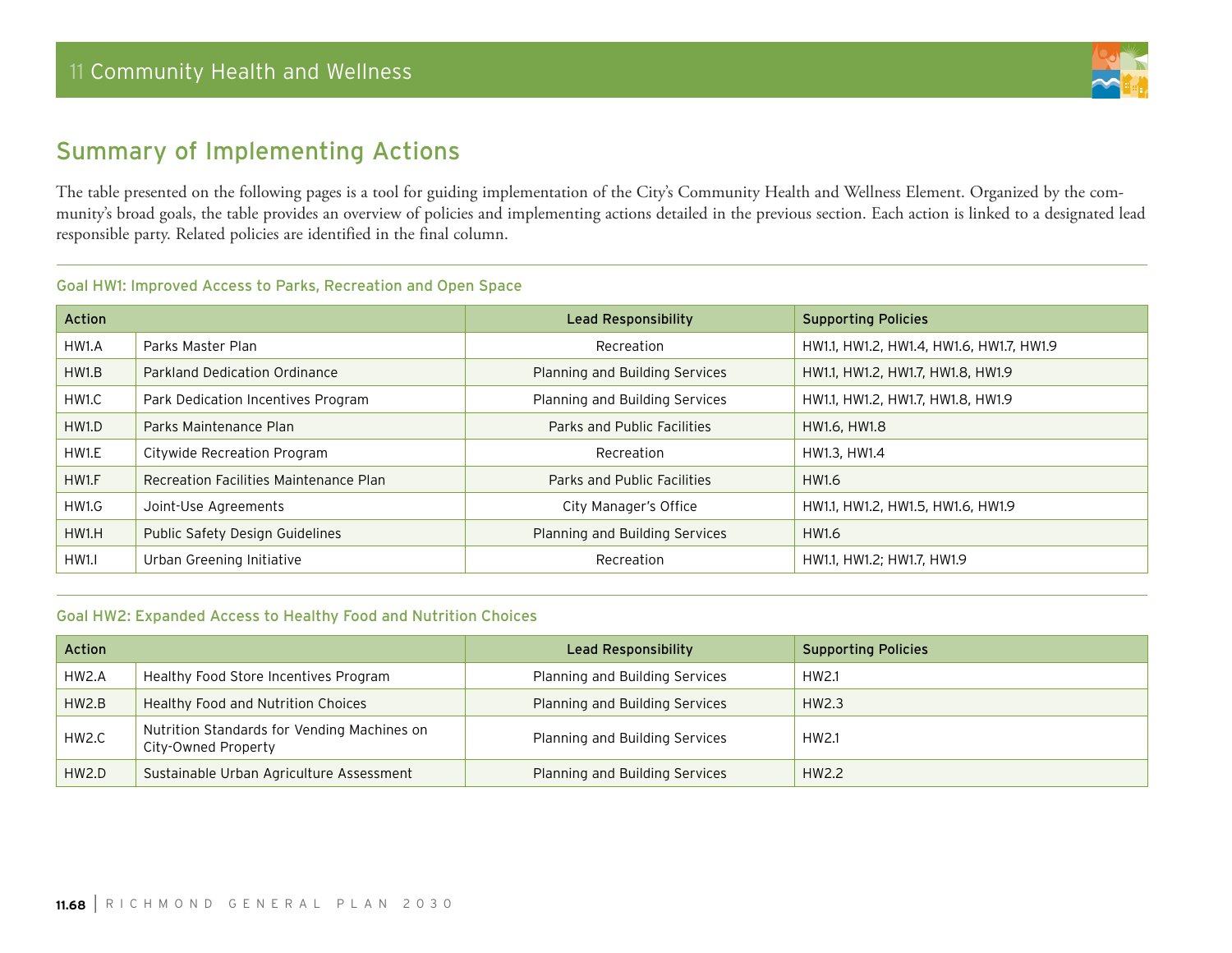

#### Goal HW3: Improved Access to Medical Services

| <b>Action</b> |                                         | Lead Responsibility            | <b>Supporting Policies</b> |
|---------------|-----------------------------------------|--------------------------------|----------------------------|
| HW1.A         | Medical Facilities Access Plan          | Planning and Building Services | HW3.1                      |
| HW3.B         | Regional Medical Services Coordination  | Planning and Building Services | HW3.1, HW3.2, HW3.3        |
| HW3.C         | Health Coverage Guidelines              | Office of Economic Development | HW3.2                      |
| HW3.D         | Disaster Preparedness and Recovery Plan | Fire.                          | HW3.3                      |

#### Goal HW4: Safe and Convenient Public Transit and Active Circulation Options

| <b>Action</b> |                                                     | <b>Lead Responsibility</b>           | <b>Supporting Policies</b>        |
|---------------|-----------------------------------------------------|--------------------------------------|-----------------------------------|
| HW4.A         | Community Access and Mobility Criteria              | Planning and Building Services       | HW4.1, HW4.2, HW4.3, HW4.4, HW4.5 |
| HW4.B         | Transit Access Guidelines and Incentives            | Engineering                          | HW4.1                             |
| HW4.C         | Safe and Convenient Public Transit Options          | Public Works                         | HW4.1, HW4.2, HW4.4, HW4.5        |
| HW4.D         | Bicycle and Pedestrian Plans                        | Planning and Building Services       | HW4.3, HW4.4, HW4.5               |
| HW4.E         | Bicycle, Pedestrian and Trail Standards             | Planning and Building Services       | HW4.3, HW4.4, HW4.5               |
| HW4.F         | Safe Routes to School                               | Planning and Building Services       | HW4.3, HW4.4                      |
| HW4.G         | At-Grade Railroad Crossings Improvements            | City of Richmond as Successor Agency | HW4.4                             |
| HW4.H         | Traffic Calming Program                             | Engineering                          | HW4.3, HW4.4, HW4.5               |
| HW4.I         | Community-Based Self-Evaluation and Transition Plan | Public Works                         | HW4.3, HW4.4, HW4.5               |
| HW4.J         | Lower Speed Limit Zone                              | Engineering                          | HW4.4, HW4.5                      |
| HW4.K         | Streetscape Improvements                            | City of Richmond as Successor Agency | HW4.3, HW4.4, HW4.5               |
| HW4.L         | Green Streets Program                               | Planning and Building Services       | HW4.4, HW4.5                      |
| HW4.M         | Circulation Impact Fee Program                      | Public Works                         | HW4.2, HW4.3, HW4.4, HW4.5        |
| HW4.N         | Street Design Standards                             | Planning and Building Services       | HW4.3, HW4.4, HW4.5               |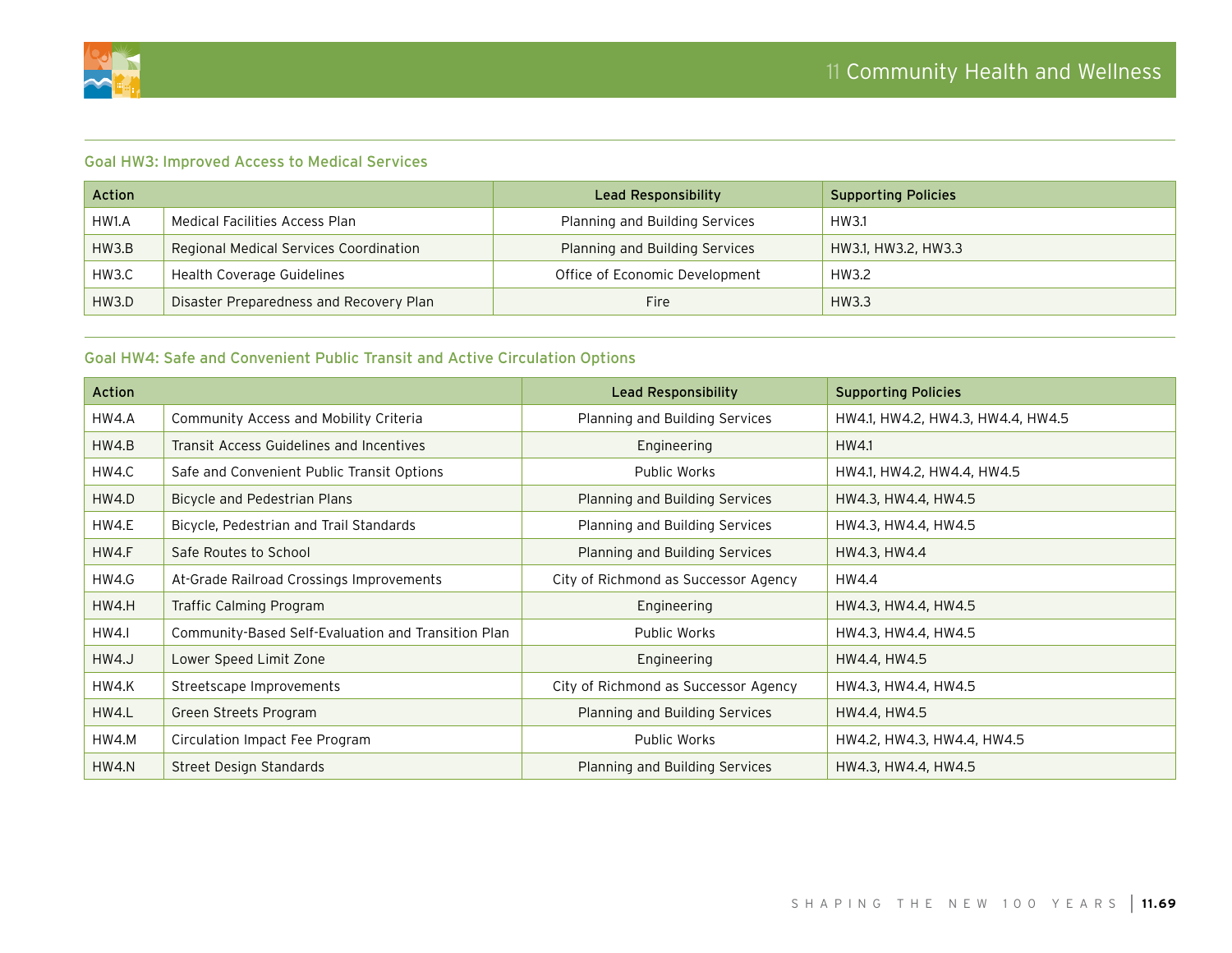

### Goal HW5: A Range of Quality and Affordable Housing

| Action       |                                                 | <b>Lead Responsibility</b>     | <b>Supporting Policies</b> |
|--------------|-------------------------------------------------|--------------------------------|----------------------------|
| HW5.A        | Inclusionary Housing Ordinance                  | Richmond Housing Authority     | HW5.1, HW5.2, HW5.3        |
| HW5.B        | Inclusionary Housing Incentives Program         | Richmond Housing Authority     | HW5.1, HW5.2, HW5.3        |
| HW5.C        | Existing Housing Restoration Program            | Richmond Housing Authority     | HW5.1, HW5.2, HW5.3        |
| HW5.D        | Senior and Affordable Housing Design Guidelines | Planning and Building Services | HW5.3, HW5.4               |
| HW5.E        | Rehabilitation Assistance Program               | Richmond Housing Authority     | HW5.3                      |
| <b>HW5.F</b> | Housing Rehabilitation Guidelines               | Planning and Building Services | HW5.4                      |
| HW5.G        | Code Enforcement Procedures                     | Planning and Building Services | HW5.3, HW5.4               |
| <b>HW5.H</b> | Homeless Plan                                   | Richmond Housing Authority     | HW5.5                      |
| <b>HW5.I</b> | Community Land Trust Study                      | Richmond Housing Authority     | HW5.1, HW5.2, HW5.3        |

#### Goal HW6: Expanded Economic Opportunity

| <b>Action</b> |                                | Lead Responsibility             | <b>Supporting Policies</b> |
|---------------|--------------------------------|---------------------------------|----------------------------|
| HW6.A         | Green Business Strategic Plan  | Economic Development Commission | HW6.1, HW6.2, HW6.4        |
| HW6.B         | Workforce Development Strategy | Employment and Training         | HW6.1, HW6.2               |
| HW6.C         | Small-Business Support Program | Economic Development Commission | HW6.1, HW6.3               |
| HW6.D         | Local First Hire Ordinance     | Human Resources                 | HW6.4                      |
| HW6.E         | Living Wage Requirements       | <b>Human Resources</b>          | HW6.2, HW6.4               |

#### Goal HW7: Complete Streets

| Action |                                   | Lead Responsibility                  | <b>Supporting Policies</b> |
|--------|-----------------------------------|--------------------------------------|----------------------------|
| ' HW7A | Corridor Improvement Plans        | City of Richmond as Successor Agency | HW7.1, HW7.2               |
| HW7.B  | Neighborhood Revitalization Plans | City of Richmond as Successor Agency | HW7.1, HW7.2               |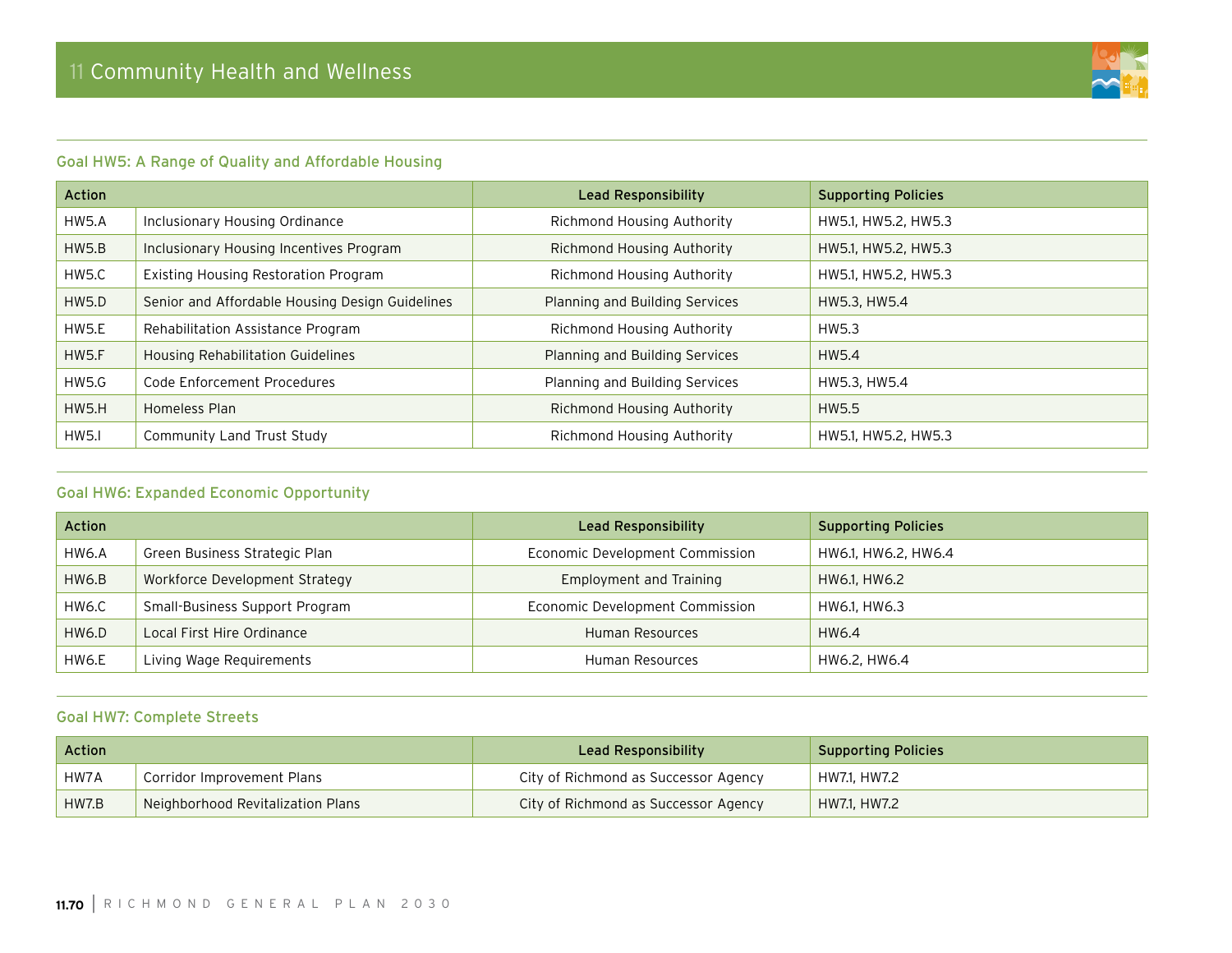

#### Goal HW8: Improved Safety in Neighborhoods and Public Spaces

| <b>Action</b> |                                                 | Lead Responsibility            | <b>Supporting Policies</b> |
|---------------|-------------------------------------------------|--------------------------------|----------------------------|
| HW8.A         | Public Safety Committee and Anti-Violence Prog. | Office of Neighborhood Safety  | HW8.1, HW8.2, HW8.3        |
| HW8.B         | Pedestrian-Scale Lighting Standards             | Public Works                   | HW8.1, HW8.2               |
| HW8.C         | Liguor Store Ordinance                          | Planning and Building Services | HW8.2                      |
| HW8.D         | Inmate Re-Entry and Transition Program          | Employment and Training        | HW8.4                      |

### Goal HW9: Safe and Convenient Public Transit and Active Circulation Options

| <b>Action</b> |                                              | <b>Lead Responsibility</b>           | <b>Supporting Policies</b> |
|---------------|----------------------------------------------|--------------------------------------|----------------------------|
| <b>HW9.A</b>  | Air Quality Monitoring and Reporting Program | City Manager's Office                | HW9.1                      |
| HW9.B         | Air Pollution Reduction Strategy             | City Manager's Office                | HW9.1                      |
| HW9.C         | Engine Replacement and Retrofitting Program  | Public Works                         | HW9.1                      |
| <b>HW9.D</b>  | Port Emissions Reduction Plan                | Port Operations                      | HW9.1                      |
| <b>HW9.E</b>  | Indoor Air Quality Guidelines                | Planning and Building Services       | HW9.1                      |
| HW9.F         | Sensitive Use Location Guidelines            | Planning and Building Services       | HW9.1                      |
| <b>HW9.G</b>  | Air Quality Impact Analysis Guidelines       | Planning and Building Services       | HW9.1                      |
| <b>HW9.H</b>  | <b>Truck Routes Plan</b>                     | Port Operations                      | HW9.1                      |
| <b>HW9.I</b>  | Emergency Alert System                       | Office of Emergency Services         | HW9.1                      |
| <b>HW9.J</b>  | Site Remediation                             | City of Richmond as Successor Agency | HW9.2                      |
| <b>HW9.K</b>  | Hazardous Substance Management Standards     | Fire                                 | HW9.2                      |
| <b>HW9.L</b>  | NPDES Compliance and Permit                  | Engineering                          | HW9.3                      |
| HW9.M         | Urban Forestry Management Plan               | <b>Public Works</b>                  | HW9.4                      |
| <b>HW9.N</b>  | Urban Creek Restoration                      | Engineering                          | HW9.5                      |
| HW9.0         | Open Space Plan                              | Planning and Building Services       | HW9.6                      |
| HW9.P         | <b>Habitat Conservation Plans</b>            | Planning and Building Services       | HW9.7                      |
| <b>HW9.Q</b>  | <b>Habitat Restoration Plan</b>              | Public Works                         | HW9.7                      |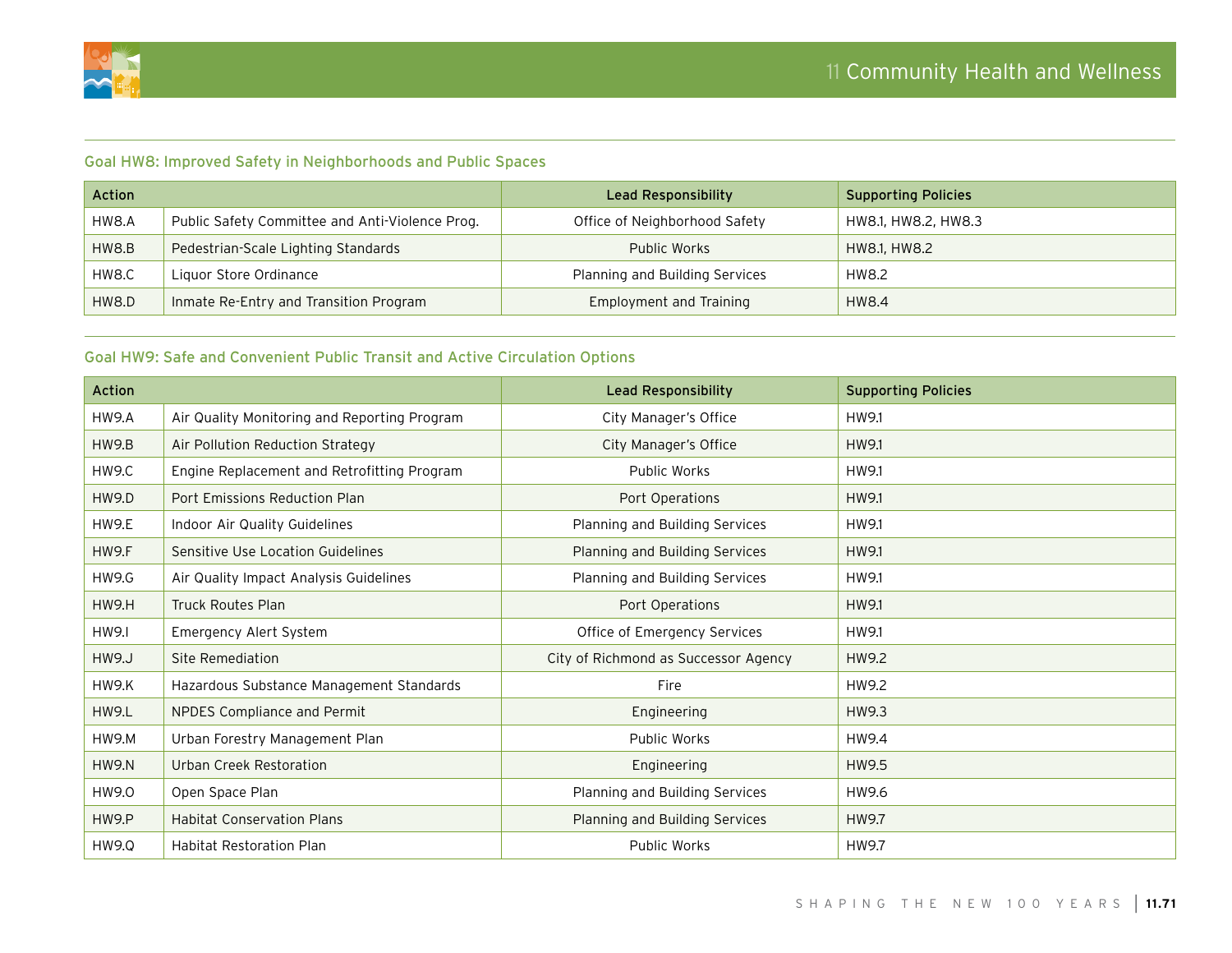

#### Goal HW9: Safe and Convenient Public Transit and Active Circulation Options

| <b>Action</b> |                             | Lead Responsibility            | <b>Supporting Policies</b> |
|---------------|-----------------------------|--------------------------------|----------------------------|
| <b>HW9.R</b>  | Noise Ordinance             | Planning and Building Services | HW9.8, HW9.9               |
| HW9.S         | Quiet Zone Expansion        | City Manager's Office          | HW9.8, HW9.9               |
| HW9.T         | Second-Hand Smoke Ordinance | City Attorney's Office         | HW9.10                     |

## Goal HW10: Green and Sustainable Development Practices

| Action              |                                           | <b>Lead Responsibility</b>            | <b>Supporting Policies</b>                                        |
|---------------------|-------------------------------------------|---------------------------------------|-------------------------------------------------------------------|
| HW10.A              | Climate Action Plan                       | City Manager's Office                 | HW10.1, HW10.2, HW10.3, HW10.4, HW10.5, HW10.6,<br>HW10.7, HW10.8 |
| HW10.B              | Green Building Ordinance                  | <b>Planning and Building Services</b> | HW10.1, HW10.5                                                    |
| HW10.C              | Green Building Technologies and Standards | Planning and Building Services        | HW10.1, HW10.2, HW10.4, HW10.5                                    |
| HW10.D              | Renewable Energy Program                  | City Manager's Office                 | HW10.1, HW10.4                                                    |
| HW10.E              | Waste Reduction and Recycling             | Engineering                           | HW10.1, HW10.6                                                    |
| HW <sub>10</sub> .F | Construction and Demolition Ordinance     | Planning and Building Services        | HW10.1, HW10.6                                                    |
| <b>HW10.G</b>       | Water Conservation                        | Engineering                           | HW10.1, HW10.7                                                    |
| HW10.H              | Water Recycling                           | Engineering                           | HW10.1, HW10.7                                                    |
| <b>HW10.I</b>       | City Vehicles Transition Plan             | Public Works                          | HW10.1, HW10.4, HW10.8                                            |

#### Goal HW11: Leadership in Building Healthy Communities

| <b>Action</b> |                                             | Lead Responsibility            | <b>Supporting Policies</b> |
|---------------|---------------------------------------------|--------------------------------|----------------------------|
| <b>HW11.A</b> | Training and Capacity-Building              | Planning and Building Services | HW11.1                     |
| HW11.B        | Healthy Development Criteria                | Planning and Building Services | HW11.1                     |
| <b>HW11.C</b> | Health Tracking Program                     | Planning and Building Services | HW11.2                     |
| <b>HW11.D</b> | Healthy Choices Public Information Campaign | City Manager's Office          | HW11.1, HW1.2              |
| <b>HW11.E</b> | Healthy Development Recognition Program     | Planning and Building Services | HW11.2                     |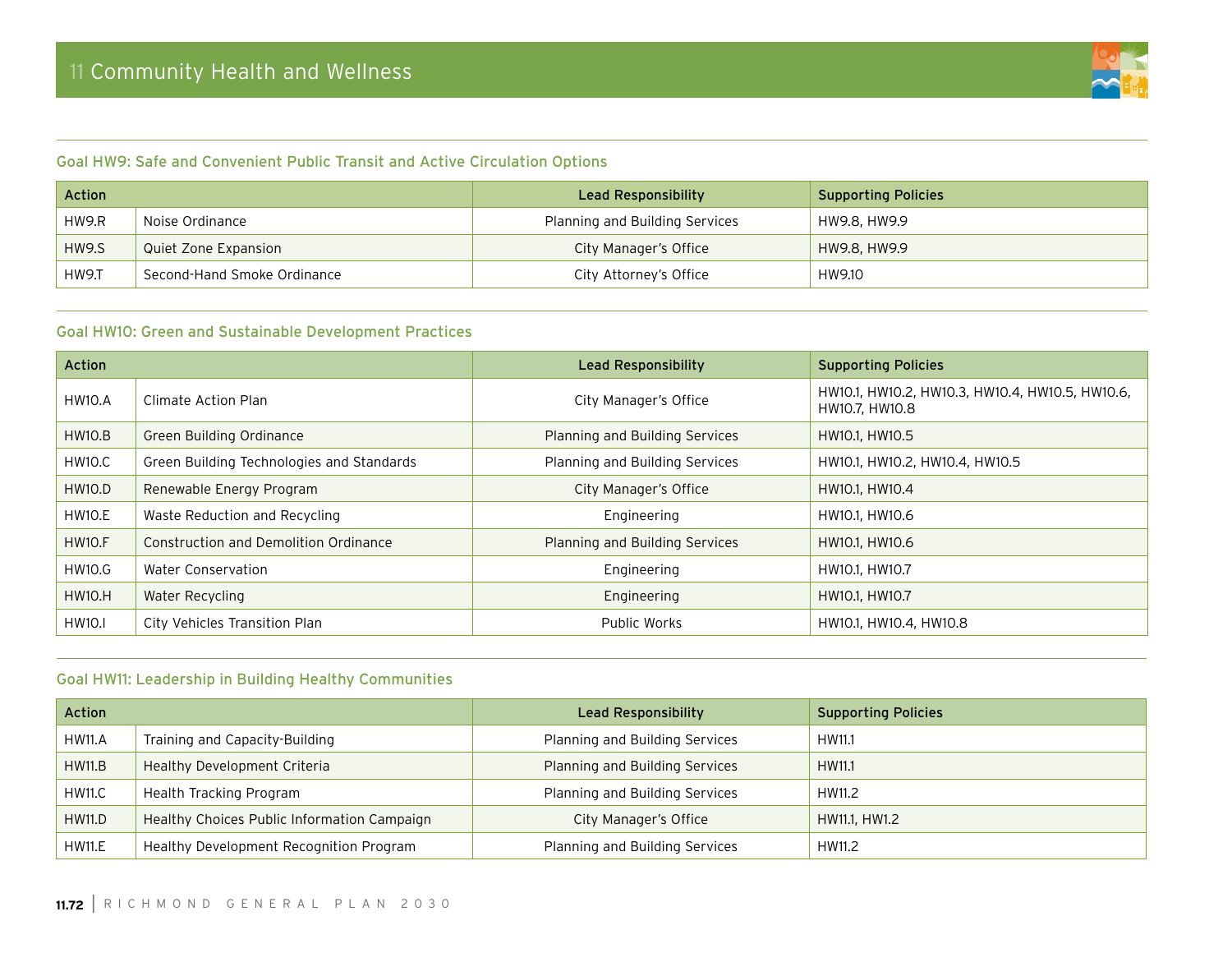

# Regulatory Framework

#### **Departments and Agencies**

#### **Office of Neighborhood Safety**

The Office of Neighborhood Safety (ONS) aims to create, promote and strengthen activities designed to enhance community safety and well-being. Established in 2008, ONS aims to reduce crime and violence in Richmond by refocusing local and regional prevention programs, coordinating local anti-violence groups and projects and becoming a source of information about violence and its causes. Under the administrative direction of the City Manager, ONS is responsible for planning, developing and organizing all phases of the work necessary to implement the City's Violence Prevention program. Specific responsibilities involve developing, implementing and monitoring policies intended to reduce the level of violence within specific neighborhoods and citywide. In addition, ONS coordinates with Parks and Recreation and Police departments and the graffiti abatement program, as well as anti-violence community groups, to help curb violence (http://www.ci.richmond.ca.us/index. asp?NID=271).

#### **Public Safety/Public Services Standing Committee**

The Public Safety/Public Services Standing Committee reviews and discusses matters regarding public safety and services for the Richmond community (http://www.ci.richmond.ca.us/index. asp?NID=680).

#### **Contra Costa Health Services**

Contra Costa Health Services (CCHS) cares for the health of all people in Contra Costa County with special attention to those who are most vulnerable to health problems. This comprehensive health system meets the needs of residents in a variety of ways. Services include: a regional medical center and hospital in Martinez; health centers and public health clinics throughout the County; a health insurance plan; and public health programs. The integrated system administers a wide range of county, state and federal programs and services that address a wide range of community issues including alcohol and drug abuse, emergency medical health services, environmental health and protection, hazardous materials, mental health and public health. CCHS's department-wide goal is to reduce health disparities by addressing issues of diversity and linguistic and cultural competence (http://cchealth.org/).

#### **San Francisco Bay Conservation and Development Commission**

The San Francisco Bay Conservation and Development Commission (BCDC) is dedicated to the protection, enhancement and responsible use of San Francisco Bay. As the federally designated state coastal management agency for the San Francisco Bay segment of the California coastal zone, BCDC can use the authority of the federal Coastal Zone Management Act to ensure that federal projects and activities are consistent with the policies of the Bay Plan and state law.

The San Francisco Bay Plan was completed and incorporated into state law in 1969. The Plan

includes policies on use of the Bay ranging from ports, industries, public recreation, airports and wildlife refuges. BCDC plays a critical role in Bay governance which complements the responsibilities and authorities of other public agencies involved in Bay protection and development including the U.S. Environmental Protection Agency, the U.S. Army Corps of Engineers and the San Francisco Bay Regional Water Quality Control Board, all of which regulate discharges into the Bay and protect Bay Area wetlands (http://www.bcdc.ca.gov/).

#### **Department of Toxic Substance Control**

The California Department of Toxic Substances Control (DTSC) aims to protect public health and the environment from toxic harm and exposures to hazardous wastes through legislature, legal enforcement, field work, financial incentive programs and research. The U.S. Environmental Protection Agency (U.S. EPA) authorizes DTSC to carry out the Resource Conservation and Recovery Act (RCRA) program in California and the California Health and Safety Code.

DTSC offers a number of incentives to encourage property owners to investigate and clean up their properties through the Voluntary Clean-up Program, the Expedited Remedial Action Pilot Program and the low-interest Investigating Site Contamination and Clean-up Loans and Environmental Assistance to Neighborhoods (CLEAN Loans) Programs.

DTSC regulates the storage, recycling and reuse of hazardous waste, removing dangerous substances and release into the environment through landfills, sewer systems and illegal dumping. DTSC is also engaged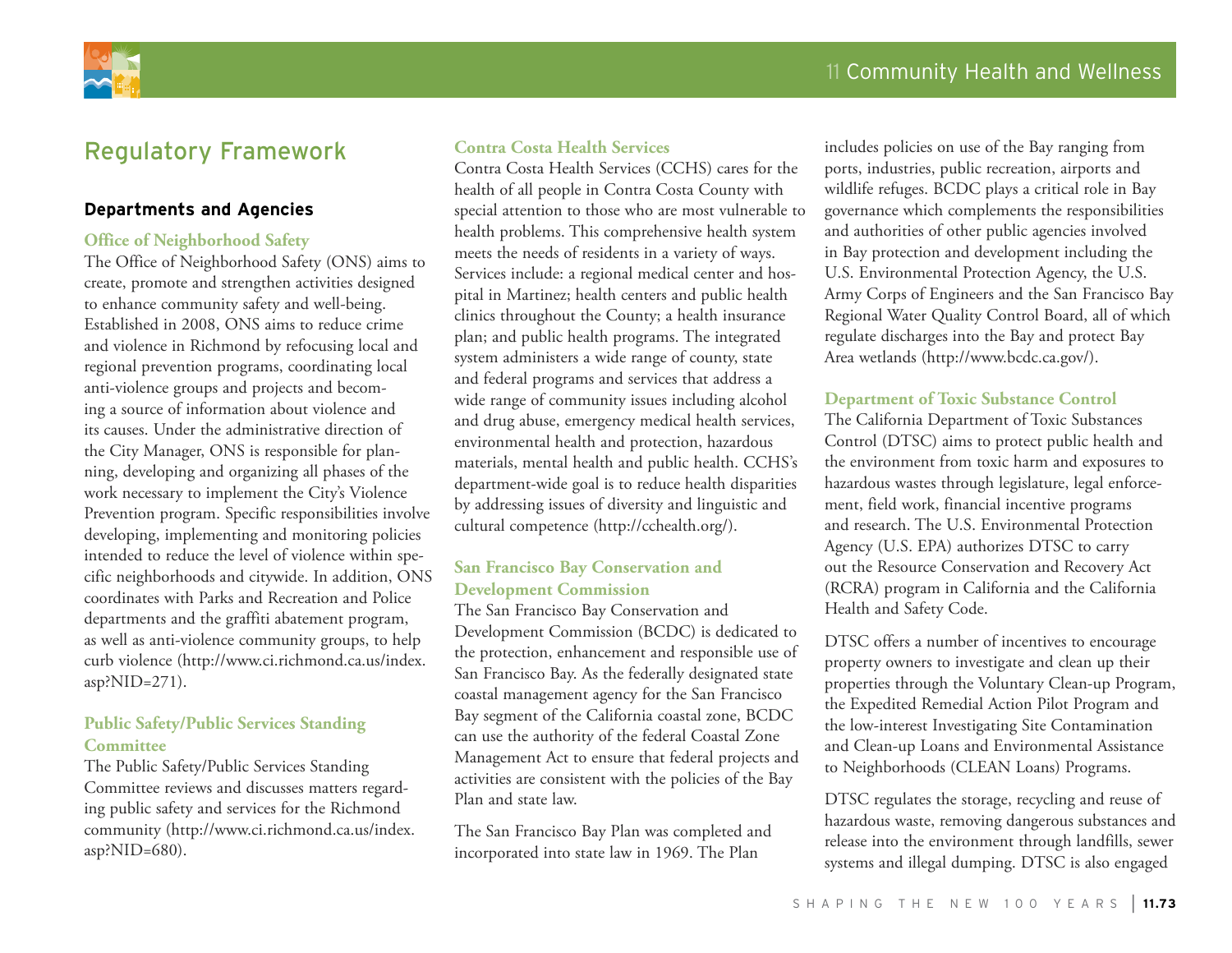

in scientific and engineering research, from classifying waste to assessing risk, exploring new remediation methodologies and setting new regulatory standards (http://www.dtsc.ca.gov/).

#### **Bay Area Air Quality Management District**

The Bay Area Air Quality Management District (BAAQMD) was created in 1955 as a regional agency to regulate the stationary sources of air pollution in the nine-county San Francisco Bay Area. The District's major goals include: attaining and maintaining air quality standards; increasing public awareness; and developing and implementing protocols and policies for environmental justice (http:// www.baaqmd.gov/).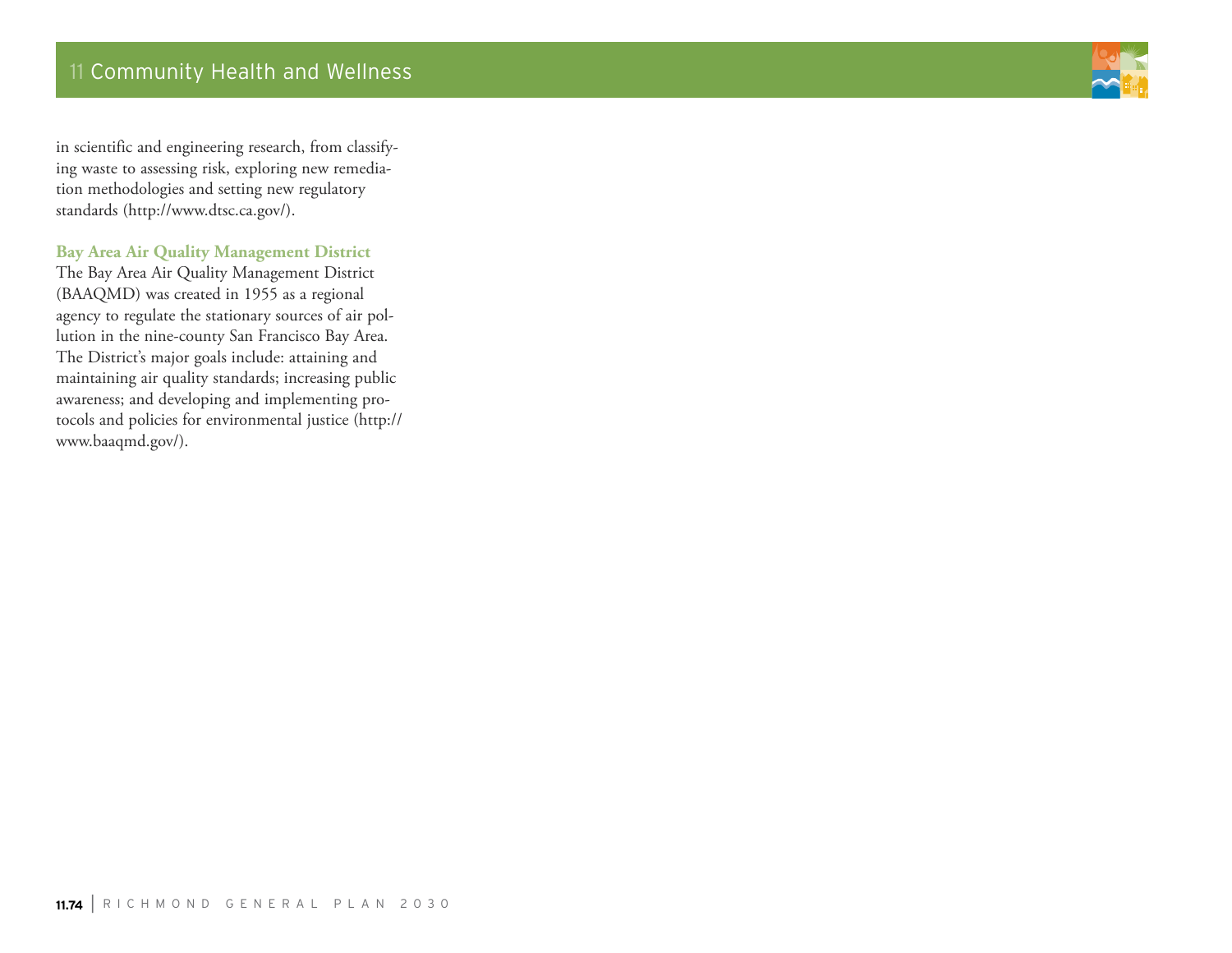# Notes

- 1. Contra Costa County Hospital Council Report. "Community Health Indicators for Selected Cities and Places in Contra Costa County." March 3, 2005.
- 2. Official California Legislative Information Website. http://www.leginfo.ca.gov/.
- 3. Contra Costa Health Services. "Community Health Indicators for Contra Costa County 2007, Executive Summary." http://www. cchealth.org/health\_data/hospital\_council\_2007/pdf/01\_hc\_rpt\_2007.pdf.
- 4. Contra Costa Health Services. "Community Health Indicators for Contra Costa County 2007, Executive Summary." http://www. cchealth.org/health\_data/hospital\_council\_2007/pdf/01\_hc\_rpt\_2007.pdf.http:// www.cchealth.org/health\_data/hospital\_council\_2007/pdf/01\_hc\_rpt\_2007.pdf
- 5. Kahn, E.B. "The effectiveness of interventions to increase physical activity." American Journal of Preventative Medicine 22 (2002):87-88.
- 6. Cohen, D.A., Ashwood, J.S., Scott, M.M., Overton, A., Evenson, K.R., Staten, L.K., Porter, D., McKenzie, T.L., Catellier, D. "Public parks and physical activity among adolescent girls." Pediatrics 118(5) (2006):e1381-1389.
- 7. Maller C., Townsend M., Pryor A., Brown P., and St. Leger L. "Healthy nature healthy people: 'contact with nature' as an upstream health pro-

motion intervention for populations." Health Promotion International 21 (2005):(1):45-53.

- 8. California Government Code Sections 65700-65755. California Playground Safety Regulations http://www.cprs.org/pdf/California PlaygroundSafetyRegulations.pdf.
- 9. Kaplan, Rachel and Stephen Kaplan. The Experience of Nature: A Psychological Perspective. Boston: Cambridge University Press, 1989.
- 10. San Francisco Food Alliance. 2005 SF Collaborative Food System Assessment.San Francisco Food Systems. http://www.sffoodsystems.org/index.html.
- 11. Epstein, A.J. "The Role of Public Clinics in Preventable Hospitalizations Among Vulnerable Populations." Health Serv Res 36(2) (2001): 405-420.
- 12. Besser, L.M., and Dannenberg, A.L. "Walking to Public Transit: Steps to Help Meet Physical Activity Recommendations." American Journal of Preventive Medicine 29(4) (2005): 273-80.
- 13. United States Centers for Disease Control Task Force on Community Preventive Services. "Increasing Physical Activity: A Report on Recommendations of the Task Force on Community Preventive Services." Morbidity and Mortality Weekly Report. October 26, 2001. http://www.cdc.gov/mmwr/preview/mmwrhtml/ rr5018a1.htm.
- 14. Ewing, R., Frank, L., and Kreutzer, R. "Understanding the Relationship between Public Health and the Built Environment: A Report to the LEED-ND Core Committee." 2006.
- 15. Cohen, Rebecca. "The Positive Impacts of Affordable Housing on Health: A Research Summary." Enterprise Community Partners, Center for Housing Policy. 2007. http://www. nhc.org/pdf/chp\_int\_summary\_hsghlth0707. pdf.
- 16. United States Census, 2000. http://factfinder. census.gov
- 17. Yen I., and Bhatia R. "How Increasing the Minimum Wage Might Affect the Health Status of San Francisco Residents: A Discussion of the Links Between Income and Health." Working Paper, February 27, 2002.
- 18. Blazer, D.G. and Hernandez, L.M., eds. Genes, Behavior, and the Social Environment: Moving Beyond the Nature/Nurture Debate. Washington: The National Academies Press, 2006.
- 19. National Council on Crime and Delinquency. "Community Survey on Public Safety." San Francisco Safety Network. 2006. http://www. safetynetwork.org/downloads/Safety%20 Network%20Public%20Safety%20Survey%20 Report%20-%202006.pdf.
- 20. Lipton, R, and Gruenewald, P. "The Spatial Dynamics of Violence and Alcohol Outlets."